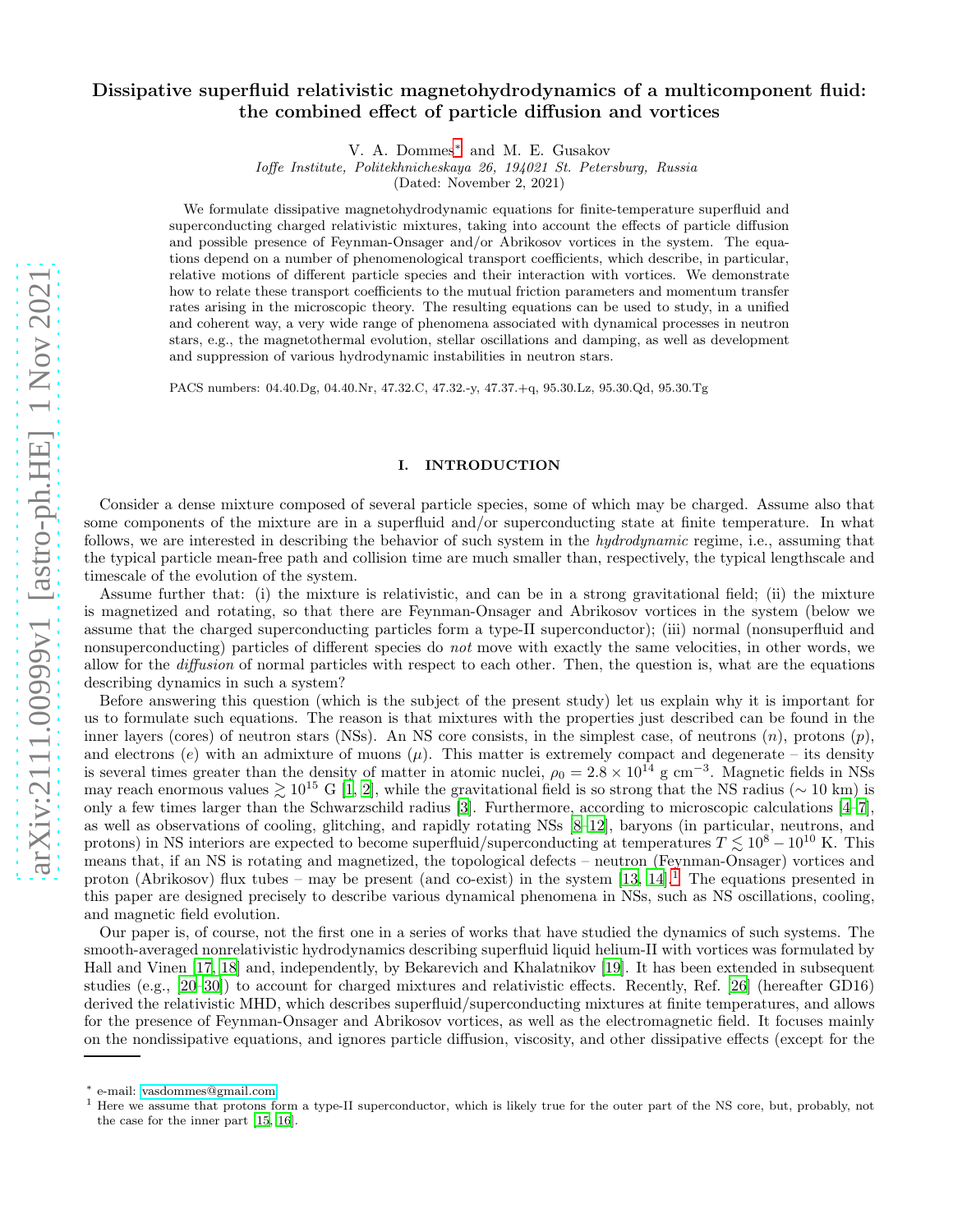mutual friction dissipation, which is taken into account). This work was further extended by Rau and Wasserman [\[29\]](#page-27-11) who obtained an equivalent formulation of relativistic MHD starting from the Carter's variational principle [\[31\]](#page-27-12), and also included heat conduction and viscosity into the corresponding equations.

All these works ignore particle diffusion, i.e., relative motions of different particle species (or Bogoliubov thermal excitations, if superfluid/superconducting species are considered) with respect to each other. This is an unfortunate omission, since it is well-known that diffusion plays a crucial role in the secular evolution of the magnetic field in nonsuperfluid and nonsuperconducting NSs [\[32](#page-27-13)[–38](#page-27-14)] and, moreover, can be very efficient [\[39,](#page-27-15) [40](#page-27-16)] in damping of NS oscillations and suppressing various instabilities in their interiors. As shown recently [\[41\]](#page-27-17), diffusion also has a major effect on the evolution of the magnetic field in *superconducting* NSs. The reason is easy to understand. If protons form a type-II superconductor, the magnetic field in the NS core is locked to quantized proton flux tubes and its evolution is determined by the flux tube motion. To study this motion, one has to calculate the balance of forces acting on vortices, which (except for the buoyancy and tension forces [\[18,](#page-27-4) [19](#page-27-5), [42](#page-27-18), [43](#page-27-19)]) depend on the relative velocities between vortices and different particle species that scatter on it. Because interaction (in particular, friction) of particles with vortices is very strong due to the huge amount of vortices in the system [\[41,](#page-27-17) [44](#page-28-0)], even small mismatch in the velocities of different particle species significantly affects the force balance on vortices, and hence the magnetic field evolution.

Up until now the MHD equations, describing relativistic charged mixtures, and systematically incorporating the diffusion effects have been studied in the very limited number of works and only neglecting the superconductivity and superfluidity effects. In particular, the most advanced MHD versions, suitable for NS modeling, were formulated in the series of papers by Andersson et al. [\[45](#page-28-1)[–48\]](#page-28-2), and in Ref. [\[49](#page-28-3)] (hereafter DGS20). In the present work we fill this gap by combining the results of GD16 and DGS20, with the aim to formulate the ready-to-use dissipative relativistic MHD for superfluid/superconducting mixtures, accounting for both vortices and diffusion effects. We follow the same approach [\[19,](#page-27-5) [50\]](#page-28-4) as in those papers. Namely, we build a first-order dissipative hydrodynamics, starting from the conservation laws and then deriving the general form of dissipative terms, which are (i) linear in thermodynamic fluxes, (ii) ensure non-negative entropy production rate, and (iii) satisfy the Onsager relations. The first-order MHD formulated in this paper is strictly valid in the hydrodynamic regime, i.e., as long as the typical lengthscale and timescale in the problem are much larger than the particle mean-free path and collision time, respectively. Although we did not test our MHD, it has been argued in the literature (e.g., [\[51,](#page-28-5) [52\]](#page-28-6)) that a generic first-order theory may have theoretical issues with acausality and stability due to unphysical high-frequency/short-wavelength modes, which lie outside the applicability domain of the hydrodynamic regime. One way to overcome these issues is to use more complicated formulations, such as the first-order theories with a specially chosen reference frame [\[53](#page-28-7)], second-order theories [\[54](#page-28-8)[–56\]](#page-28-9), or hydrodynamics based on the Carter's variational principle [\[31](#page-27-12), [45](#page-28-1), [48\]](#page-28-2).<sup>[2](#page-1-0)</sup> The other (less elegant, but more pragmatic) option, which applies to those who work in the deep hydrodynamic regime, is simply to discard the unphysical modes in the solution, or filter them out, when it comes to numerical implementation. Moreover, for many practical applications, where the MHD formulated in this work can be used (e.g., modeling the NS magnetothermal evolution or oscillations and related physical instabilities), the macroscopic particle velocities appear to be nonrelativistic. Then the relativistic equations (see, e.g., section V of DGS20 and Appendix [A\)](#page-19-0) have a similar structure to the nonrelativistic ones; the main difference is the relativistic equation of state and, if one allows for the effects of general relativity, the metric coefficients. In this case additional degrees of freedom (which arise in the relativistic treatment and do not have Newtonian counterparts) are absent, and thus the hydrodynamics remains stable [\[57\]](#page-28-10). Bearing in mind the above comments, we leave detailed discussion of theoretical acausality and instability issues beyond the scope of the present work.

The paper is organized as follows. In Sec. [II](#page-2-0) we formulate general hydrodynamics equations for charged superfluid/superconducting relativistic mixtures in the presence of vortices and the electromagnetic field, accounting for a number of dissipative effects: mutual friction, diffusion, viscosity, and chemical reactions. In Sec. [III,](#page-6-0) we derive the entropy generation equation and in Sec. [IV](#page-8-0) we use it together with the Onsager relations to derive the general form of dissipative corrections for particle currents, as well as mutual friction forces acting on vortices. In Sec. [V](#page-11-0) we apply these general formulas to a number of interesting limiting cases, which are suitable for NS applications. Sec. [VI](#page-13-0) provides a full set of hydrodynamic equations in the "MHD approximation" adopted in GD16, which is applicable for typical NS conditions and allows one to study a long-term magnetothermal evolution in superconducting NSs. Finally, we sum up in Sec. [VII.](#page-18-0) The paper also contains two appendices. Appendix [A](#page-19-0) presents a nonrelativistic limit of MHD equations from Sec. [VI.](#page-13-0) In Appendix [B](#page-23-0) we show how to express the phenomenological transport coefficients appearing in our equations through the mutual friction parameters and momentum transfer rates calculated from the microscopic theory.

Unless otherwise stated, in what follows the speed of light c and the Boltzmann constant  $k_B$  are set to unity,  $c = k_{\rm B} = 1.$ 

<span id="page-1-0"></span><sup>&</sup>lt;sup>2</sup> Note that in the hydrodynamic regime the higher-order corrections are typically small. This is clearly illustrated in section VIII of DGS20, where it is shown that such corrections to the standard (acausal) heat equation can be safely ignored.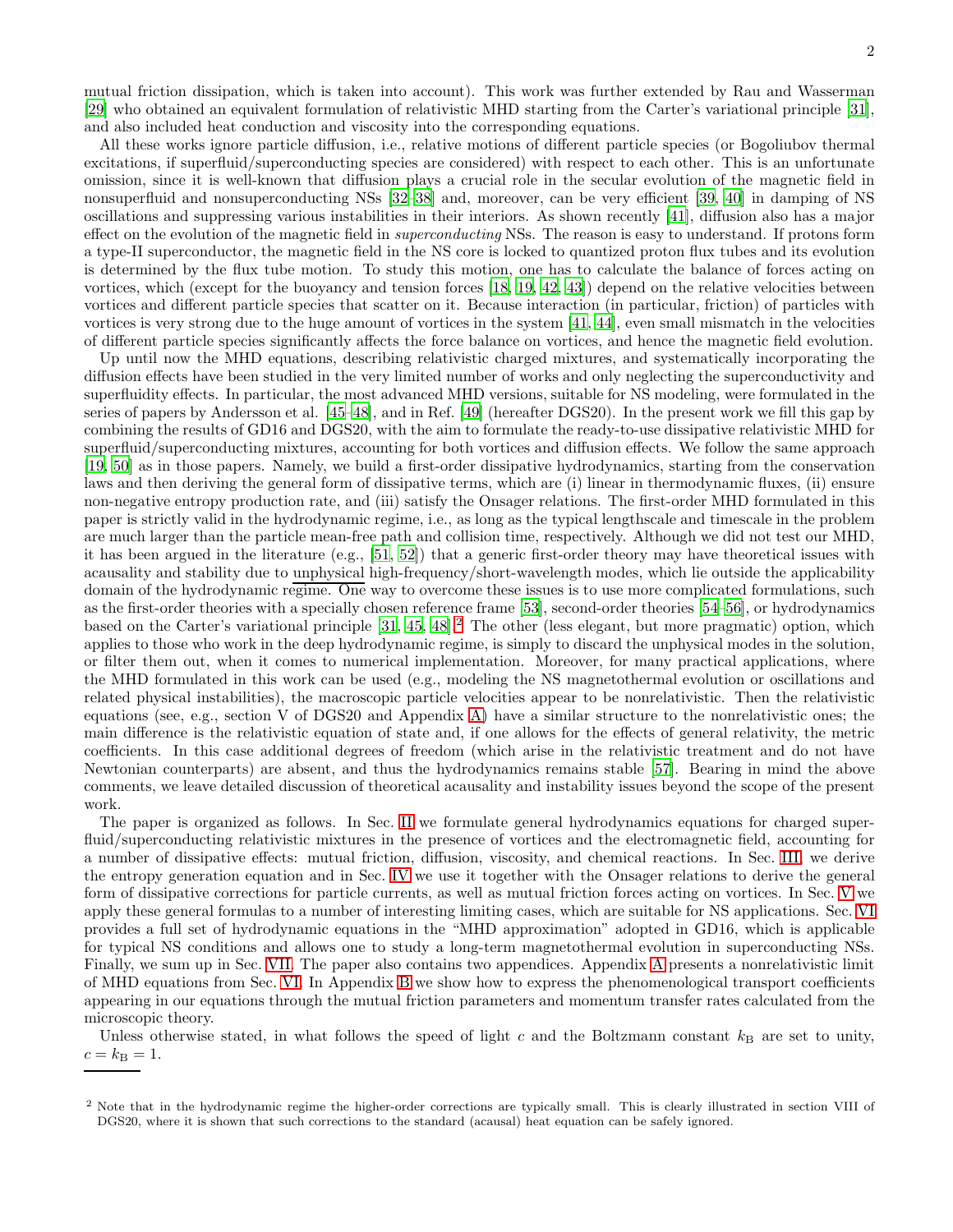## <span id="page-2-0"></span>II. GENERAL EQUATIONS

In this section, we present dissipative equations, describing dynamics of charged finite-temperature superfluid relativistic mixtures in the presence of vortices in the *hydrodynamic* regime (see Introduction). For definiteness, and bearing in mind NS applications, we consider a mixture composed of superfluid neutrons, superconducting protons, normal electrons, and normal muons.[3](#page-2-1) Both neutron (Feynman-Onsager) vortices and proton (Abrikosov) flux tubes can be present in the system. Generalization of these equations to more complex compositions (e.g., including hyperons) is straightforward.

The dynamical equations proposed here are very similar to those formulated in GD16 assuming type-II proton superconductivity, but contain a number of extra terms: (i) the four-force  $G^{\nu}$  in the right-hand side of Eq. [\(8\)](#page-3-0); (ii) the particle production rate  $\Delta\Gamma_i$  in the right-hand side of Eq. [\(1\)](#page-2-2); (iii) the dissipative correction  $\Delta j_{ij}^{\mu}$  $\binom{\mu}{i}$  to the particle current density [\(4\)](#page-2-3); (iv) the dissipative correction  $\Delta \tau^{\mu\nu}$  to the energy-momentum tensor [\(9\)](#page-3-1); and (v) the superfluid dissipative correction  $\varkappa_i$  to the chemical potential  $\mu_i$  in the definitions [\(6\)](#page-2-4) and [\(22\)](#page-4-0). Note that the first four corrections are included in the nonsuperfluid dissipative MHD of DGS20, but for superfluid/superconducting mixtures their actual form may differ.

# Continuity equations

The four-current density  $j^{\mu}_{ij}$  $\binom{\mu}{i}$  of particle species *i* satisfies the continuity equation

<span id="page-2-2"></span>
$$
\partial_{\mu}j_{(i)}^{\mu} = \Delta\Gamma_i,\tag{1}
$$

where  $\partial_{\mu} \equiv \partial/\partial x^{\mu}$  is the four-gradient, and  $\Delta\Gamma_i$  is the corresponding production rate (source of particles *i*). Here and below, unless otherwise stated, Latin indices  $i, k, \ldots$  refer to particle species (neutrons n, protons p, electrons e, and muons  $\mu$ ), whereas Greek letters  $\mu, \nu \ldots = 0, 1, 2, 3$  denote the space-time indices, and summation over repeated indices is assumed.

In the simplest case of nonsuperfluid matter in the absence of diffusion, the particle current density is  $j_{(i)}^{\mu} = n_i u^{\mu}$ , where  $u^{\mu}$  is the (common for all particle species) normal four-velocity, normalized by the condition

<span id="page-2-5"></span>
$$
u_{\mu}u^{\mu} = -1,\tag{2}
$$

and  $n_i$  is the particle number density measured in the comoving frame  $u^{\mu} = (1,0,0,0)$ , such that

$$
u_{\mu}j_{(i)}^{\mu} = -n_i. \tag{3}
$$

When accounting for superfluidity and diffusive currents,  $j_{ij}^{\mu}$  $\binom{\mu}{i}$  can generally be presented as a sum of three terms:

$$
j_{(i)}^{\mu} = n_i u^{\mu} + Y_{ik} w_{(k)}^{\mu} + \Delta j_{(i)}^{\mu}, \qquad (4)
$$

where the four-vector  $w_{ij}^{\mu}$  $\frac{\mu}{(k)}$  describes the superfluid degrees of freedom [\[58](#page-28-11)] and satisfies the condition [\[25,](#page-27-20) [58,](#page-28-11) [59\]](#page-28-12)

<span id="page-2-6"></span><span id="page-2-4"></span><span id="page-2-3"></span>
$$
u_{\mu}w_{(i)}^{\mu}=0.\tag{5}
$$

This vector is related to the wave-function phase  $\Phi_i$  of the Cooper condensate by the formula

$$
w_{(i)}^{\mu} = \partial^{\mu} \phi_i - (\mu_i + \varkappa_i) u^{\mu} - e_i A^{\mu}, \qquad (6)
$$

where  $\partial^{\mu}\phi_i = (\hbar/2)\partial^{\mu}\Phi_i$  [\[58\]](#page-28-11),  $\hbar$  is the Planck constant,  $\mu_i$  is the relativistic chemical potential for particle species i,  $A^{\mu}$  is the electromagnetic potential, and  $\varkappa_i$  is the viscous dissipative correction to the chemical potential [\[25,](#page-27-20) [59\]](#page-28-12).

Further,  $Y_{ik}$  in Eq. [\(4\)](#page-2-3) is the symmetric entrainment matrix [\[58,](#page-28-11) [60](#page-28-13)[–63\]](#page-28-14), which is a relativistic analogue of the nonrelativistic superfluid mass-density matrix [\[64](#page-28-15)[–67\]](#page-28-16); and  $\Delta j_{ij}^{\mu}$  $\binom{\mu}{i}$  is the dissipative correction due to nonsuperfluid diffusive currents (see DGS20 for a similar definition of  $\Delta j_{ij}^{\mu}$  $\binom{\mu}{i}$  in normal matter).

Throughout the paper, all the thermodynamic quantities are defined (measured) in the comoving frame. This means that the relation [\(3\)](#page-2-5) holds also in the general case (when dissipation effects are allowed for), which imposes an additional constraint on  $\Delta j^{\mu}_{ij}$  $\frac{\mu}{(i)}$ 

<span id="page-2-7"></span>
$$
u_{\mu} \Delta j_{(i)}^{\mu} = 0. \tag{7}
$$

<span id="page-2-1"></span><sup>&</sup>lt;sup>3</sup> We do not assume that all neutrons and protons are necessarily in the Cooper-pair condensate. In other words, we allow for the possible presence of normal neutron and proton component in the mixture.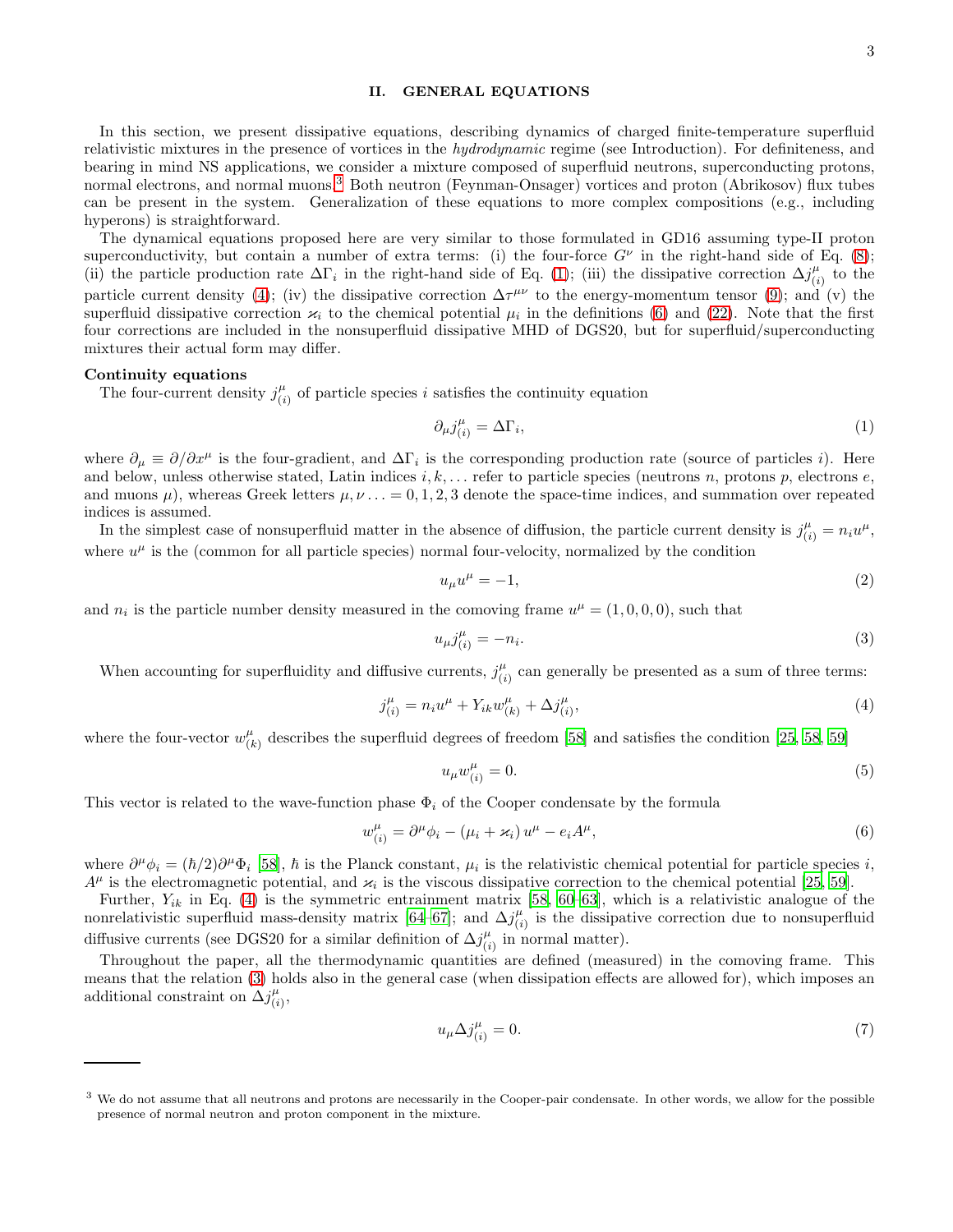### Energy-momentum conservation

The relativistic energy-momentum conservation law takes the form

<span id="page-3-1"></span><span id="page-3-0"></span>
$$
\partial_{\mu}T^{\mu\nu} = G^{\nu},\tag{8}
$$

where  $G^{\nu}$  is the radiation four-force density, which describes exchange of energy and momentum between matter and radiation<sup>[4](#page-3-2)</sup>, and the energy-momentum tensor  $T^{\mu\nu}$  is given by

$$
T^{\mu\nu} = (P + \varepsilon)u^{\mu}u^{\nu} + P g^{\mu\nu} + Y_{ik} \left( w^{\mu}_{(i)} w^{\nu}_{(k)} + \mu_i w^{\mu}_{(k)} u^{\nu} + \mu_k w^{\nu}_{(i)} u^{\mu} \right) + \Delta T^{\mu\nu}_{(\text{EM+vortex})} + \Delta \tau^{\mu\nu}, \tag{9}
$$

where P is the pressure defined by Eq. [\(35\)](#page-5-0) below,  $\varepsilon$  is the energy density, and  $g_{\mu\nu} = \text{diag}(-1, 1, 1, 1)$  is the spacetime metric.[5](#page-3-3) The energy-momentum tensor [\(9\)](#page-3-1) is a sum of the energy-momentum tensor of a vortex-free uncharged superfluid hydrodynamics (the first three terms) plus electromagnetic and vortex contributions  $\Delta T^{\mu\nu}_{\text{(EM+vertex)}}$  given by Eq. [\(37\)](#page-5-1) below, and dissipative correction  $\Delta \tau^{\mu\nu}$ . Note that all these terms except for the last one are the same as in GD16.

In the comoving frame the energy density is given by the component  $T^{00}$  of the energy-momentum tensor,  $T^{00} = \varepsilon$ , which implies

$$
u_{\mu}u_{\nu}T^{\mu\nu} = \varepsilon. \tag{10}
$$

This relation, in view of the expressions  $(9)$ ,  $(5)$   $(37)$ – $(39)$ ,  $(47)$ , and  $(48)$ , imposes the following constraint on the dissipative correction  $\Delta \tau^{\mu\nu}$ ,

$$
u_{\mu}u_{\nu}\Delta\tau^{\mu\nu} = 0. \tag{11}
$$

Note, however, that the four-velocity  $u^{\mu}$  itself is not uniquely defined in the system with dissipation (see, e.g., a thorough discussion of a similar issue in Ref. [\[50\]](#page-28-4) and in DGS20). We specify  $u^{\mu}$  by requiring the total momentum of the normal fluid component to be zero in the comoving frame. This leads to an additional condition for  $\Delta \tau^{\mu\nu}$ ,

<span id="page-3-4"></span>
$$
u_{\nu}\Delta \tau^{\mu\nu} = 0. \tag{12}
$$

The condition [\(12\)](#page-3-4) coincides with the similar condition defining the so-called Landau-Lifshitz (or transverse) frame of nonsuperfluid relativistic hydrodynamics [\[50\]](#page-28-4).

#### Maxwell equations

Electromagnetic field is described by the Maxwell equations in the medium,

$$
\mathrm{div}\mathbf{D} = 4\pi\rho_{\mathrm{free}},\tag{13}
$$

$$
\operatorname{curl} \boldsymbol{E} = -\frac{\partial \boldsymbol{B}}{\partial t},\tag{14}
$$

<span id="page-3-6"></span><span id="page-3-5"></span>
$$
\text{div}\mathbf{B} = 0,\tag{15}
$$

$$
\text{curl}\mathbf{H} = 4\pi \mathbf{J}_{\text{free}} + \frac{\partial \mathbf{D}}{\partial t},\tag{16}
$$

where **E** is the electric field, **B** is the magnetic induction, **D** is the electric displacement, **H** is the magnetic field,  $\rho_{\text{free}}$  is the free charge density, and  $J_{\text{free}}$  is the current density of free charges. Note that, generally,  $\dot{D} \neq E$  and  $H \neq B$ , since there are bound charges and bound currents in the system, associated with superfluid/superconducting vortices and their motion (for details see GD16); in the absence of vortices (and neglecting very weak magnetization and polarizability of NS matter [\[68](#page-28-17)])  $\mathbf{D} = \mathbf{E}$  and  $\mathbf{H} = \mathbf{B}$ .

The explicitly covariant form of Maxwell equations  $(13)$ – $(16)$  is [\[69](#page-28-18), [70](#page-28-19)]

$$
\partial_{\mu}F_{\nu\lambda} + \partial_{\nu}F_{\lambda\mu} + \partial_{\lambda}F_{\mu\nu} = 0, \qquad (17)
$$

<span id="page-3-8"></span><span id="page-3-7"></span>
$$
\partial_{\nu}G^{\mu\nu} = 4\pi J_{\text{(free)}}^{\mu},\tag{18}
$$

<span id="page-3-2"></span><sup>&</sup>lt;sup>4</sup> For isotropic emission  $G^{\nu} = -Qu^{\nu}$ , where Q is the total emissivity (e.g., it can be the neutrino emissivity due to beta-processes in the NS core).

<span id="page-3-3"></span><sup>&</sup>lt;sup>5</sup> In this paper, we assume that the metric is flat. Our results can easily be generalized to an arbitrary metric, provided that all relevant length scales are much smaller than the characteristic gravitational lengthscale. In this case, one has to replace all ordinary derivatives with their covariant counterparts and, in addition, replace the Levi-Civita tensor  $\epsilon^{\mu\nu\lambda\sigma}$  with  $\eta^{\mu\nu\lambda\sigma} \equiv \left(-\det g_{\alpha\beta}\right)^{-1/2} \epsilon^{\mu\nu\lambda\sigma}$ .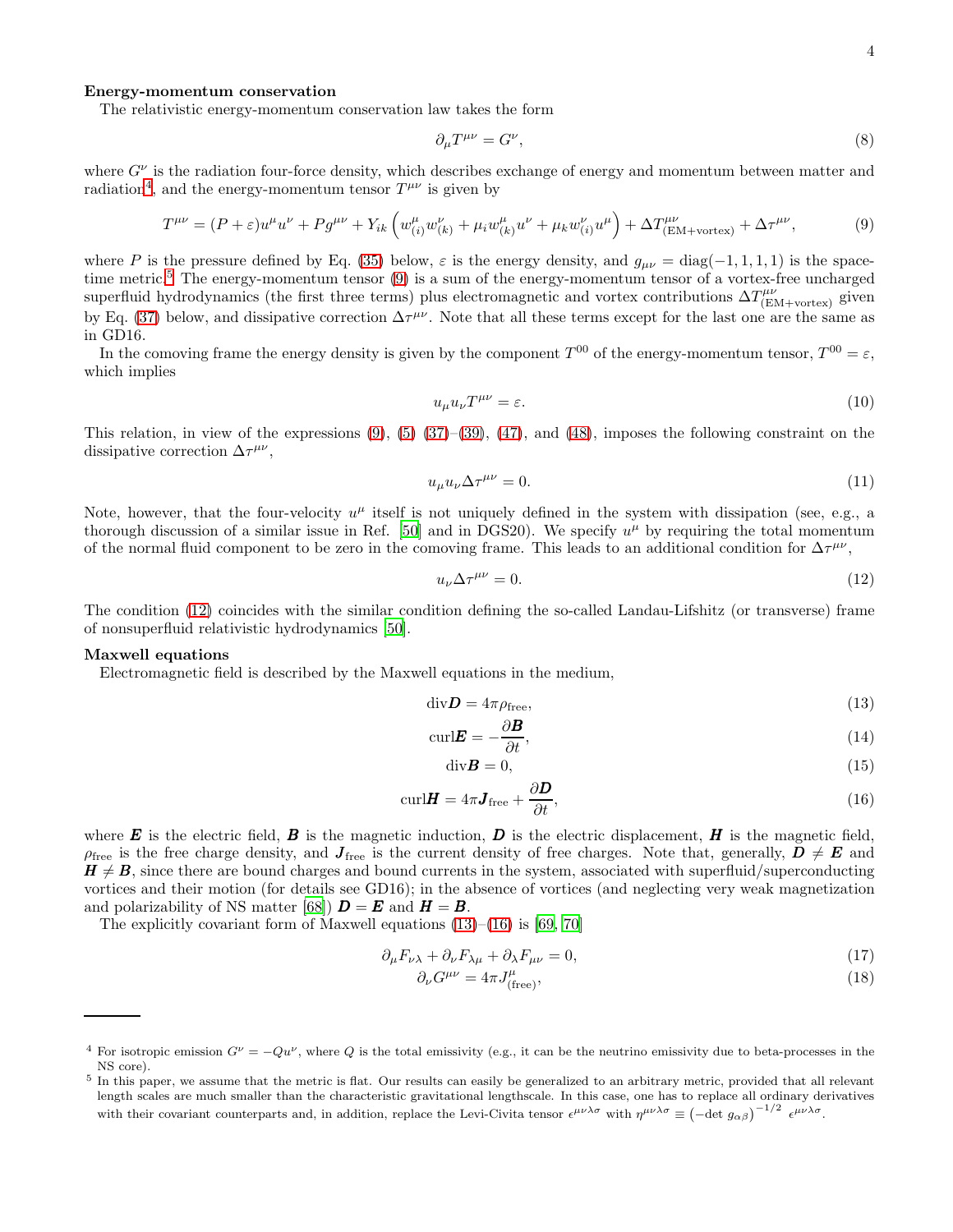where the antisymmetric electromagnetic tensors  $F^{\mu\nu} \equiv \partial^{\mu}A^{\nu} - \partial^{\nu}A^{\mu}$  and  $G^{\mu\nu}$  are composed of components of the vectors  $E, B, D$ , and  $H$ ,

$$
F^{\mu\nu} = \begin{pmatrix} 0 & E_1 & E_2 & E_3 \\ -E_1 & 0 & B_3 & -B_2 \\ -E_2 & -B_3 & 0 & B_1 \\ -E_3 & B_2 & -B_1 & 0 \end{pmatrix},
$$
(19)

$$
G^{\mu\nu} = \begin{pmatrix} 0 & D_1 & D_2 & D_3 \\ -D_1 & 0 & H_3 & -H_2 \\ -D_2 & -H_3 & 0 & H_1 \\ -D_3 & H_2 & -H_1 & 0 \end{pmatrix},
$$
(20)

and  $J_{\text{(free)}}^{\mu} = (\rho_{\text{free}}, \mathbf{J}_{\text{free}})$  is the four-current density of free charges,

$$
J_{\text{(free)}}^{\mu} \equiv e_i j_{(i)}^{\mu} = e_i n_i u^{\mu} + e_i Y_{ik} w_{(k)}^{\mu} + e_i \Delta j_{(i)}^{\mu}, \tag{21}
$$

where  $e_i$  is the electric charge for particle species *i*.

## Vorticity tensor

Following GD16, we introduce the vorticity tensor

$$
\mathcal{V}_{(i)}^{\mu\nu} \equiv \partial^{\mu} \left[ w_{(i)}^{\nu} + (\mu_i + \varkappa_i) u^{\nu} + e_i A^{\nu} \right] - \partial^{\nu} \left[ w_{(i)}^{\mu} + (\mu_i + \varkappa_i) u^{\mu} + e_i A^{\mu} \right], \tag{22}
$$

which is a relativistic generalization of the three-vector  $m_i$ curl $V_{si} + (e_i/c)\boldsymbol{B}$  (see Appendix [A\)](#page-19-0). In a system without topological defects (i.e., vortices), the superfluid phase  $\Phi_i$  is a smooth function of coordinates satisfying the condition  $\partial^{\mu}\partial^{\nu}\Phi_i - \partial^{\nu}\partial^{\mu}\Phi_i = 0$ , which, in view of Eq. [\(6\)](#page-2-4), translates into

<span id="page-4-6"></span><span id="page-4-5"></span><span id="page-4-2"></span><span id="page-4-0"></span>
$$
\mathcal{V}_{(i)}^{\mu\nu} = 0. \tag{23}
$$

However, in the presence of vortices, the condition  $\partial^{\mu}\partial^{\nu}\Phi_i - \partial^{\nu}\partial^{\mu}\Phi_i = 0$  is violated at the vortex lines. Consequently, the (smooth-averaged) vorticity tensor  $\mathcal{V}^{\mu\nu}_{(i)}$  $\begin{bmatrix} \mu\nu \ i \end{bmatrix}$  differs from zero. One can demonstrate that this tensor  $\mathcal{V}^{\mu\nu}_{(i)}$  $\binom{\mu\nu}{i}$  is related to the number of vortices  $\mathcal{N}_{Vi}$  piercing the closed contour by the relation [\[25\]](#page-27-20)<sup>[6](#page-4-1)</sup>

<span id="page-4-3"></span>
$$
\frac{1}{2} \int df^{\mu\nu} \mathcal{V}_{(i)\mu\nu} = \pi \hbar \mathcal{N}_{\mathrm{V}i}.
$$
\n(24)

Eq. [\(23\)](#page-4-2) then should be replaced by a more general superfluid equation [\(59\)](#page-7-0) introduced in Sec. [IV](#page-8-0) below.

#### Thermodynamic relations

The dynamic equations listed above should be supplemented by the second law of thermodynamics,

<span id="page-4-4"></span>
$$
d\varepsilon = \mu_i \, dn_i + T \, dS + \frac{Y_{ik}}{2} \, d\left(w_{(i)}^{\alpha} w_{(k)\alpha}\right) + d\varepsilon_{\text{add}},\tag{25}
$$

where T is the temperature, S is the entropy per unit volume, and the electromagnetic/vortex contribution to the energy density  $d\varepsilon_{\text{add}}$  reads [see equation (79) in GD16]

$$
d\varepsilon_{\text{add}} = \frac{1}{4\pi} E_{\mu} dD^{\mu} + \frac{1}{4\pi} H_{\mu} dB^{\mu} + \mathcal{V}_{(\text{E}i)}^{\mu} d\mathcal{W}_{(\text{E}i)\mu} + \mathcal{W}_{(\text{Mi})\mu} d\mathcal{V}_{(\text{Mi})}^{\mu}.
$$
 (26)

Here we introduced the auxiliary vortex-related vectors  $\mathcal{W}_{(\text{E}i)}^{\mu}$  and  $\mathcal{W}_{(\text{M}i)}^{\mu}$ , in full analogy with the electromagnetic vectors  $D^{\mu}$  and  $H^{\mu}$ , respectively. Eq. [\(26\)](#page-4-3) should be considered as a *definition* of the vectors  $D^{\mu}$ ,  $H^{\mu}$ ,  $\mathcal{W}_{(Ei)}^{\mu}$ , and  $W^{\mu}_{(Mi)}$  [or, equivalently, the tensors  $G^{\mu\nu}$  and  $W^{\mu\nu}_{(i)}$ , see the identities [\(27\)](#page-5-3)–[\(34\)](#page-5-4) below]. When a microscopic model for the system energy density is specified (see, e.g., Appendix G in GD16 and Sec. [VI A\)](#page-13-1), one can express these vectors

<span id="page-4-1"></span><sup>&</sup>lt;sup>6</sup> This relation is satisfied for Fermi superfluids (e.g., neutrons or protons); for Bose superfluids there should be  $2\pi\hbar\mathcal{N}_{V_i}$  in the right-hand side of the equation. Note that the factor 1/2 was inadvertently omitted in the corresponding equation (42) in Ref. [\[25\]](#page-27-20).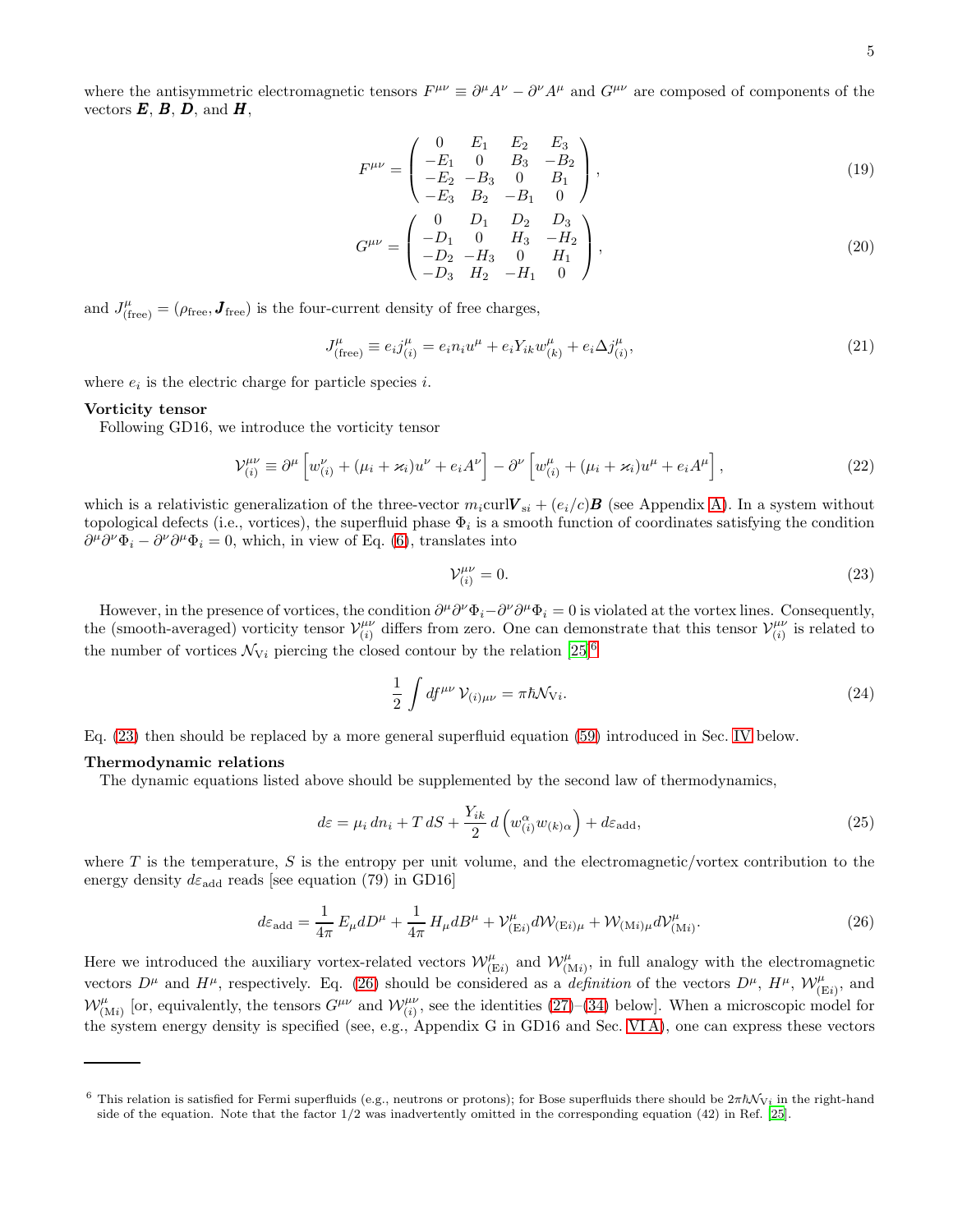through the vectors  $E^{\mu}$ ,  $B^{\mu}$ ,  $\mathcal{V}_{(Ei)\mu}$ , and  $\mathcal{V}_{(Mi)\mu}$  (or, equivalently, through the tensors  $F^{\mu\nu}$  and  $\mathcal{V}_{(i)}^{\mu\nu}$  $\binom{\mu\nu}{i}$ . The four-vectors entering Eq. [\(26\)](#page-4-3) are related to the corresponding tensors as

<span id="page-5-3"></span>
$$
E^{\mu} \equiv u_{\nu} F^{\mu \nu}, \tag{27}
$$
\n
$$
D^{\mu} = u_{\nu} G^{\mu \nu} \tag{28}
$$

$$
D^{\mu} \equiv u_{\nu} G^{\mu \nu},\tag{28}
$$
\n
$$
u_{\mu} = \frac{1}{2} \mu \nu \alpha \beta \gamma_{\nu} F_{\nu} \tag{29}
$$

$$
B^{\mu} \equiv \frac{1}{2} \epsilon^{\mu \nu \alpha \beta} u_{\nu} F_{\alpha \beta}, \tag{29}
$$

$$
H^{\mu} \equiv \frac{1}{2} \epsilon^{\mu \nu \alpha \beta} u_{\nu} G_{\alpha \beta}, \tag{30}
$$

<span id="page-5-9"></span><span id="page-5-5"></span>
$$
\mathcal{V}_{\text{(Ei)}}^{\mu} \equiv u_{\nu} \mathcal{V}_{(i)}^{\mu \nu},\tag{31}
$$

$$
\mathcal{V}_{\left(Mi\right)}^{\mu} \equiv \frac{1}{2} \epsilon^{\mu\nu\alpha\beta} u_{\nu} \mathcal{V}_{\left(i\right)\alpha\beta},\tag{32}
$$

<span id="page-5-4"></span>
$$
\mathcal{W}_{(Ei)}^{\mu} \equiv u_{\nu} \mathcal{W}_{(i)}^{\mu \nu},\tag{33}
$$

$$
\mathcal{W}^{\mu}_{(Mi)} \equiv \frac{1}{2} \,\epsilon^{\mu\nu\alpha\beta} \, u_{\nu} \, \mathcal{W}_{(i)\alpha\beta},\tag{34}
$$

where the Levi-Civita tensor  $\epsilon^{\mu\nu\alpha\beta}$  is defined such that  $\epsilon^{0123} = 1$ . In the comoving frame,  $u^{\mu} = (1,0,0,0)$ , the fourvectors  $E^{\mu}$ ,  $D^{\mu}$ ,  $B^{\mu}$  and  $H^{\mu}$  are related to, respectively, the ordinary three-vectors **E**, **D**, **B**, and **H** as:  $E^{\mu} = (0, \mathbf{E})$ ,  $D^{\mu} = (0, \mathbf{D}), B^{\mu} = (0, \mathbf{B}), H^{\mu} = (0, \mathbf{H}).$ 

The total pressure P is defined (see, e.g., GD16) as a partial derivative of the full system energy  $\varepsilon V$  with respect to the volume V at constant total number of particles  $n_i V$ , total entropy SV, as well as at fixed quantities  $w_{(i)}^{\alpha} w_{(k)\alpha}$ ,  $D^{\mu}$ ,  $B^{\mu}$ ,  $\mathcal{W}_{(\text{E}i)}^{\mu}$ , and  $\mathcal{W}_{(\text{M}i)}^{\mu}$ :

<span id="page-5-0"></span>
$$
P \equiv -\frac{\partial (\varepsilon V)}{\partial V} = -\varepsilon + \mu_i n_i + TS,
$$
\n(35)

Using Eqs. [\(25\)](#page-4-4), [\(26\)](#page-4-3), and [\(35\)](#page-5-0), one arrives at the following Gibbs-Duhem relation,

<span id="page-5-8"></span>
$$
dP = n_i d\mu_i + S dT - \frac{Y_{ik}}{2} d\left(w_{(i)}^{\alpha} w_{(k)\alpha}\right) - \frac{1}{4\pi} E_{\alpha} dD^{\alpha} - \frac{1}{4\pi} H_{\alpha} dB^{\alpha} - \mathcal{V}_{(Ei)}^{\mu} d\mathcal{W}_{(Ei)\mu} - \mathcal{W}_{(Mi)\mu} d\mathcal{V}_{(Mi)}^{\mu}.
$$
 (36)

# Electromagnetic and vortex contribution to  $T^{\mu\nu}$

The electromagnetic and vortex contribution to  $T^{\mu\nu}$ , represented by the term  $\Delta T^{\mu\nu}_{\text{(EM+vertex)}}$  in Eq. [\(9\)](#page-3-1), has been derived in GD16, and takes the form

<span id="page-5-1"></span>
$$
\Delta T^{\mu\nu}_{\text{(EM+vortex)}} = \mathcal{T}^{\mu\nu}_{\text{(E)}} + \mathcal{T}^{\mu\nu}_{\text{(M)}} + \mathcal{T}^{\mu\nu}_{\text{(VE)}} + \mathcal{T}^{\mu\nu}_{\text{(VM)}},\tag{37}
$$

where the electromagnetic contributions  $\mathcal{T}_{(E)}^{\mu\nu}$  and  $\mathcal{T}_{(M)}^{\mu\nu}$  are given by [see equations (66) and (67) in GD16]

<span id="page-5-2"></span>
$$
\mathcal{T}^{\mu\nu}_{\text{(E)}} = \frac{1}{4\pi} \left( \perp^{\mu\nu} D^{\alpha} E_{\alpha} - D^{\mu} E^{\nu} \right),\tag{38}
$$

<span id="page-5-7"></span><span id="page-5-6"></span>
$$
\mathcal{T}^{\mu\nu}_{\text{(M)}} = \frac{1}{4\pi} \left( {}^{\perp}G^{\mu\alpha} {}^{\perp}F^{\nu}{}_{\alpha} + u^{\nu} {}^{\perp}G^{\mu\alpha} E_{\alpha} + u^{\mu} {}^{\perp}G^{\nu\alpha} E_{\alpha} \right). \tag{39}
$$

Here and hereafter  $\perp^{\mu\nu} \equiv g^{\mu\nu} + u^{\mu}u^{\nu}$ , and the notation  $\mathcal{K}^{\mu\nu}$  and  $\mathcal{K}^{\mu\nu}$  is introduced for arbitrary antisymmetric tensor  $\mathcal{X}^{\mu\nu}$ :

$$
\mathcal{X}^{\mu\nu} = -u^{\nu}\mathcal{X}_{\text{(E)}}^{\mu} + u^{\mu}\mathcal{X}_{\text{(E)}}^{\nu} = -u^{\nu}u_{\alpha}\mathcal{X}^{\mu\alpha} + u^{\mu}u_{\alpha}\mathcal{X}^{\nu\alpha} = \begin{pmatrix} 0 & \mathcal{X}_{01} & \mathcal{X}_{02} & \mathcal{X}_{03} \\ -\mathcal{X}_{01} & 0 & 0 & 0 \\ -\mathcal{X}_{02} & 0 & 0 & 0 \\ -\mathcal{X}_{03} & 0 & 0 & 0 \end{pmatrix},
$$
(40)

$$
{}^{\perp}\!\mathcal{X}^{\mu\nu} = \epsilon^{\alpha\beta\mu\nu} u_{\beta} \, \mathcal{X}_{(M)\,\alpha} = \perp^{\mu\alpha} \perp^{\nu\beta} \, \mathcal{X}_{\alpha\beta} = \begin{pmatrix} 0 & 0 & 0 & 0 \\ 0 & 0 & \mathcal{X}_{12} & \mathcal{X}_{13} \\ 0 & -\mathcal{X}_{12} & 0 & \mathcal{X}_{23} \\ 0 & -\mathcal{X}_{13} & -\mathcal{X}_{23} & 0 \end{pmatrix},
$$
(41)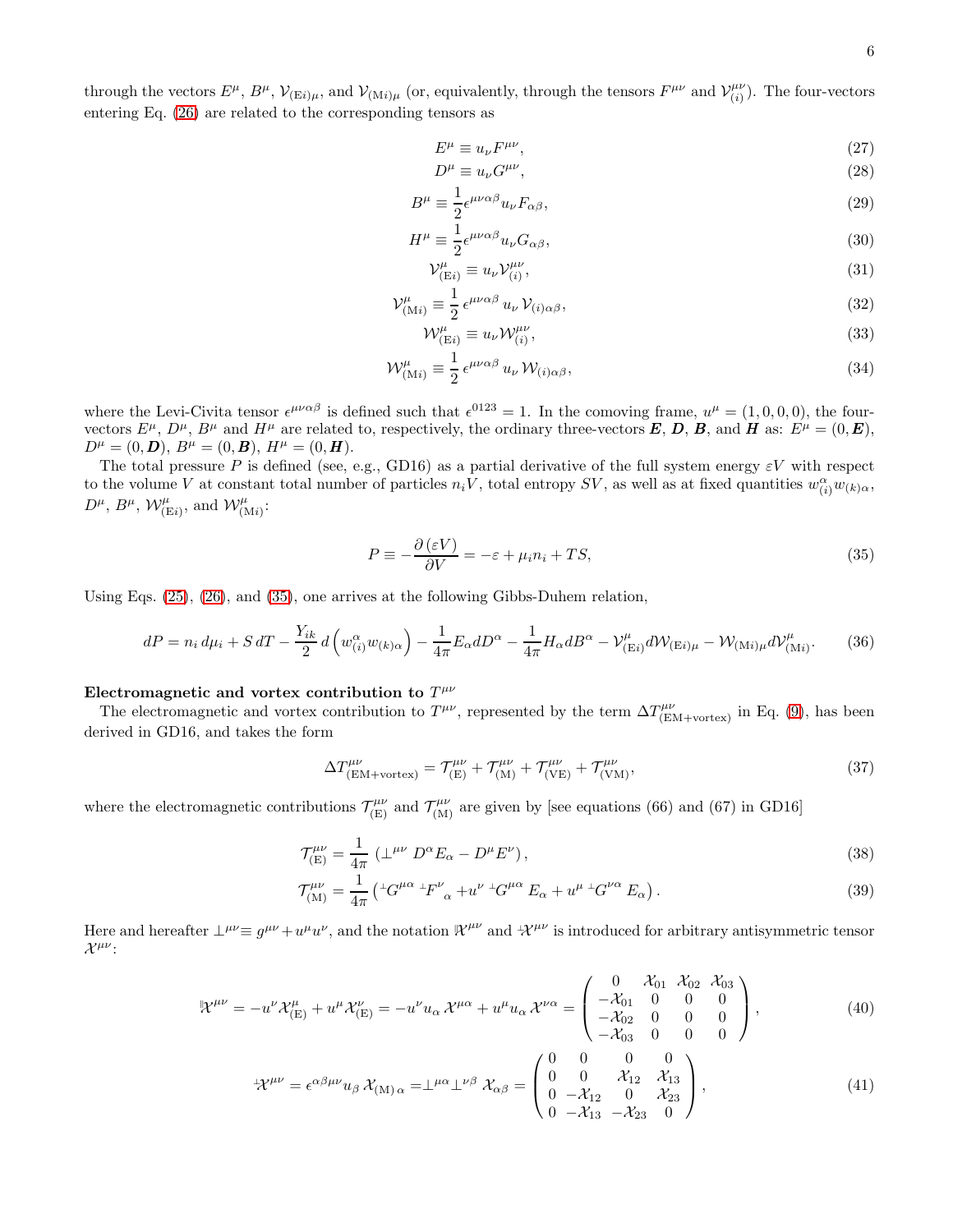where the matrix expressions are written in the comoving frame, and the "electric" and "magnetic" four-vectors  $\mathcal{X}_{(F)}^{\mu}$ (E) and  $\mathcal{X}^{\mu}_{(\text{M})}$  are defined as [cf. Eqs. [\(31\)](#page-5-5)–[\(34\)](#page-5-4)]

<span id="page-6-6"></span>
$$
\mathcal{X}_{\text{(E)}}^{\mu} \equiv u_{\nu} \mathcal{X}^{\mu \nu},\tag{42}
$$

$$
\mathcal{X}^{\mu}_{\text{(M)}} \equiv \frac{1}{2} \,\epsilon^{\mu\nu\alpha\beta} \, u_{\nu} \, \mathcal{X}_{\alpha\beta}.\tag{43}
$$

Note that the following relations are satisfied:

$$
\mathcal{X}^{\mu\nu} = \mathcal{X}^{\mu\nu} + \mathcal{X}^{\mu\nu},\tag{44}
$$

$$
\perp_{\mu\nu} \mathbb{R}^{\mu\nu} = 0,\tag{45}
$$

$$
u_{\nu}{}^{\perp} \mathcal{X}^{\mu \nu} = 0,\tag{46}
$$

and  $\mathcal{X}^{\mu\nu}$  and  $\mathcal{X}^{\mu\nu}$  can be expressed in terms of, respectively, "electric" and "magnetic" four-vectors  $\mathcal{X}^{\mu}_{(F)}$  $\chi^{\mu}_{(Ei)}$  and  $\mathcal{X}^{\mu}_{(N)}$  $(Mi)$ [see the first equalities in Eqs. [\(40\)](#page-5-6) and [\(41\)](#page-5-7)]. Similarly, the vortex contributions  $\mathcal{T}^{\mu\nu}_{(\text{VE})}$  and  $\mathcal{T}^{\mu\nu}_{(\text{VM})}$  to the energymomentum tensor can be presented as [see equations (88) and (89) in GD16]

<span id="page-6-1"></span>
$$
\mathcal{T}^{\mu\nu}_{(\text{VE})} = \perp^{\mu\nu} \mathcal{W}^{\alpha}_{(\text{E}i)} \mathcal{V}_{(\text{E}i)\alpha} - \mathcal{W}^{\mu}_{(\text{E}i)} \mathcal{V}^{\nu}_{(\text{E}i)},\tag{47}
$$

$$
\mathcal{T}^{\mu\nu}_{(\text{VM})} = {}^{\perp} \mathcal{W}^{\mu\alpha}_{(i)} {}^{\perp} \mathcal{V}^{\nu}_{(i)\,\alpha} + u^{\nu} {}^{\perp} \mathcal{W}^{\mu\alpha}_{(i)} \mathcal{V}_{(\text{E}i)\alpha} + u^{\mu} {}^{\perp} \mathcal{W}^{\nu\alpha}_{(i)} \mathcal{V}_{(\text{E}i)\alpha}.
$$
\n(48)

To sum up, the dissipative equations governing dynamics of superfluid and superconducting mixture consist of the continuity equations [\(1\)](#page-2-2) [with  $j^{\mu}_{ij}$  $_{(i)}^{\mu}$  given by Eq. [\(4\)](#page-2-3)], the energy-momentum conservation law [\(8\)](#page-3-0) [with  $T^{\mu\nu}$  given by Eqs. [\(9\)](#page-3-1) and [\(37\)](#page-5-1)], Maxwell equations [\(17\)](#page-3-7) and [\(18\)](#page-3-8), and the superfluid equation [Eq. [\(23\)](#page-4-2) or Eq. [\(59\)](#page-7-0) below]. These equations are supplemented by the thermodynamic relations [\(25\)](#page-4-4), [\(35\)](#page-5-0), and [\(36\)](#page-5-8), as well as by the definition [\(12\)](#page-3-4) of the comoving frame.

## <span id="page-6-4"></span><span id="page-6-2"></span><span id="page-6-0"></span>III. ENTROPY GENERATION EQUATION

The equations of Sec. [II](#page-2-0) contain the entropy generation equation, which is crucial for determining the general form of dissipative corrections (see Sec. [IV\)](#page-8-0). One can derive this equation by considering the expression  $u_{\nu}\partial_{\mu}T^{\mu\nu} - u_{\nu}G^{\nu}$ , which vanishes in view of Eq. [\(8\)](#page-3-0). Using Eqs. [\(1\)](#page-2-2), [\(4\)](#page-2-3), [\(5\)](#page-2-6), [\(9\)](#page-3-1), [\(25\)](#page-4-4), [\(35\)](#page-5-0), as well as the identities  $u_{\nu}\partial_{\mu}u^{\nu}=0$ , and  $\partial_\mu g^{\mu\nu} = 0$ , we arrive at the following entropy generation equation [cf. equation (33) in Ref. [\[59\]](#page-28-12), equation (58) in GD16, and equation (25) in DGS20],

$$
\partial_{\mu} \left( S u^{\mu} \right) = \frac{1}{T} u_{\nu} Y_{ik} w_{(k) \mu} \left[ \widetilde{\mathcal{V}}^{\mu \nu}_{(i)} - \partial_{\mu} \left( \varkappa_{i} u_{\nu} \right) + \partial_{\nu} \left( \varkappa_{i} u_{\mu} \right) \right] + \frac{\mu_{i}}{T} \partial_{\mu} \Delta j^{\mu}_{(i)} - \frac{\mu_{i}}{T} \Delta \Gamma_{i} - \frac{u^{\mu}}{T} \partial_{\mu} \varepsilon_{\text{add}} + \frac{u_{\nu}}{T} \partial_{\mu} \left( \Delta T^{\mu \nu}_{(\text{EM+vortex})} + \Delta \tau^{\mu \nu} \right) - \frac{Q}{T}, \quad (49)
$$

where

$$
\widetilde{\mathcal{V}}_{(i)}^{\mu\nu} \equiv \mathcal{V}_{(i)}^{\mu\nu} - e_i F^{\mu\nu} = \partial^{\mu} \left[ w_{(i)}^{\nu} + (\mu_i + \varkappa_i) u^{\nu} \right] - \partial^{\nu} \left[ w_{(i)}^{\mu} + (\mu_i + \varkappa_i) u^{\mu} \right],\tag{50}
$$

and we defined  $Q \equiv u_{\nu}G^{\nu}$ . Now, let us make use of Eqs. [\(26\)](#page-4-3) and [\(37\)](#page-5-1) and substitute expressions for  $d\varepsilon_{\rm add}$  and  $\Delta T^{\mu\nu}_{\text{[EM+vortex]}}$ . Using equation (85) of GD16, we present the term  $-u^{\mu}\partial_{\mu}\varepsilon_{\text{add}}$  as

<span id="page-6-5"></span><span id="page-6-3"></span>
$$
-u^{\mu}\partial_{\mu}\varepsilon_{\rm add} = u^{\nu}F_{\mu\nu}\partial_{\alpha}\left(\frac{1}{4\pi}G^{\mu\alpha}\right) + u^{\nu}\mathcal{V}_{(i)\mu\nu}\partial_{\alpha}\mathcal{W}_{(i)}^{\mu\alpha} - u_{\nu}\partial_{\mu}\Delta T_{\rm (EM+vortex)}^{\mu\nu}.
$$
\n(51)

Then, employing Maxwell equations [\(18\)](#page-3-8) together with the relation  $u_{\mu}\partial_{\nu}w_{(i)}^{\mu} = -w_{(i)}^{\mu}$  $\int_{(i)}^{\mu} \partial_{\nu} u_{\mu}$  [which follows from Eq. [\(5\)](#page-2-6)] and substituting Eqs.  $(21)$ ,  $(37)$ ,  $(50)$ , and  $(51)$  into Eq.  $(49)$ , we obtain

$$
\partial_{\mu}S^{\mu} = \frac{n_i}{T} u^{\nu} \mathcal{V}_{(i)\mu\nu} W_{(i)}^{\mu} - \Delta j_{(i)}^{\mu} d_{(i)\mu} - \varkappa_i^{\mu} \nabla_{\mu} \left( \frac{Y_{ik} w_{(k)}^{\mu}}{T} \right) - \Delta \tau^{\mu \nu} \partial_{\mu} \left( \frac{u_{\nu}}{T} \right) - \frac{\mu_i}{T} \Delta \Gamma_i - \frac{Q}{T},\tag{52}
$$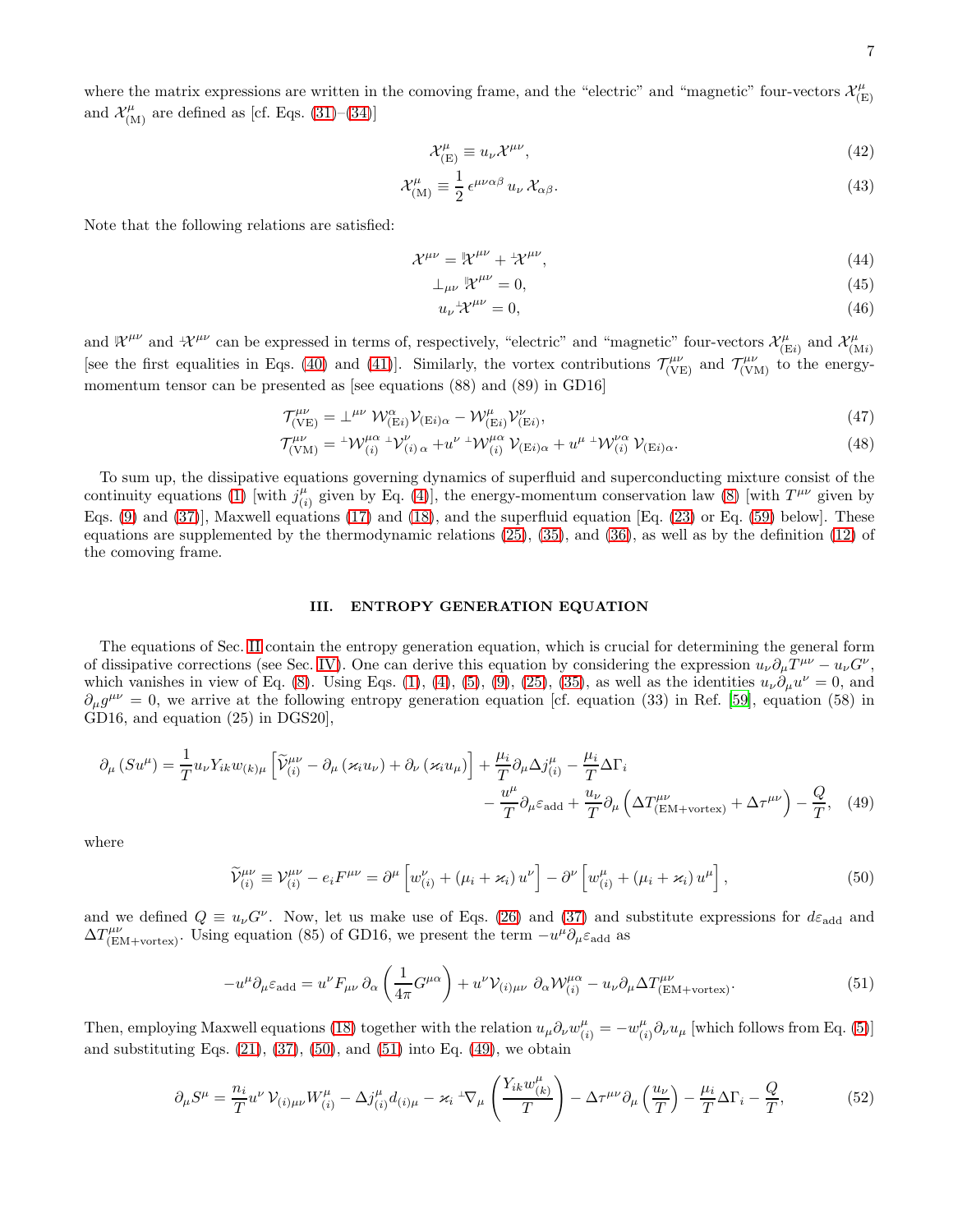where we introduced the entropy four-current

$$
S^{\mu} = S u^{\mu} - \frac{\mu_i}{T} \Delta j_{(i)}^{\mu} - \frac{\varkappa_i}{T} Y_{ik} w_{(k)}^{\mu} - \frac{u_{\nu}}{T} \Delta \tau^{\mu \nu}, \tag{53}
$$

the four-vector  $W_{i}^{\mu}$  $\frac{\mu}{(i)},$ 

$$
W^{\mu}_{(i)} \equiv \frac{1}{n_i} \left[ Y_{ik} w^{\mu}_{(k)} + \perp^{\mu \nu} \partial^{\alpha} \mathcal{W}_{\nu \alpha(i)} \right], \tag{54}
$$

the displacement vector (see DGS20)

$$
d_{(i)\mu} \equiv {}^{\perp}\nabla_{\mu} \left(\frac{\mu_i}{T}\right) - \frac{e_i E_{\mu}}{T},\tag{55}
$$

and the orthogonal part of the four-gradient

<span id="page-7-7"></span><span id="page-7-5"></span><span id="page-7-4"></span><span id="page-7-2"></span>
$$
{}^{\perp}\nabla_{\mu} \equiv \perp_{\mu\nu} \partial^{\nu}.
$$
 (56)

Note that  $d_{(i)\mu}$  and  $W_{(i)}^{\mu}$  $\mu^{\mu}_{(i)}$  can be defined up to an arbitrary term proportional to  $u^{\mu}$ , which does not affect the entropy generation equation [\(52\)](#page-6-5) due to the condition [\(7\)](#page-2-7) and antisymmetry of  $\mathcal{V}_{(i)}^{\mu\nu}$  $\binom{\mu\nu}{(i)}$ , respectively. For further convenience, we define these vectors in a way that ensures that they are both orthogonal to  $u^{\mu}$ .<sup>[7](#page-7-1)</sup>

If  $u^{\mu}$  is specified by the condition [\(12\)](#page-3-4), Eqs. [\(52\)](#page-6-5) and [\(53\)](#page-7-2) reduce to<sup>[8](#page-7-3)</sup>

$$
\partial_{\mu}S^{\mu} = \frac{\mu_i n_i^2}{T} f_{(i)\mu} W^{\mu}_{(i)} - \Delta j^{\mu}_{(i)} d_{(i)\mu} - \varkappa_i^{-1} \nabla_{\mu} \left( \frac{Y_{ik} w^{\mu}_{(k)}}{T} \right) - \Delta \tau^{\mu\nu} \frac{1 \nabla_{\mu} u_{\nu}}{T} - \frac{\mu_i}{T} \Delta \Gamma_i - \frac{Q}{T},\tag{57}
$$

$$
S^{\mu} = S u^{\mu} - \frac{\mu_i}{T} \Delta j_{(i)}^{\mu} - \frac{\varkappa_i}{T} Y_{ik} w_{(k)}^{\mu}.
$$
\n
$$
(58)
$$

Here we introduced the four-vector  $f_{ij}^{\mu}$  $\binom{\mu}{i}$  as

$$
u_{\nu} \mathcal{V}_{(i)}^{\mu \nu} = \mu_i n_i f_{(i)}^{\mu}, \tag{59}
$$

where no summation over repeated index i is assumed. Note that  $f_{ii}^{\mu}$  $\mu^{\mu}_{(i)}$  is orthogonal to  $u^{\mu}$ , since the vorticity tensor  $\mathcal{V}^{\mu\nu}_{(i)}$  $\binom{\mu\nu}{i}$  is antisymmetric,

<span id="page-7-6"></span><span id="page-7-0"></span>
$$
u_{\mu}f_{(i)}^{\mu} = 0. \tag{60}
$$

Eq. [\(59\)](#page-7-0) can be regarded as a superfluid equation [\[25,](#page-27-20) [26\]](#page-27-8), which replaces the potentiality condition  $\mathcal{V}^{\mu\nu}_{(i)}=0$  of a vortex-free system.

The right-hand side of Eq. [\(57\)](#page-7-4) describes entropy generation and must be non-negative (except for the arbitrary last term) for all possible fluid configurations. It includes vortex-mediated mutual friction between normal and superfluid components (first term) [\[14\]](#page-27-2), diffusion (second term), viscosity (third and fourth terms), chemical reactions (such as Urca-processes; fifth term) and radiation (sixth term).

Note, in passing, that different formulations of the first-order hydrodynamics (i.e., different forms of dissipative corrections) are possible even if  $u^{\mu}$  is specified unambiguously [\[53\]](#page-28-7). This is due to the fact that various derivatives entering the dissipative corrections are not all independent, but can be expressed (up to higher-order terms) through one another using the zero-order (nondissipative) hydrodynamic equations. For example, one can relate  $u^{\nu}\partial_{\nu}u^{\mu}$  to  $\pm \nabla^{\mu} P$  via the momentum conservation law  $\pm \nabla_{\nu} T^{\mu\nu} = 0$ . We follow here the approach of Ref. [\[50](#page-28-4)], so that in our formulation the right-hand side of Eq. [\(57\)](#page-7-4) (and, consequently, the dissipative corrections) in the comoving frame contain only spatial derivatives and do not contain the terms like  $u^{\nu} \partial_{\nu} u^{\mu}$  or  $u^{\nu} \partial_{\nu} T$ .

<span id="page-7-1"></span><sup>&</sup>lt;sup>7</sup> GD16 uses a slightly different definition for  $W^{\mu}_{(i)}$ :  $W^{\mu}_{(i)} \equiv (1/n_i) \left[ Y_{ik} w^{\mu}_{(k)} + \partial_{\alpha} \mathcal{W}^{\mu \alpha}_{(i)} \right]$ . If one prefers to use that definition, then one should replace  $W^{\mu}_{(i)}$  with  $\perp^{\mu\nu} W_{\nu(i)}$  [which is equivalent to Eq. [\(54\)](#page-7-5) due to the condition [\(5\)](#page-2-6)] everywhere in the paper.

<span id="page-7-3"></span><sup>&</sup>lt;sup>8</sup> As in DGS20, we make use of the condition [\(12\)](#page-3-4) and replace  $\Delta \tau^{\mu\nu}\partial_{\mu}(u_{\nu}/T)$  with  $\Delta \tau^{\mu\nu}(-\nabla_{\mu}u_{\nu})/T$  in the right-hand side of Eq. [\(57\)](#page-7-4).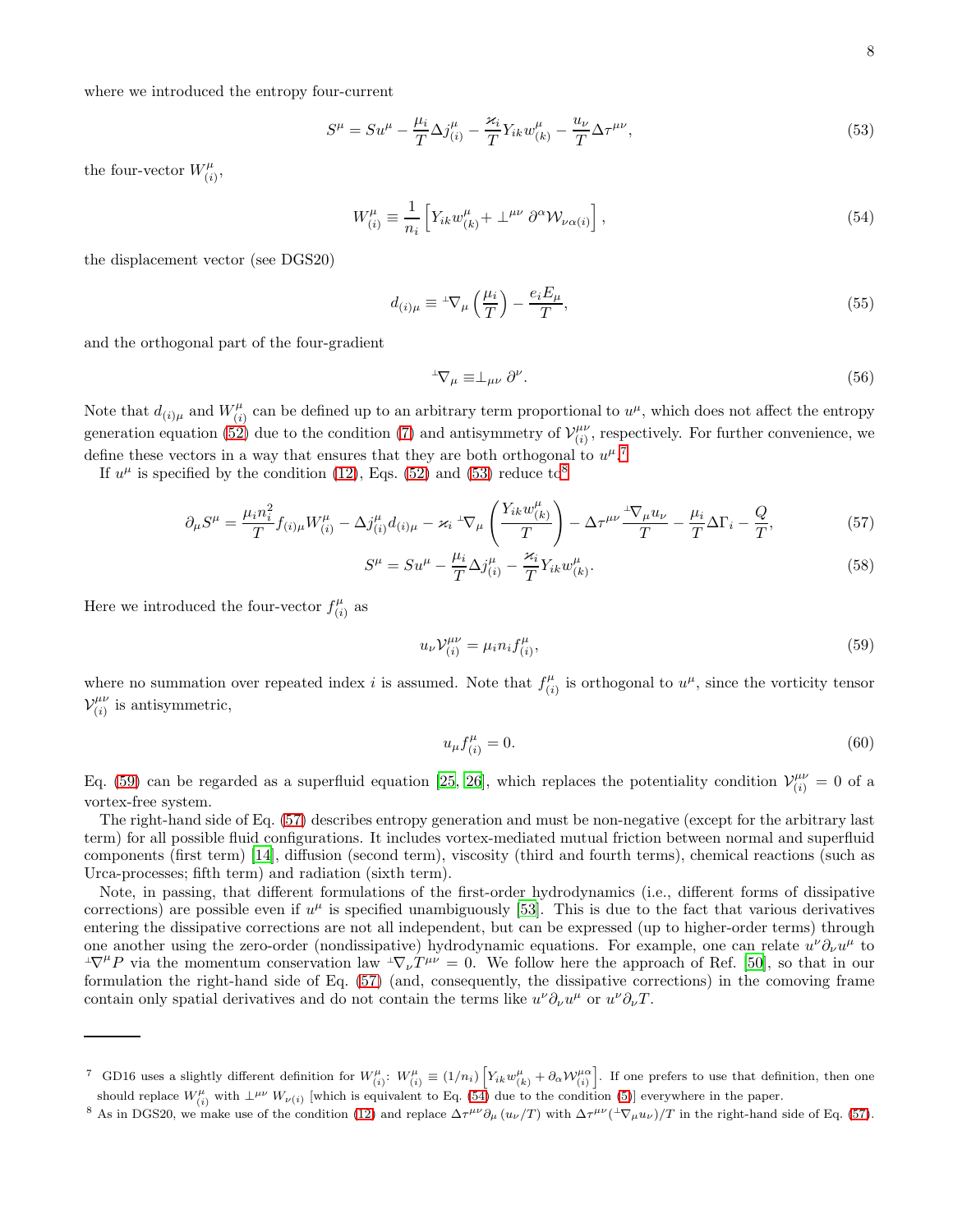### <span id="page-8-0"></span>IV. DIFFUSIVE CURRENTS AND MUTUAL FRICTION FORCES

The entropy generation equation [\(57\)](#page-7-4) allows one to find the general form of the unknown dissipative corrections,  $9$ namely  $f_{ij}^{\mu}$  $\sum_{(i)}^{\mu} \Delta j^{\mu}_{(i)}$  $(\mu_i, \varkappa_i, \Delta \tau^{\mu\nu}, \Delta \Pi_i)$  (here and below we ignore the last term,  $-Q/T$ , which can be arbitrary). Following Landau & Lifshitz [\[50\]](#page-28-4) and DGS20, we express the dissipative corrections as linear combinations of thermodynamic forces  $W_{(i)}^{\mu}$  $\tilde{f}^\mu_{(i)},\,d_{(i)\mu},\,{}^\perp\!\nabla_\mu\,\Big(Y_{ik}w^\mu_{(\mu)}\Big)$  $(\frac{\mu}{(k)}/T)$ ,  $\pm \nabla_{\mu} u_{\nu}$ , and  $\mu_i$ ,<sup>[10](#page-8-2)</sup> and require that the right-hand side of Eq. [\(57\)](#page-7-4) would be a positively defined quadratic form, so that the entropy would not decrease for all possible fluid configurations. The coefficients arising in these linear combinations can be scalars, vectors, or tensors, that can only depend on the system properties in the absence of dissipation; they are collectively called transport coefficients. We require, in addition, that these coefficients must satisfy the Onsager relations.

In the completely isotropic (in the comoving frame) matter, the transport coefficients depend only on the equilibrium scalar thermodynamic quantities, as well as on  $u^{\mu}$  and  $g^{\mu\nu}$  (or  $\perp^{\mu\nu} \equiv g^{\mu\nu} + u^{\mu}u^{\nu}$ ). In the presence of preferred directions (e.g., vortex lines or magnetic field), the coefficients, generally, depend also on the corresponding vectors and the angles between them. These vectors include superfluid vectors  $w_i^{\mu}$  $_{(i)}^{\mu}$ , electromagnetic vectors  $E^{\mu}$ ,  $D^{\mu}$ ,  $B^{\mu}$ , and  $H^{\mu}$ , and vortex-related vectors  $\mathcal{V}_{(1)}^{\mu}$  $\chi_{(\mathrm{E}i)}^{\mu},\,\mathcal{V}_{(\mathrm{l})}^{\mu}$  $w^{\mu}_{(Mi)}$ ,  $\mathcal{W}^{\mu}_{(Ei)}$ , and  $\mathcal{W}^{\mu}_{(Mi)}$ . However, the situation is considerably simplified in the MHD approximation described in Sec. [VI A](#page-13-1) (see also GD16). This approximation is mainly based on the fact that the magnetic induction **B** is much larger than the fields  $E$ ,  $\overline{D}$ , and **H** in the comoving frame, and is locked to superconducting proton flux tubes. In this limit the only preferred directions<sup>[11](#page-8-3)</sup> are defined by the neutron vortex lines  $\mathcal{V}_{(1)}^{\mu}$  $\bigvee_{(Mn)}^{\mu}$ , proton vortex lines  $\mathcal{V}_{(N)}^{\mu}$  $\binom{\mu}{(M_p)}$  [or, equivalently, the magnetic induction  $B^{\mu}$ , see Eq. [\(104\)](#page-14-0)], and the superfluid neutron current,  $Y_{nk}w_{(l)}^{\mu}$  $(\mu)$ , <sup>[12](#page-8-4)</sup> Below, following Refs. [\[50](#page-28-4), [72](#page-28-20), [73\]](#page-28-21), we neglect small terms that explicitly depend on  $w_{(i)}^{\mu}$  $(k)$ (or, equivalently, on  $\overrightarrow{Y}_{nk} w_{(l)}^{\mu}$  $\binom{\mu}{(k)}$  in the expressions for the transport coefficients. These terms are usually ignored in the literature [\[50](#page-28-4), [72,](#page-28-20) [73](#page-28-21)] when deriving the dissipative hydrodynamic equations for superfluid helium-4. In the context of neutron stars, the same approximation has been adopted and discussed in Ref. [\[59\]](#page-28-12). As a result, we are left with only two preferred directions, specified by the neutron vortices  $\mathcal{V}^{\mu}_{(1)}$  $\int_{(M_n)}^{\mu}$  and magnetic field/proton flux tubes  $B^{\mu}$  [or  $\mathcal{V}^{\mu}_{(N)}$  $\binom{\mu}{(\mathrm{M}p)},$ which determine anisotropy of transport coefficients.

Under the above assumptions, the vectors  $\Delta j_{ij}^{\mu}$  $\binom{\mu}{i}$  and  $f_{(i)}^{\mu}$  $\binom{\mu}{i}$  can only depend on the thermodynamic forces  $W^{\mu}_{(i)}$  $\binom{\mu}{i}$  and  $d^{\mu}_{\ell_2}$  $\frac{\mu}{(i)}$  (and are independent of the forces  ${}^{\perp}\nabla_{\mu} \left(Y_{ik}w^{\mu}_{(i)}\right)$  $\left(\frac{\mu}{(k)}/T\right)$ ,  $\frac{1}{2}\nabla_{\mu}u_{\nu}$ , and  $\mu_i$ ):<sup>[13](#page-8-5)</sup>

$$
-\frac{\mu_i n_i^2}{T} f_{(i)}^{\mu} = -\mathcal{A}_{ik}^{\mu\nu} W_{(k)\nu} - \mathcal{B}_{ik}^{\mu\nu} d_{(k)\nu},\tag{61}
$$

<span id="page-8-8"></span><span id="page-8-6"></span>
$$
\Delta j_{(i)}^{\mu} = -\mathcal{C}_{ik}^{\mu\nu} W_{(k)\nu} - \mathcal{D}_{ik}^{\mu\nu} d_{(k)\nu},\tag{62}
$$

where no summation over i in the left-hand side of Eq. [\(61\)](#page-8-6) is implied. The transport coefficient  $\mathcal{A}_{ik}^{\mu\nu}$  describes the mutual friction effects [\[14\]](#page-27-2), as well as (possible) interaction between neutron vortices and proton flux tubes.[14](#page-8-7) The coefficient  $\mathcal{D}_{ik}^{\mu\nu}$  is responsible for the diffusion, thermodiffusion and thermal conductivity effects (see DGS20). Finally, the cross-coefficients  $\mathcal{B}_{ik}^{\mu\nu}$  and  $\mathcal{C}_{ik}^{\mu\nu}$  describe the impact of diffusive currents on the mutual friction forces on vortices, and vice versa.

<sup>9</sup> Note that some of these corrections may, in fact, contain nondissipative terms, but, for brevity, we call them 'dissipative'.

<span id="page-8-2"></span><span id="page-8-1"></span><sup>&</sup>lt;sup>10</sup> Actually,  $\mu_i$  should enter these expressions only in particular combinations that represent chemical potential imbalances for a given reaction (e.g.,  $\mu_n - \mu_p - \mu_e$  for the direct or modified Urca processes [\[71\]](#page-28-22)); see DGS20 for more details.

<span id="page-8-3"></span><sup>&</sup>lt;sup>11</sup> That these preferred directions are the only ones that should be taken into account in the MHD approximation is independently justified by the results of Appendix B, where it is shown that the more microscopic approach leads to exactly the same dissipative corrections as those obtained in this section. Generally, any additional preferred direction can be ignored as long as one can neglect the corresponding force in the force balance equations for particles or vortices. For example, in the nonsuperfluid MHD in the limit  $B \to 0$ an anisotropic correction to the diffusion coefficients  $\mathcal{D}^{\mu\nu}_{e\mu}$  is of the order ~  $(e_p n_i B)/(cJ_{e\mu}) \sim (Lorentz$  force)/(e $\mu$  friction force), see DGS20. Correspondingly, the magnetic field does not provide a preferred direction in this limit.

<span id="page-8-4"></span><sup>&</sup>lt;sup>12</sup> In the thermodynamic equilibrium, the superconducting proton current  $Y_{pk}w_{(k)}^{\mu}$  vanishes in the MHD approximation due to the screening condition [see Eq. [\(129\)](#page-16-0) with  $\Delta j_{(i)}^{\mu} = 0$ ].

<span id="page-8-5"></span><sup>&</sup>lt;sup>13</sup> See Appendix B of DGS20, where it is demonstrated, for a similar problem, that  $\Delta j_{(i)}^{\mu}$  cannot depend on the tensor  $^{\perp}\nabla_{\mu}u_{\nu}$ . The same consideration also applies to  $f_{\mu}^{\mu}$  and can be readily generalized to an arbitrary number of preferred axial vectors (such as  $\mathcal{V}_{(Mn)}^{\mu}$  and/or  $\mathcal{V}^{(Mn)}_{(Mp)}$ ) in the system. In turn, it is also easy to verify that  $\Delta j^{\mu}_{(i)}$  and  $f^{\mu}_{(i)}$  cannot depend on the scalar thermodynamic forces, such as  $\pm \nabla_{\nu} \left( Y_{ik} w_{(k)}^{\nu} / T \right)$ . This dependence may only lead to additional terms  $\propto u^{\mu} \pm \nabla_{\nu} \left( Y_{ik} w_{(k)}^{\nu} / T \right)$  in Eqs. [\(61\)](#page-8-6) and [\(62\)](#page-8-8), but these terms must vanish to satisfy the conditions [\(7\)](#page-2-7) and [\(60\)](#page-7-6).

<span id="page-8-7"></span><sup>&</sup>lt;sup>14</sup> Note that the vortex-flux tube interaction should be accounted for in the expressions for  $\mathcal{W}_{(Mi)}^{\mu}$  [which enter the definition [\(54\)](#page-7-5) for  $W^{\mu}_{(i)}$ . In Sec. VIA we employ a simple model which ignores this effect [see Eq. [\(105\)](#page-14-1)]; however, such a simplification does not affect the general expression [\(72\)](#page-9-0) for the coefficient  $\mathcal{A}_{ik}^{\mu\nu}$ .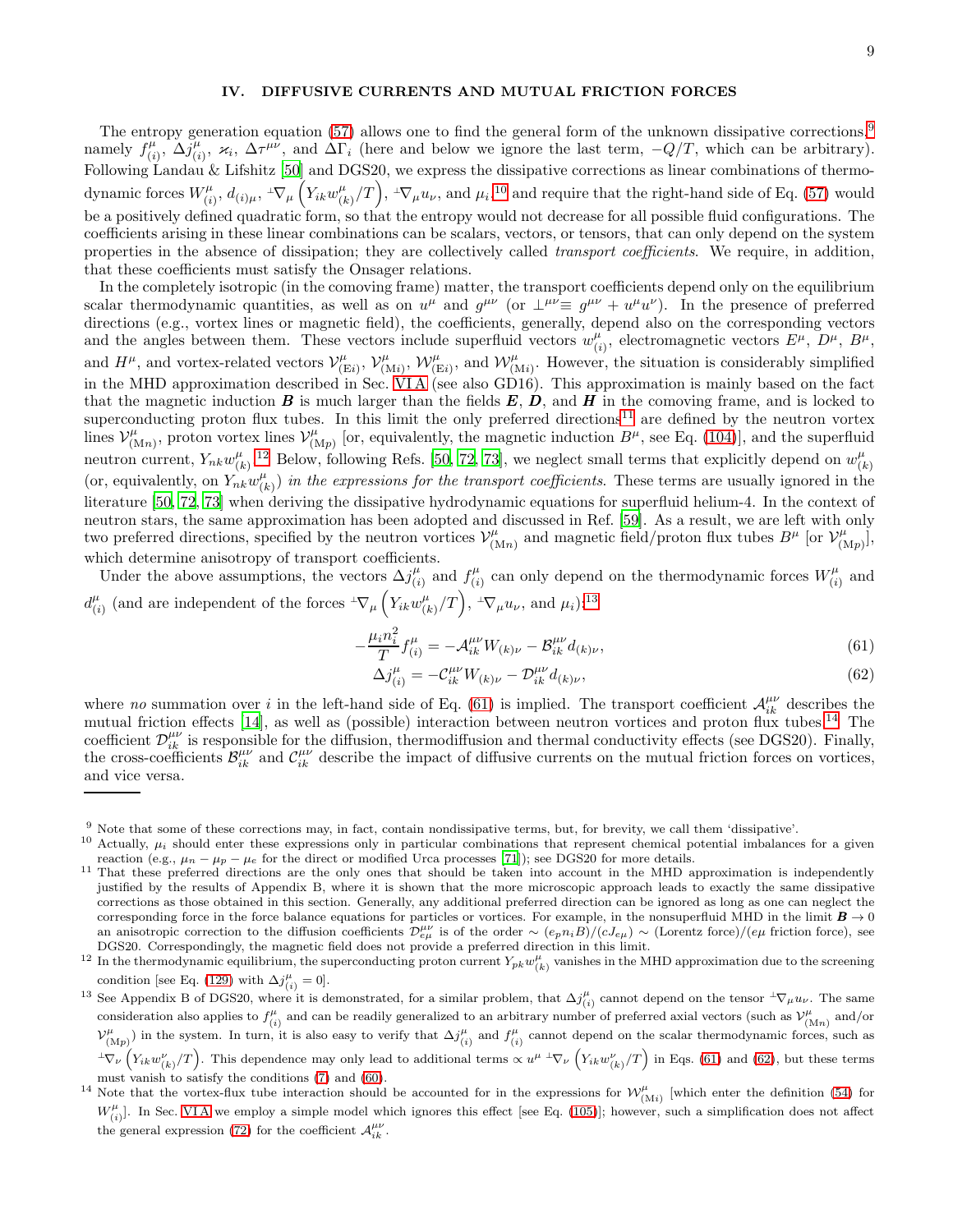In the present work, we are mainly interested in studying the joint effects of diffusion and vortices (represented by the vectors  $\Delta j^{\mu}_{(i)}$  $\binom{\mu}{i}$  and  $f_{(i)}^{\mu}$  $\binom{\mu}{i}$  on the structure of superfluid MHD. To study these effects, it is sufficient to consider only the first two terms in Eq. [\(57\)](#page-7-4), since they do not interfere with the other terms in this equation and constitute a positively defined quadratic form themselves [see Eqs. [\(61\)](#page-8-6) and [\(62\)](#page-8-8)]. Thus, in what follows, we shall ignore viscosity  $(\varkappa_i = \Delta \tau^{\mu\nu} = 0)$  and chemical reactions  $(\Delta \Gamma_i = 0)$ : the related dissipative corrections can be studied separately and, in fact, have already been analyzed in the past (see, e.g., Refs. [\[29,](#page-27-11) [48,](#page-28-2) [59](#page-28-12)] and DGS20). With this simplification, the entropy generation equation [\(57\)](#page-7-4) becomes

$$
\partial_{\mu} \left( S u^{\mu} - \frac{\mu_i}{T} \Delta j^{\mu}_{(i)} \right) = \frac{\mu_i n_i^2}{T} f_{(i)\mu} W^{\mu}_{(i)} - \Delta j^{\mu}_{(i)} d_{(i)\mu}.
$$
\n(63)

The coefficients  $\mathcal{A}_{ik}^{\mu\nu}$ ,  $\mathcal{B}_{ik}^{\mu\nu}$ ,  $\mathcal{C}_{ik}^{\mu\nu}$ , and  $\mathcal{D}_{ik}^{\mu\nu}$  in Eqs. [\(61\)](#page-8-6) and [\(62\)](#page-8-8) depend on the vectors  $\mathcal{V}_{(1)}^{\mu}$  $\mu_{(Mn)}^{\mu}$  and  $B^{\mu}$ , as well as on the scalar thermodynamic quantities and on  $u^{\mu}$  and  $\perp^{\mu\nu}$ . Below we provide expressions for these coefficients for the system with two preferred directions and demonstrate how these expressions can be simplified in the case of only one preferred direction.

## General case: two preferred directions

Let us introduce the following quantities:

<span id="page-9-6"></span>
$$
b^{\mu} \equiv \frac{B^{\mu}}{\sqrt{B_{\alpha}B^{\alpha}}},\tag{64}
$$

$$
b^{\mu\nu} \equiv \frac{F^{\mu\nu}}{\sqrt{B_{\alpha}B^{\alpha}}},\tag{65}
$$

$$
\omega^{\mu} \equiv \frac{\mathcal{V}^{\mu}_{(\text{M}n)}}{\sqrt{\mathcal{V}_{(\text{M}n)\alpha}\mathcal{V}^{\alpha}_{(\text{M}n)}}},\tag{66}
$$

$$
\omega^{\mu\nu} \equiv \frac{^{\perp} \mathcal{V}^{\mu\nu}_{(\text{M}n)}}{\sqrt{\mathcal{V}_{(\text{M}n)} \alpha \mathcal{V}^{\alpha}_{(\text{M}n)}}}. \tag{67}
$$

In the comoving frame  $b^{\mu} = (0, \mathbf{b}), \ \omega^{\mu} = (0, \omega)$ , where **b** and  $\omega$  are the unit vectors in the direction of the magnetic field and neutron vortices, respectively.

Onsager principle leads to conditions[15](#page-9-1)

<span id="page-9-2"></span>
$$
\mathcal{A}_{ik}^{\mu\nu}(\boldsymbol{b},\boldsymbol{\omega})=\mathcal{A}_{ki}^{\nu\mu}(-\boldsymbol{b},-\boldsymbol{\omega}),
$$
\n(68)

<span id="page-9-7"></span><span id="page-9-5"></span><span id="page-9-3"></span>
$$
\mathcal{D}_{ik}^{\mu\nu}(\boldsymbol{b},\boldsymbol{\omega})=\mathcal{D}_{ki}^{\nu\mu}(-\boldsymbol{b},-\boldsymbol{\omega}),\tag{69}
$$

<span id="page-9-0"></span>
$$
\mathcal{C}_{ik}^{\mu\nu}(\mathbf{b},\omega) = -\mathcal{B}_{ki}^{\nu\mu}(-\mathbf{b},-\omega). \tag{70}
$$

From the constraints  $u_{\mu} f_{(i)}^{\mu} = 0$  [Eq. [\(60\)](#page-7-6)] and  $u_{\mu} \Delta j_{(i)}^{\mu} = 0$  [Eq. [\(7\)](#page-2-7)] it also follows that

$$
u_{\mu} \mathcal{A}_{ik}^{\mu \nu} = u_{\mu} \mathcal{B}_{ik}^{\mu \nu} = u_{\mu} \mathcal{C}_{ik}^{\mu \nu} = u_{\mu} \mathcal{D}_{ik}^{\mu \nu} = 0. \tag{71}
$$

Relations [\(68\)](#page-9-2)–[\(71\)](#page-9-3) imply that all transport coefficients are purely spatial in the comoving frame and may depend on  $u^{\mu}$  only through the tensor  $\perp^{\mu\nu}$ .

Let us start with the transport coefficient  $\mathcal{A}_{ik}^{\mu\nu}$ . Generally, it can be presented as a sum of nine linearly independent tensors<sup>[16](#page-9-4)</sup>, which we choose in the following form that allows us to separate symmetric (the first six terms) and antisymmetric (the last three terms) parts of the tensor:

$$
\mathcal{A}_{ik}^{\mu\nu} = \mathcal{A}_{ik}^{\perp} \perp^{\mu\nu} + \mathcal{A}_{ik}^{\omega\omega}\omega^{\mu}\omega^{\nu} + \mathcal{A}_{ik}^{bb}\omega^{\mu}\omega^{\nu}
$$
\n
$$
+ \mathcal{A}_{ik}^{\omega(b}(\omega^{\mu}b^{\nu} + \omega^{\nu}b^{\mu}) + \mathcal{A}_{ik}^{\omega\omega(b^{\nu}\omega}(\omega^{\mu}\omega_{\alpha}b^{\nu\alpha} + \omega^{\nu}\omega_{\alpha}b^{\mu\alpha}) + \mathcal{A}_{ik}^{\omega(b^{\nu}\omega}(\omega^{\mu}b^{\nu}\omega_{\alpha}b^{\nu\alpha}) + \mathcal{A}_{ik}^{\omega-b}(\omega^{\mu}b^{\nu} - \omega^{\nu}b^{\mu}) + \mathcal{A}_{ik}^{\omega}\omega^{\mu\nu} + \mathcal{A}_{ik}^{b}b^{\mu\nu}, \tag{72}
$$

<sup>&</sup>lt;sup>15</sup> The minus sign in Eq. [\(70\)](#page-9-5) appears because  $d_{(k)\nu}$  and  $W_{(k)\nu}$  have different parity under time reversal  $t \to -t$  [\[74](#page-28-23)].

<span id="page-9-4"></span><span id="page-9-1"></span><sup>&</sup>lt;sup>16</sup> To make this point clearer, let us work in the comoving frame, choosing x-axis along the direction  $\omega$  and z axis along  $[\omega \times b]$ . Then, introducing unit vectors  $y^{\mu} \equiv \frac{b^{\mu} - b^{\alpha} \omega_{\alpha} \omega^{\mu}}{|b^{\nu} - b^{\alpha} \omega_{\alpha} \omega^{\nu}|} = (0, 0, 1, 0)$  and  $z^{\mu} \equiv -y_{\alpha} \omega^{\mu \alpha} = (0, 0, 0, 1)$ , one can generally decompose  $\mathcal{A}_{ik}^{\mu \nu}$  into the sum of nine linearly independent tensors,

 $\mathcal{A}^{\mu\nu}_{ik} = \mathcal{A}^{11}_{ik} \omega^{\mu} \omega^{\nu} + \mathcal{A}^{12}_{ik} \omega^{\mu} y^{\nu} + \mathcal{A}^{13}_{ik} y^{\mu} \omega^{\nu} + \mathcal{A}^{22}_{ik} y^{\mu} y^{\nu} + \mathcal{A}^{23}_{ik} y^{\mu} z^{\nu} + \mathcal{A}^{31}_{ik} z^{\mu} \omega^{\nu} + \mathcal{A}^{32}_{ik} z^{\mu} y^{\nu} + \mathcal{A}^{33}_{ik} z^{\mu} z^{\nu},$ 

where the scalar coefficients  $\mathcal{A}_{ik}^{11}$ ,  $\mathcal{A}_{ik}^{12}$  ... may depend on the angle between  $\omega$  and b. One can directly check that the nine tensors entering Eq. [\(72\)](#page-9-0) are indeed linearly independent and they can be expressed as linear combinations of  $\omega^{\mu}\omega^{\nu}$ ,  $\omega^{\mu}y^{\nu}$ ,  $\omega^{\mu}z^{\nu}$ , etc.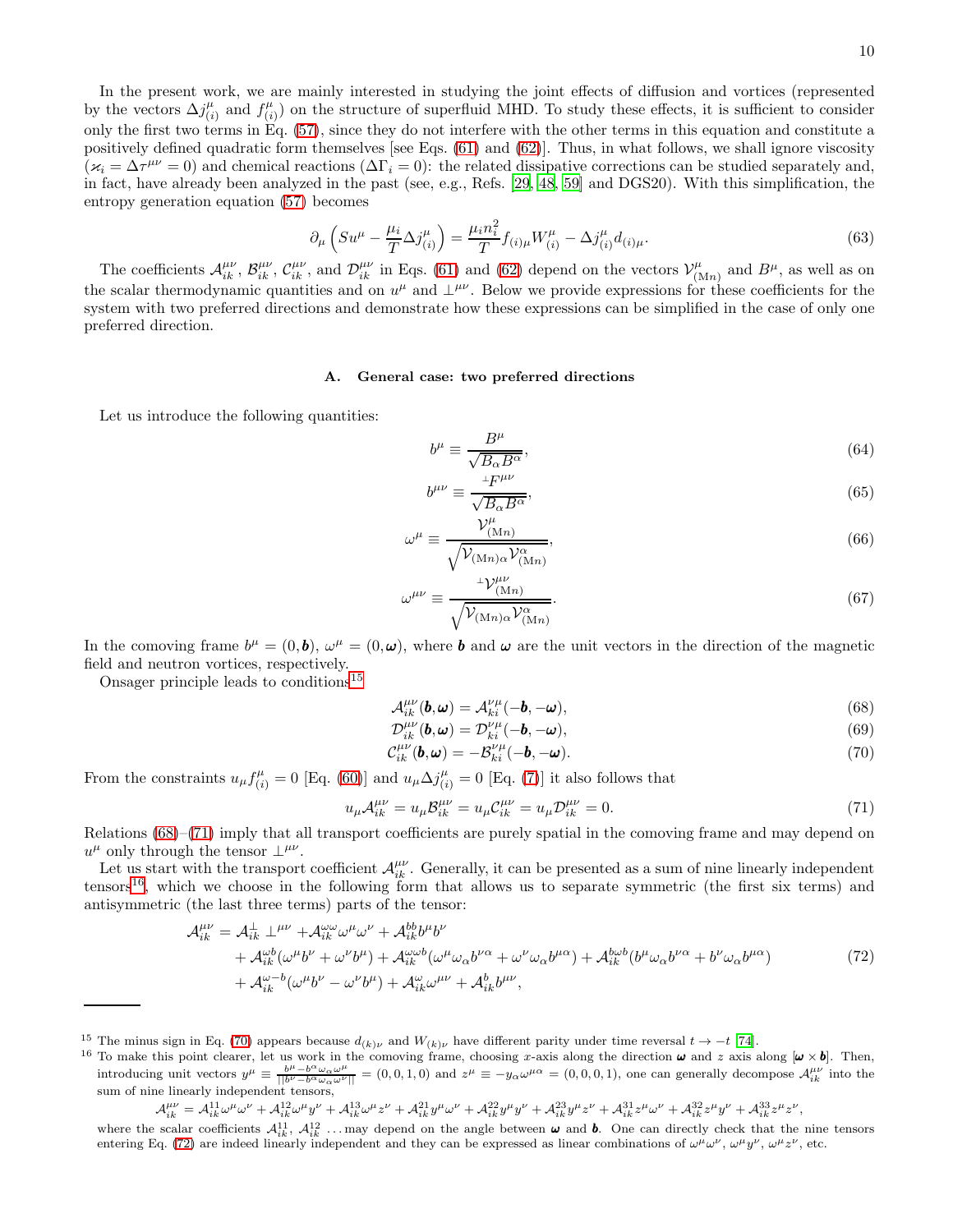where the scalar coefficients  $\mathcal{A}_{ik}^{\perp}, \mathcal{A}_{ik}^{\omega\omega}$  etc. may depend on the equilibrium quantities and the angle between **b** and  $\omega$ . To clarify the meaning of different terms in Eq. [\(72\)](#page-9-0), it is instructive to write out the expression for the vector  $\mathcal{A}_{ik}^{\mu\nu}W_{(k)\nu}$  in the comoving frame. The zeroth component of this four-vector vanishes, while its spatial part reads

$$
\mathcal{A}_{ik}^{\perp} \mathbf{W}_{k} + \mathcal{A}_{ik}^{\omega\omega} \boldsymbol{\omega} (\omega \mathbf{W}_{k}) + \mathcal{A}_{ik}^{bb} \boldsymbol{b} (\boldsymbol{b} \mathbf{W}_{k}) + \mathcal{A}_{ik}^{\omega b} [\boldsymbol{\omega} (\boldsymbol{b} \mathbf{W}_{k}) + \boldsymbol{b} (\omega \mathbf{W}_{k})] + \mathcal{A}_{ik}^{\omega b} {\boldsymbol{\omega} (\boldsymbol{b} \mathbf{W}_{k}) + [\boldsymbol{\omega} \times \boldsymbol{b}] (\boldsymbol{w} \mathbf{W}_{k})} + \mathcal{A}_{ik}^{\omega b} {\boldsymbol{\omega} (\boldsymbol{b} \mathbf{W}_{k}) + [\boldsymbol{\omega} \times \boldsymbol{b}] (\boldsymbol{b} \mathbf{W}_{k})},
$$
(73)  
+ 
$$
\mathcal{A}_{ik}^{\omega-b} [\boldsymbol{\omega} (\boldsymbol{b} \mathbf{W}_{k}) - \boldsymbol{b} (\boldsymbol{\omega} \mathbf{W}_{k})] + \mathcal{A}_{ik}^{\omega} [\mathbf{W}_{k} \times \boldsymbol{\omega}] + \mathcal{A}_{ik}^{b} [\mathbf{W}_{k} \times \boldsymbol{b}],
$$

where  $\boldsymbol{W}_k$  is the spatial part of the four-vector  $W_{lk}^{\mu}$  $W_{(k)}^{\mu}: W_{(k)}^{\mu} = (0, \boldsymbol{W}_k).$ 

Plugging Eq. [\(72\)](#page-9-0) into the Onsager relation [\(68\)](#page-9-2), we get

<span id="page-10-1"></span><span id="page-10-0"></span>
$$
\mathcal{A}_{ik}^{\perp} = \mathcal{A}_{ki}^{\perp}, \quad \mathcal{A}_{ik}^{\omega\omega} = \mathcal{A}_{ki}^{\omega\omega}, \quad \mathcal{A}_{ik}^{bb} = \mathcal{A}_{ki}^{bb},
$$
  
\n
$$
\mathcal{A}_{ik}^{\omega b} = \mathcal{A}_{ki}^{\omega b}, \quad \mathcal{A}_{ik}^{\omega\omega b} = -\mathcal{A}_{ki}^{\omega\omega b}, \quad \mathcal{A}_{ik}^{b\omega b} = -\mathcal{A}_{ki}^{b\omega b}
$$
  
\n
$$
\mathcal{A}_{ik}^{\omega - b} = -\mathcal{A}_{ki}^{\omega - b}, \quad \mathcal{A}_{ik}^{\omega} = \mathcal{A}_{ki}^{\omega}, \quad \mathcal{A}_{ik}^{b} = \mathcal{A}_{ki}^{b}.
$$
\n(74)

As one can check by substituting Eqs. [\(61\)](#page-8-6), [\(72\)](#page-9-0), and [\(74\)](#page-10-0) into the entropy generation equation [\(63\)](#page-9-6), the coefficients  $\mathcal{A}_{ik}^{\omega\omega b}$ ,  $\mathcal{A}_{ik}^{\omega b}$ ,  $\mathcal{A}_{ik}^{\omega}$ , and  $\mathcal{A}_{ik}^{b}$  are nondissipative and do not contribute to the entropy generation.

The same consideration also applies to the transport coefficients  $\mathcal{B}_{ik}^{\mu\nu}$ ,  $\mathcal{C}_{ik}^{\mu\nu}$ , and  $\mathcal{D}_{ik}^{\mu\nu}$ . The result is

$$
\mathcal{B}_{ik}^{\mu\nu} = \mathcal{B}_{ik}^{\perp} \perp^{\mu\nu} + \mathcal{B}_{ik}^{\omega\omega} \omega^{\mu} \omega^{\nu} + \mathcal{B}_{ik}^{bb} b^{\mu} b^{\nu} \n+ \mathcal{B}_{ik}^{\omega} (\omega^{\mu} b^{\nu} + \omega^{\nu} b^{\mu}) + \mathcal{B}_{ik}^{\omega\omega} (\omega^{\mu} \omega_{\alpha} b^{\nu\alpha} + \omega^{\nu} \omega_{\alpha} b^{\mu\alpha}) + \mathcal{B}_{ik}^{bb} (b^{\mu} \omega_{\alpha} b^{\nu\alpha} + b^{\nu} \omega_{\alpha} b^{\mu\alpha}) \n+ \mathcal{B}_{ik}^{\omega-b} (\omega^{\mu} b^{\nu} - \omega^{\nu} b^{\mu}) + \mathcal{B}_{ik}^{\omega} \omega^{\mu\nu} + \mathcal{B}_{ik}^{b} b^{\mu\nu},
$$
\n(75)

$$
\mathcal{C}_{ik}^{\mu\nu} = \mathcal{C}_{ik}^{\perp} \perp^{\mu\nu} + \mathcal{C}_{ik}^{\omega\omega} \omega^{\mu} \omega^{\nu} + \mathcal{C}_{ik}^{bb} b^{\mu} b^{\nu} \n+ \mathcal{C}_{ik}^{\omega b} (\omega^{\mu} b^{\nu} + \omega^{\nu} b^{\mu}) + \mathcal{C}_{ik}^{\omega\omega b} (\omega^{\mu} \omega_{\alpha} b^{\nu\alpha} + \omega^{\nu} \omega_{\alpha} b^{\mu\alpha}) + \mathcal{C}_{ik}^{bb} (b^{\mu} \omega_{\alpha} b^{\nu\alpha} + b^{\nu} \omega_{\alpha} b^{\mu\alpha})
$$
\n(76)

$$
+ C_{ik}^{\omega - b}(\omega^{\mu}b^{\nu} - \omega^{\nu}b^{\mu}) + C_{ik}^{\omega}\omega^{\mu\nu} + C_{ik}^{b}b^{\mu\nu},
$$
  
\n
$$
\mathcal{D}_{ik}^{\mu\nu} = \mathcal{D}_{ik}^{\perp} \perp^{\mu\nu} + \mathcal{D}_{ik}^{\omega\omega}\omega^{\mu}\omega^{\nu} + \mathcal{D}_{ik}^{bb}\omega^{\mu}b^{\nu}b^{\nu}
$$
  
\n
$$
+ \mathcal{D}_{ik}^{\omega b}(\omega^{\mu}b^{\nu} + \omega^{\nu}b^{\mu}) + \mathcal{D}_{ik}^{\omega\omega b}(\omega^{\mu}\omega_{\alpha}b^{\nu\alpha} + \omega^{\nu}\omega_{\alpha}b^{\mu\alpha}) + \mathcal{D}_{ik}^{b\omega b}(b^{\mu}\omega_{\alpha}b^{\nu\alpha} + b^{\nu}\omega_{\alpha}b^{\mu\alpha})
$$
  
\n
$$
+ \mathcal{D}_{ik}^{\omega - b}(\omega^{\mu}b^{\nu} - \omega^{\nu}b^{\mu}) + \mathcal{D}_{ik}^{\omega}\omega^{\mu\nu} + \mathcal{D}_{ik}^{b}b^{\mu\nu}.
$$
\n(77)

The Onsager principle for  $\mathcal{B}_{ik}^{\mu\nu}$  and  $\mathcal{C}_{ik}^{\mu\nu}$  [\(70\)](#page-9-5) implies

<span id="page-10-4"></span><span id="page-10-3"></span><span id="page-10-2"></span>
$$
\mathcal{C}_{ik}^{\perp} = -\mathcal{B}_{ki}^{\perp}, \quad \mathcal{C}_{ik}^{\omega\omega} = -\mathcal{B}_{ki}^{\omega\omega}, \quad \mathcal{C}_{ik}^{bb} = -\mathcal{B}_{ki}^{bb},
$$
\n
$$
\mathcal{C}_{ik}^{\omega b} = -\mathcal{B}_{ki}^{\omega b}, \quad \mathcal{C}_{ik}^{\omega \omega b} = \mathcal{B}_{ki}^{\omega \omega b}, \quad \mathcal{C}_{ik}^{\lambda b} = \mathcal{B}_{ki}^{b}.
$$
\n
$$
\mathcal{C}_{ik}^{\omega - b} = \mathcal{B}_{ki}^{\omega - b}, \quad \mathcal{C}_{ik}^{\omega} = -\mathcal{B}_{ki}^{\omega}, \quad \mathcal{C}_{ik}^{b} = -\mathcal{B}_{ki}^{b}.
$$
\n
$$
(78)
$$

Note that the coefficients  $\mathcal{B}_{ik}^{\perp}, \mathcal{B}_{ik}^{\omega\omega}, \mathcal{B}_{ik}^{bb}, \mathcal{B}_{ik}^{\omega b}$ , and  $\mathcal{B}_{ik}^{\omega-b}$  are nondissipative, in contrast to to the analogous coefficients  $\mathcal{A}_{ik}^{\perp}, \mathcal{A}_{ik}^{\omega\omega}, \mathcal{A}_{ik}^{bb}, \mathcal{A}_{ik}^{\omega b}, \text{ and } \mathcal{A}_{ik}^{\omega-b}$ 

The Onsager principle for  $\mathcal{D}_{ik}^{\mu\nu}$  [\(69\)](#page-9-7) leads to

<span id="page-10-5"></span>
$$
\mathcal{D}_{ik}^{\perp} = \mathcal{D}_{ki}^{\perp}, \quad \mathcal{D}_{ik}^{\omega\omega} = \mathcal{D}_{ki}^{\omega\omega}, \quad \mathcal{D}_{ik}^{bb} = \mathcal{D}_{ki}^{bb},
$$
\n
$$
\mathcal{D}_{ik}^{\omega b} = \mathcal{D}_{ki}^{\omega b}, \quad \mathcal{D}_{ik}^{\omega\omega b} = -\mathcal{D}_{ki}^{\omega b}, \quad \mathcal{D}_{ik}^{b\omega b} = -\mathcal{D}_{ki}^{b\omega b}
$$
\n
$$
\mathcal{D}_{ik}^{\omega - b} = -\mathcal{D}_{ki}^{\omega - b}, \quad \mathcal{D}_{ik}^{\omega} = \mathcal{D}_{ki}^{\omega}, \quad \mathcal{D}_{ik}^{b} = \mathcal{D}_{ki}^{b}.
$$
\n(79)

The coefficients  $\mathcal{D}_{ik}^{\omega\omega b}$ ,  $\mathcal{D}_{ik}^{\omega b}$ ,  $\mathcal{D}_{ik}^{\omega}$ , and  $\mathcal{D}_{ik}^b$  are nondissipative, similarly to  $\mathcal{A}_{ik}^{\omega\omega b}$ ,  $\mathcal{A}_{ik}^{\omega b}$ ,  $\mathcal{A}_{ik}^{\omega}$ , and  $\mathcal{A}_{ik}^b$ .

In this section we have derived the general expressions for the transport coefficients  $\mathcal{A}_{ik}^{\mu\nu}$  [\(72\)](#page-9-0),  $\mathcal{B}_{ik}^{\mu\nu}$  [\(75\)](#page-10-1),  $\mathcal{C}_{ik}^{\mu\nu}$ <br>[\(76\)](#page-10-2), and  $\mathcal{D}_{ik}^{\mu\nu}$  [\(77\)](#page-10-3), which describe mutual friction [\(61\)](#page-8-6) an directions. These coefficients have similar tensor structure and can be presented as a sum of six symmetric and three antisymmetric tensor terms, which are purely spatial in the comoving frame, and describe anisotropy of mutual friction and diffusion effects in such a system. The Onsager principle [\(68\)](#page-9-2)–[\(70\)](#page-9-5) reduces the number of independent coefficients, imposing additional constraints on  $\mathcal{A}_{ik}^{\mu\nu}$  and  $\mathcal{D}_{ik}^{\mu\nu}$ , and allowing to express the coefficients  $\mathcal{C}_{ik}^{\mu\nu}$  through  $\mathcal{B}_{ik}^{\mu\nu}$ . Note also that the transport coefficients (and, consequently, the quantities  $f_{(i)}^{\mu}$  $\alpha_{(i)}^{\mu}$  and  $\Delta j_{(i)}^{\mu}$  $\binom{\mu}{i}$  have both dissipative and nondissipative contributions, i.e., not all the terms in the expressions for  $f_{ij}^{\mu}$  $\sum_{(i)}^{\mu}$  and  $\Delta j^{\mu}_{(i)}$  $\binom{\mu}{i}$  lead to entropy generation in Eq. [\(63\)](#page-9-6).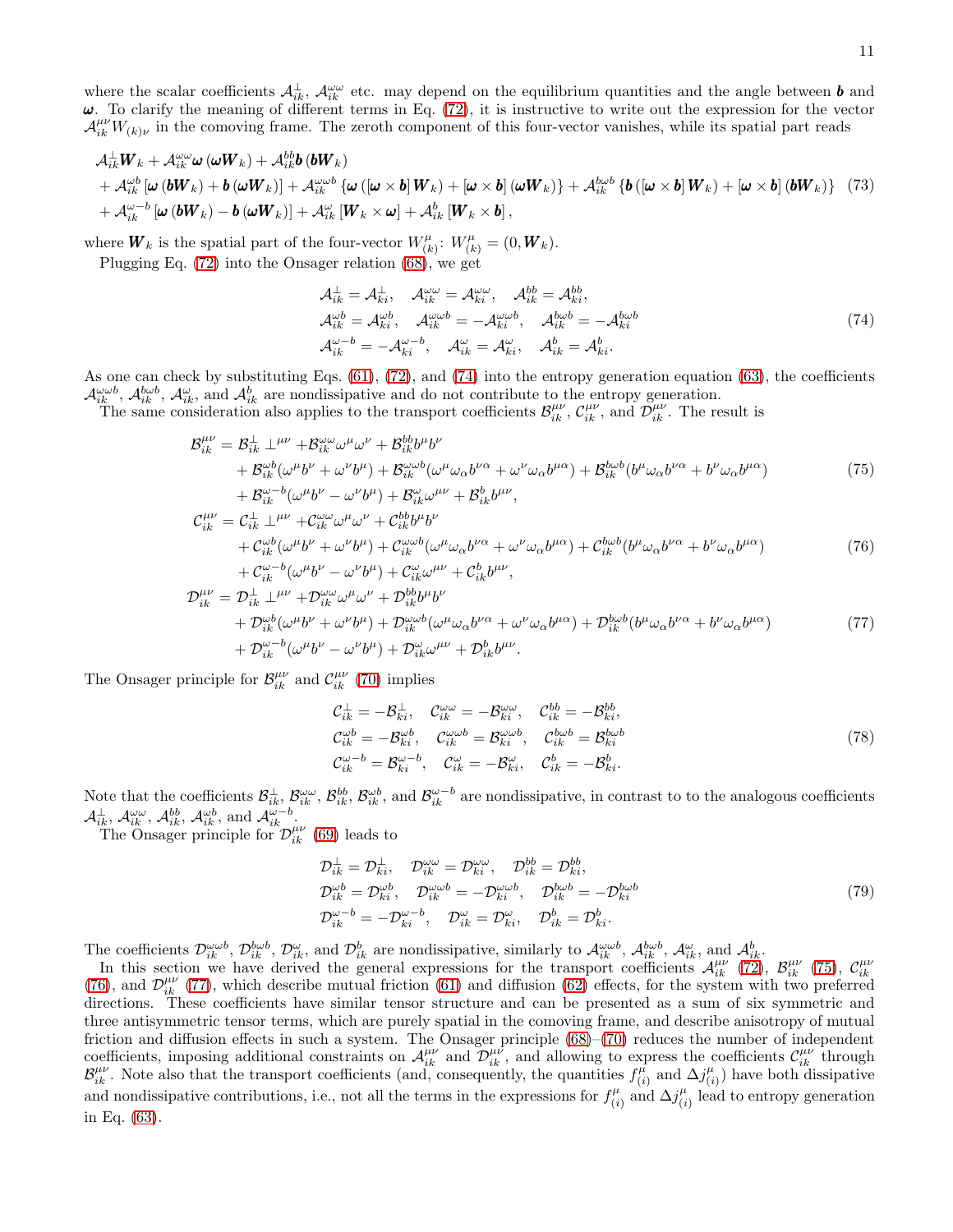# <span id="page-11-7"></span><span id="page-11-1"></span>B. One preferred direction

Now let us assume that there is only one preferred direction in the system,  $b^{\mu} = \omega^{\mu}$ , i.e., either proton and neutron vortices are aligned with each other, or there is only one sort of vortices in the system. In this case, the expressions [\(72\)](#page-9-0) and [\(75\)](#page-10-1)–[\(77\)](#page-10-3) acquire the same form as the diffusion coefficients from DGS20,

$$
\mathcal{A}_{ik}^{\mu\nu} = \mathcal{A}_{ik}^{\parallel} \omega^{\mu} \omega^{\nu} + \mathcal{A}_{ik}^{\perp} \left( \perp^{\mu\nu} - \omega^{\mu} \omega^{\nu} \right) + \mathcal{A}_{ik}^{H} \omega^{\mu\nu},\tag{80}
$$

$$
\mathcal{B}_{ik}^{\mu\nu} = \mathcal{B}_{ik}^{\parallel}\omega^{\mu}\omega^{\nu} + \mathcal{B}_{ik}^{\perp}\left(\perp^{\mu\nu} - \omega^{\mu}\omega^{\nu}\right) + \mathcal{B}_{ik}^{H}\omega^{\mu\nu},\tag{81}
$$

$$
\mathcal{C}_{ik}^{\mu\nu} = \mathcal{C}_{ik}^{\parallel}\omega^{\mu}\omega^{\nu} + \mathcal{C}_{ik}^{\perp}\left(\perp^{\mu\nu} - \omega^{\mu}\omega^{\nu}\right) + \mathcal{C}_{ik}^{H}\omega^{\mu\nu},\tag{82}
$$

$$
\mathcal{D}_{ik}^{\mu\nu} = \mathcal{D}_{ik}^{\parallel} \omega^{\mu} \omega^{\nu} + \mathcal{D}_{ik}^{\perp} \left( \perp^{\mu\nu} - \omega^{\mu} \omega^{\nu} \right) + \mathcal{D}_{ik}^{H} \omega^{\mu\nu},\tag{83}
$$

where  $\mathcal{A}_{ik}^{\parallel} \equiv \mathcal{A}_{ik}^{\perp} + \mathcal{A}_{ik}^{\omega\omega} + \mathcal{A}_{ik}^{bb} + 2\mathcal{A}_{ik}^{\omega b}$ ,  $\mathcal{A}_{ik}^{H} \equiv \mathcal{A}_{ik}^{\omega} + \mathcal{A}_{ik}^{b}$ , and analogous definitions apply to  $\mathcal{B}_{ik}^{\parallel}$ ,  $\mathcal{B}_{ik}^{H}$ ,  $\mathcal{C}_{ik}^{\parallel}$ ,  $\mathcal{C}_{ik}^{H}$ ,  $\math$ and  $\mathcal{D}_{ik}^H$ . The Onsager relations [\(74\)](#page-10-0), [\(78\)](#page-10-4), and [\(79\)](#page-10-5) then imply

$$
\mathcal{A}_{ik}^{\parallel} = \mathcal{A}_{ki}^{\parallel}, \quad \mathcal{A}_{ik}^{\perp} = \mathcal{A}_{ki}^{\perp}, \quad \mathcal{A}_{ik}^{H} = \mathcal{A}_{ki}^{H}, \tag{84}
$$

$$
\mathcal{C}_{ik}^{\parallel} = -\mathcal{B}_{ki}^{\parallel}, \quad \mathcal{C}_{ik}^{\perp} = -\mathcal{B}_{ki}^{\perp}, \quad \mathcal{C}_{ik}^{H} = -\mathcal{B}_{ki}^{H}, \tag{85}
$$

$$
\mathcal{D}_{ik}^{\parallel} = \mathcal{D}_{ki}^{\parallel}, \quad \mathcal{D}_{ik}^{\perp} = \mathcal{D}_{ki}^{\perp}, \quad \mathcal{D}_{ik}^{H} = \mathcal{D}_{ki}^{H}.
$$
\n
$$
(86)
$$

The coefficients  $\mathcal{A}_{ki}^H$ ,  $\mathcal{D}_{ki}^H$ ,  $\mathcal{B}_{ik}^{\parallel}$ ,  $\mathcal{B}_{ik}^{\perp}$ ,  $\mathcal{C}_{ik}^{\parallel}$ , and  $\mathcal{C}_{ik}^{\perp}$  are nondissipative.

#### <span id="page-11-5"></span><span id="page-11-4"></span><span id="page-11-3"></span><span id="page-11-2"></span>C. Summary

To sum up, in this section we found a general form of the four-vectors  $f_{ij}^{\mu}$  $\binom{\mu}{i}$  [\(61\)](#page-8-6), which encode all the information about the forces acting on neutron and proton vortices, and the diffusive currents  $\Delta j_{ij}^{\mu}$  $\binom{\mu}{i}$  [\(62\)](#page-8-8), which describe diffusion, thermodiffusion and thermal conductivity effects. These vectors are expressed as linear combinations of the vectors  $W_{(k)\nu}$  and  $d_{(k)\nu}$ . The transport coefficients  $\mathcal{A}_{ik}^{\mu\nu}$ ,  $\mathcal{B}_{ik}^{\mu\nu}$ ,  $\mathcal{C}_{ik}^{\mu\nu}$ , and  $\mathcal{D}_{ik}^{\mu\nu}$  in these relations depend on the directions of neutron vortices and the magnetic field; they are given by Eqs. [\(72\)](#page-9-0) and [\(75\)](#page-10-1)–[\(77\)](#page-10-3), which reduce to Eqs. [\(80\)](#page-11-1)–[\(83\)](#page-11-2) in the case of single preferred direction. The transport coefficients satisfy the Onsager relations  $(68)–(70)$  $(68)–(70)$ , which imply Eqs.  $(74)$ ,  $(78)$ , and  $(79)$  for a system with two preferred directions, and Eqs.  $(84)$ – $(86)$  for a system with a single preferred direction.

We emphasize the presence of cross-coefficients  $\mathcal{B}_{ik}^{\mu\nu}$  and  $\mathcal{C}_{ik}^{\mu\nu}$ , describing the interplay of diffusion and mutual friction effects: the diffusive forces  $d_{(k)\nu}$  affect particle velocities (or currents  $\Delta j_{(i)}^{\mu}$  $\binom{\mu}{i}$ , which, in turn, influence the vortex motion via the mutual friction mechanism (and vice versa).

# <span id="page-11-0"></span>V. DIFFUSION AND MUTUAL FRICTION IN NS MATTER: SPECIAL CASES

Let us apply the general formulas from the previous section to a number of interesting limiting cases, in which these formulas can be substantially simplified.

#### A. Isotropic matter: neutrons are superfluid, protons are superconducting, no vortices

In the absence of vortices and any preferred direction the four-vectors  $f_{ij}^{\mu}$  $\binom{\mu}{i}$  vanish in view of Eqs. [\(23\)](#page-4-2) and [\(59\)](#page-7-0). Therefore, due to Eqs. [\(61\)](#page-8-6) and [\(70\)](#page-9-5),  $\mathcal{A}_{ik}^{\mu\nu} = \mathcal{B}_{ik}^{\mu\nu} = \mathcal{C}_{ik}^{\mu\nu} = 0$ . As in normal (nonsuperfluid and nonsuperconducting) MHD (see DGS20), the generalized diffusion coefficient  $\mathcal{D}_{ik}^{\mu\nu}$  in the isotropic matter is then simply given by

<span id="page-11-6"></span>
$$
\mathcal{D}_{ik}^{\mu\nu} = \mathcal{D}_{ki}^{\mu\nu} = \mathcal{D}_{ik} \perp^{\mu\nu},\tag{87}
$$

and the entropy generation equation [\(63\)](#page-9-6) reduces to

$$
\partial_{\mu} \left( S u^{\mu} - \frac{\mu_i}{T} \Delta j_{(i)}^{\mu} \right) = \mathcal{D}_{ik} d_{(i)\mu} d_{(k)\mu}.
$$
\n(88)

The generalized diffusion coefficients  $\mathcal{D}_{ik}$  in superfluid matter can be expressed through the momentum transfer rates of microscopic theory similarly to how it is done in DGS20 for normal matter [\[75](#page-28-24)].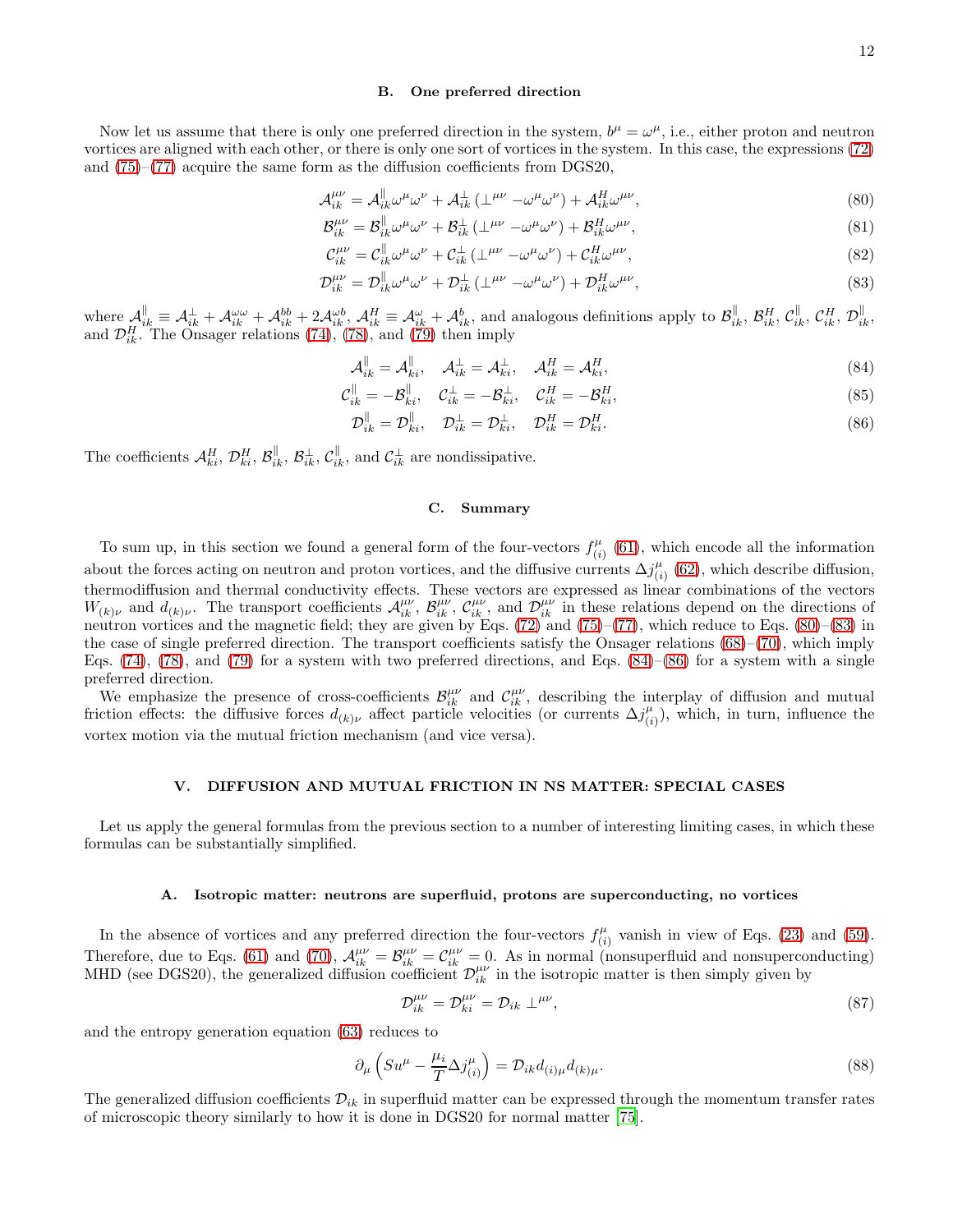#### B. Magnetized  $npe\mu$  matter with superfluid neutrons and normal protons, no vortices

Now let us consider magnetized  $npe\mu$  matter with superfluid neutrons in the absence of vortices. Then the only preferred direction is that of the magnetic field,  $b^{\mu}$ . The four-vector  $f^{\mu}_{ij}$  $\binom{\mu}{i}$  vanishes in view of Eqs. [\(23\)](#page-4-2) and [\(59\)](#page-7-0), but  $W^{\mu}_{(i)}$  $(\hat{i}_i)$ , generally, differs from zero. Therefore, due to Eqs. [\(61\)](#page-8-6) and [\(85\)](#page-11-5),  $\mathcal{A}_{ik}^{\mu\nu} = \mathcal{B}_{ik}^{\mu\nu} = \mathcal{C}_{ik}^{\mu\nu} = 0$ . As a result,  $\Delta j_{(i)}^{\mu}$  $\binom{\mu}{i}$  has exactly the same form as in the nonsuperfluid magnetized matter (cf. DGS20):

<span id="page-12-2"></span>
$$
\Delta j_{(i)}^{\mu} = -\mathcal{D}_{ik}^{\parallel} b^{\mu} b^{\nu} d_{(k)\nu} - \mathcal{D}_{ik}^{\perp} (\perp^{\mu\nu} - b^{\mu} b^{\nu}) d_{(k)\nu} - \mathcal{D}_{ik}^{H} b^{\mu\nu} d_{(k)\nu},\tag{89}
$$

where  $i, k = n, p, e, \mu$ . The entropy generation equation [\(63\)](#page-9-6) reduces to

$$
\partial_{\mu} \left( S u^{\mu} - \frac{\mu_i}{T} \Delta j_{(i)}^{\mu} \right) = \mathcal{D}_{ik}^{\parallel} b^{\mu} b^{\nu} d_{(i) \mu} d_{(k) \nu} + \mathcal{D}_{ik}^{\perp} \left( \perp^{\mu \nu} - b^{\mu} b^{\nu} \right) d_{(i) \mu} d_{(k) \nu}.
$$
\n(90)

## <span id="page-12-3"></span>C. Unmagnetized  $npe\mu$  matter with superfluid neutron vortices

In this example, we discuss the unmagnetized  $npe\mu$  matter, allowing for the presence of superfluid neutron vortices and diffusion. Protons can be either normal or superconducting. The dynamic equations for such system allow us to simultaneously study the combined effect of particle diffusion [\[40\]](#page-27-16) and mutual friction dissipation [\[76](#page-28-25)] on damping of NS oscillations and development of various instabilities in NSs.

Since in real NSs the typical areal density of neutron vortices is small [\[24\]](#page-27-21) (the intervortex spacing is much larger than the particle mean free path), they have a negligible effect on the diffusion coefficients  $\mathcal{D}_{ik}^{\mu\nu}$ , which remain approximately isotropic. Because of the same reason, the difference between the velocities of normal particle species (e.g., electrons and muons or electrons and neutron Bogoliubov thermal excitations) is small in comparison to the difference between any of these velocities and the neutron vortex velocity,  $V_{\text{L}n}$ . Consequently, when calculating the force acting on neutron vortices from a particle species  $i$  [see Eq. [\(B2\)](#page-24-0), where a similar force on proton vortices is presented], one can replace  $V_i - V_{Ln}$  with  $V_{norm} - V_{Ln}$ , where  $V_{norm}$  is the average velocity of normal (nonsuperfluid) component [\(A3\)](#page-19-1). This approximation allows one to neglect the cross-coefficients  $\mathcal{B}_{ik}^{\mu\nu}$  and  $\mathcal{C}_{ik}^{\mu\nu}$ , <sup>[17](#page-12-0)</sup> that is, to decouple the diffusion and mutual friction mechanisms. As a result, with the help of Eqs. [\(80\)](#page-11-1) and [\(87\)](#page-11-6), Eqs. [\(61\)](#page-8-6)–[\(62\)](#page-8-8) reduce to

$$
-\frac{\mu_n n_n^2}{T} f_{(n)}^\mu = -\mathcal{A}_{nn}^{\parallel} \omega^\mu \omega^\nu W_{(n)\nu} - \mathcal{A}_{nn}^{\perp} \left(\perp^{\mu\nu} - \omega^\mu \omega^\nu\right) W_{(n)\nu} - \mathcal{A}_{nn}^H \omega^{\mu\nu} W_{(n)\nu},\tag{91}
$$

<span id="page-12-4"></span><span id="page-12-1"></span>
$$
f_{(p)}^{\mu} = 0,\tag{92}
$$

$$
\Delta j_{(i)}^{\mu} = -\mathcal{D}_{ik} d_{(k)}^{\mu}.
$$
\n
$$
(93)
$$

Here the coefficients  $\mathcal{A}_{nn}^{\perp}$ ,  $\mathcal{A}_{nn}^{\parallel}$ , and  $\mathcal{A}_{nn}^H$  describe the mutual friction effect. In order to relate them to the commonly used mutual friction parameters  $\alpha_n$ ,  $\beta_n$ , and  $\gamma_n$  [\[25](#page-27-20), [26,](#page-27-8) [72\]](#page-28-20), one has to compare Eq. [\(91\)](#page-12-1) with the analogous equation (98) in GD16, which reads, in our notation,

$$
f_{(n)}^{\mu} = \alpha_n \mathcal{V}_{(Mn)} \omega^{\mu\nu} W_{(n)\nu} + (\beta_n - \gamma_n) \mathcal{V}_{(Mn)} \omega^{\mu\alpha} \omega^{\nu}_{\alpha} W_{(n)\nu} + \gamma_n \mathcal{V}_{(Mn)} \perp^{\mu\nu} W_{(n)\nu},\tag{94}
$$

where  $\mathcal{V}_{(Mn)}$  is defined by Eq. [\(32\)](#page-5-9). Using the identity  $\omega^{\mu\alpha}\omega^{\nu}_{\alpha} \equiv \perp^{\mu\nu} - \omega^{\mu}\omega^{\nu}$ , we find

$$
\mathcal{A}_{nn}^H = \frac{\mu_n n_n^2}{c^3 T} \mathcal{V}_{(Mn)} \alpha_n, \quad \mathcal{A}_{nn}^\perp = \frac{\mu_n n_n^2}{c^3 T} \mathcal{V}_{(Mn)} \beta_n, \quad \mathcal{A}_{nn}^\parallel = \frac{\mu_n n_n^2}{c^3 T} \mathcal{V}_{(Mn)} \gamma_n,\tag{95}
$$

where we, for practical convenience, restored the speed of light c. We should stress that, generally, diffusion affects the coefficients  $\mathcal{A}_{ik}^{\mu\nu}$  (see Section VD and Appendix [B\)](#page-23-0), and they cannot be always expressed only through the mutual friction parameters  $\alpha_i$ ,  $\beta_i$ , and  $\gamma_i$  of nondiffusive superfluid hydrodynamics.

It is also worth noting that, if we allow for the presence of the magnetic field (assuming that protons are nonsuperconducting and thus  $f_{(p)}^{\mu} = 0$ , but neglect its effect on the neutron vortices, then expression [\(91\)](#page-12-1) for  $f_{(n)}^{\mu}$  will remain the same, while the expression for  $\Delta j_{ij}^{\mu}$  $\binom{\mu}{i}$  should be replaced with Eq. [\(89\)](#page-12-2) to account for anisotropy of diffusion in the magnetic field.

<span id="page-12-0"></span><sup>&</sup>lt;sup>17</sup> In principle, these coefficients can be calculated in exactly the same way as it is done for superfluid and superconducting  $npe\mu$ -matter with proton flux tubes in Appendix [B](#page-23-0) (see also Sec. VD). Note, however, that the typical areal density of proton flux tubes in NSs is comparable to particle mean free path [\[44](#page-28-0)], hence the cross-coefficients  $\mathcal{B}_{ik}^{\mu\nu}$  and  $\mathcal{C}_{ik}^{\mu\nu}$  for this problem are not small and should be accounted for.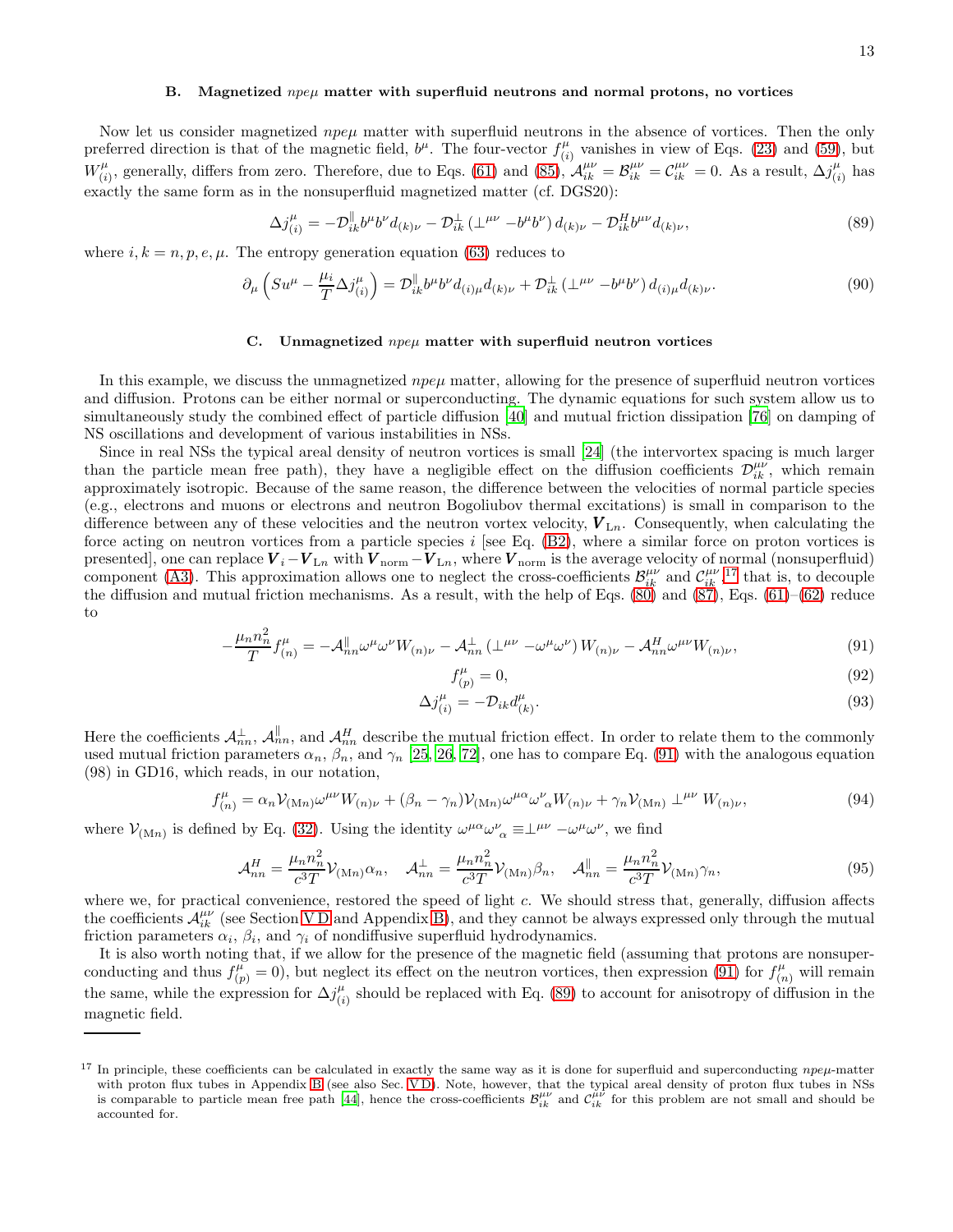### <span id="page-13-2"></span>D. Magnetized  $npe\mu$  matter with superfluid neutrons (no vortices) and type-II proton superconductivity

This limit is interesting if we want to study magnetothermal evolution in slowly rotating superconducting neutron stars with type-II proton superconductivity. It is expected that in this problem neutron vortices do not play a major role [\[77\]](#page-28-26) and can be neglected in the first approximation. At the same time, the combined effect of diffusion (i.e., relative motions of different particle species) and mutual friction dissipation related to the presence of proton vortices (flux tubes) appears to be crucial for this problem [\[41\]](#page-27-17) and should be accounted for. Note that, for instance, electronflux tube interaction is comparable to (and even stronger than) the electron-muon interaction (see, e.g., Ref. [\[41](#page-27-17)] and Appendix [B\)](#page-23-0). Thus, in contrast to the previous case, here we cannot decouple diffusion and mutual friction effects.

Since we ignore neutron vortices, we are left with only one preferred direction,  $\boldsymbol{b}$ . The full system of dynamic equations in this situation is provided in Sec. [VI,](#page-13-0) and here we only present the expressions for  $f_{ij}^{\mu}$  $\alpha_{(i)}^{\mu}$  and  $\Delta j_{(i)}^{\mu}$  $\binom{\mu}{i}$ . In the absence of neutron vortices  $f_{\alpha}^{\mu}$  $\mathcal{L}_{(n)}^{\mu}$  vanishes, as do the coefficients  $\mathcal{A}_{nk}^{\mu\nu} = \mathcal{B}_{nk}^{\mu\nu} = \mathcal{C}_{in}^{\mu\nu} = 0$ . Thus, the general form of the vectors  $f^{\mu}_{(i)}$  $\chi_{(i)}^{\mu}$  and  $\Delta j_{(i)}^{\mu}$  $\binom{\mu}{i}$  is  $(i, k = n, p, e, \mu)$ 

<span id="page-13-4"></span><span id="page-13-3"></span>
$$
f_{(n)}^{\mu} = 0,\t\t(96)
$$

$$
-\frac{\mu_p n_p^2}{T} f_{(p)}^{\mu} = -\mathcal{A}_{pp}^{\mu\nu} W_{(p)\nu} - \mathcal{B}_{pk}^{\mu\nu} d_{(k)\nu},\tag{97}
$$

$$
\Delta j_{(i)}^{\mu} = -\mathcal{C}_{ip}^{\mu\nu} W_{(p)\nu} - \mathcal{D}_{ik}^{\mu\nu} d_{(k)\nu},\tag{98}
$$

or, using Eqs. [\(80\)](#page-11-1), [\(81\)](#page-11-7)–[\(83\)](#page-11-2), and [\(85\)](#page-11-5) (with  $\omega^{\mu}$  replaced by  $b^{\mu}$  and with  $\omega^{\mu\nu}$  replaced by  $b^{\mu\nu}$ )

$$
-\frac{\mu_p n_p^2}{T} f_{(p)}^{\mu} = -\mathcal{A}_{pp}^{\parallel} b^{\mu} b^{\nu} W_{(p)\nu} - \mathcal{A}_{pp}^{\perp} (\perp^{\mu\nu} - b^{\mu} b^{\nu}) W_{(p)\nu} - \mathcal{A}_{pp}^{H} b^{\mu\nu} W_{(p)\nu}
$$
\n(99)

$$
- \mathcal{B}_{pk}^{\parallel} b^{\mu} b^{\nu} d_{(k)\nu} - \mathcal{B}_{pk}^{\perp} (\perp^{\mu\nu} - b^{\mu} b^{\nu}) d_{(k)\nu} - \mathcal{B}_{pk}^{H} b^{\mu\nu} d_{(k)\nu},
$$
  

$$
\Delta j_{(i)}^{\mu} = - \mathcal{C}_{ip}^{\parallel} b^{\mu} b^{\nu} W_{(p)\nu} - \mathcal{C}_{ip}^{\perp} (\perp^{\mu\nu} - b^{\mu} b^{\nu}) W_{(p)\nu} - \mathcal{C}_{ip}^{H} b^{\mu\nu} W_{(p)\nu}
$$
  

$$
- \mathcal{D}_{ik}^{\parallel} b^{\mu} b^{\nu} d_{(k)\nu} - \mathcal{D}_{ik}^{\perp} (\perp^{\mu\nu} - b^{\mu} b^{\nu}) d_{(k)\nu} - \mathcal{D}_{ik}^{H} b^{\mu\nu} d_{(k)\nu}.
$$
 (100)

The phenomenological coefficients in Eqs. [\(99\)](#page-13-3) and [\(100\)](#page-13-4) can be expressed through microscopic quantities (mutual friction parameters and momentum transfer rates), as shown in Appendix [B](#page-23-0) in the simple case of vanishing entrainment and  $T = 0$ . The cross-terms in Eq. [\(100\)](#page-13-4), containing the coefficients  $\mathcal{B}_{pi}^{\parallel} = -\mathcal{C}_{ip}^{\parallel}, \mathcal{B}_{pi}^{\perp} = -\mathcal{C}_{ip}^{\perp},$  and  $\mathcal{B}_{pi}^{H} = -\mathcal{C}_{ip}^{H}$ , lead to interference between the diffusion and mutual friction effects.

Note, in passing, that if the neutron vortices are present, but do not affect the diffusive currents (see Sec. [V C\)](#page-12-3) and do not interact with proton vortices, then the expressions for  $f_{\alpha}^{\mu}$  $\chi_{(p)}^{\mu}$  [\(99\)](#page-13-3) and  $\Delta j_{(i)}^{\mu}$  $\binom{\mu}{i}$  [\(100\)](#page-13-4) will remain the same, whereas  $f_{(n)}^{\mu}$  will be given by Eq. [\(91\)](#page-12-1).

# <span id="page-13-0"></span>VI. FULL SYSTEM OF EQUATIONS IN THE MHD APPROXIMATION FOR npeµ-MIXTURE WITH PROTON VORTICES

In this section we formulate the full system of MHD equations for magnetized  $npe\mu$  matter, accounting for neutron superfluidity as well as type-II proton superconductivity, and adopting the "MHD approximation" from GD16. The resulting set of equations, presented in Sec. [VI B,](#page-16-1) is suitable for, e.g., studying the combined quasistationary evolution of the magnetic field and temperature in slowly rotating superconducting NSs. For practical convenience, below in this section we do not set  $c = 1$ .

### <span id="page-13-1"></span>A. "Magnetohydrodynamic" approximation

First, let us briefly summarize the main consequences of the "MHD approximation" formulated in Sec. VIII of GD16, which allows us to substantially simplify the general equations of Sec. [II.](#page-2-0) This approximation is mainly based on the fact that, under typical NS conditions (and assuming type-II proton superconductivity), the magnetic induction **B** is much larger than the fields  $E, D$ , and  $H$  defined in the comoving frame. For actual calculations, one also has to specify a microscopic model that allows to express the four-vectors  $\overline{D}^{\mu}$ ,  $H^{\mu}$ ,  $\mathcal{W}_{(\text{E}i)}^{\mu}$  and  $\mathcal{W}_{(\text{M}i)}^{\mu}$  through  $E^{\mu}$ ,  $B^{\mu}$ ,  $\mathcal{V}_{(\text{F}i)}^{\mu}$  $(Ei)$ and  $\mathcal{V}_{(1)}^{\mu}$  $\binom{\mu}{(M_i)}$ . For definiteness, below we use the simple model of noninteracting vortices from Appendix G2 of GD16; note, however, that the MHD approximation can be formulated for other microscopic models in a similar way.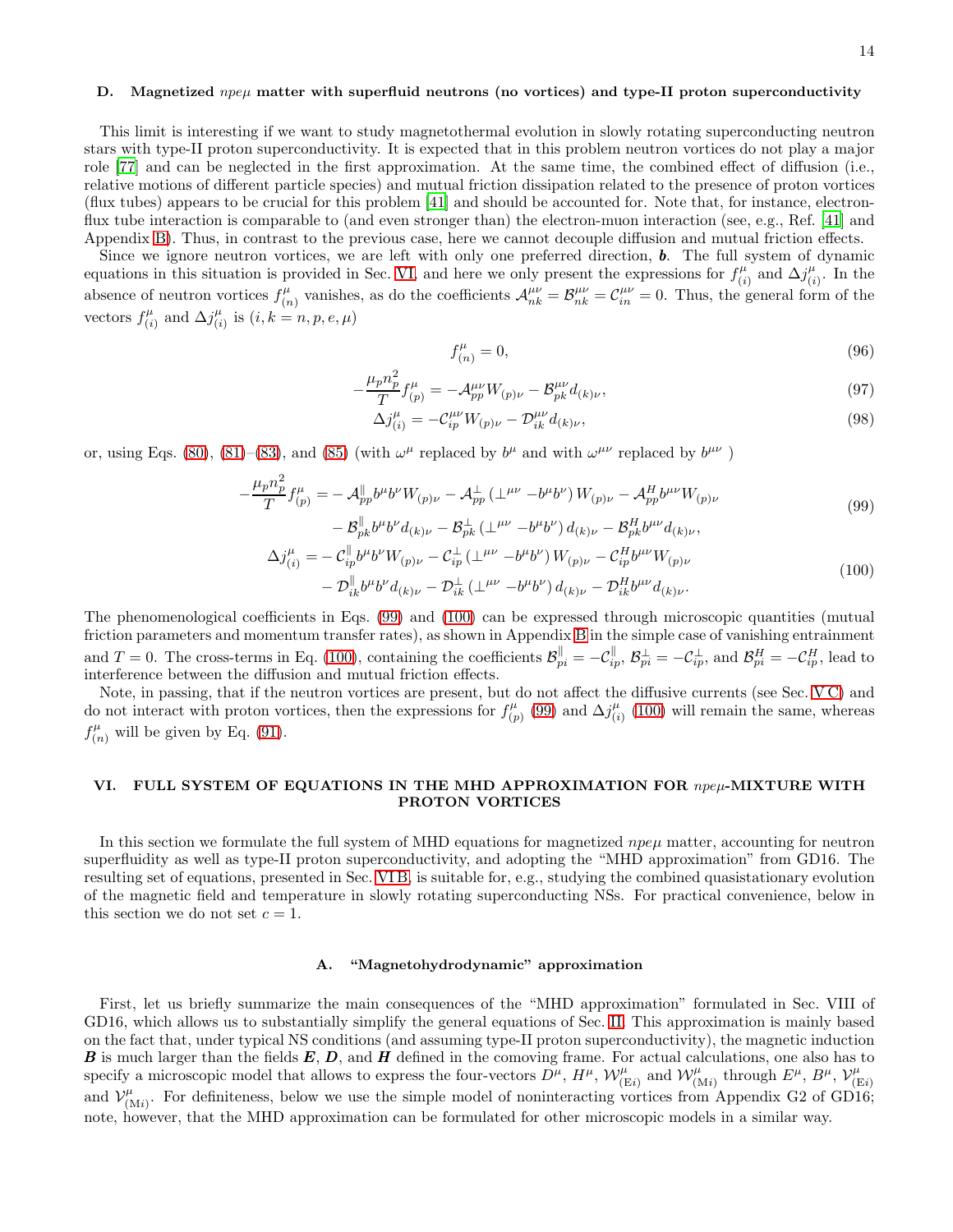$$
\boldsymbol{H} = \boldsymbol{B} - \boldsymbol{B}_{Vn} - \boldsymbol{B}_{Vp},\tag{101}
$$

where  $B_{Vi}$  is the magnetic induction associated with neutron  $(i = n)$  or proton  $(i = p)$  vortices. In other words, H coincides with the London field generated by NS rotation,  $|H| \sim 2 \times 10^{-2} \left[ \Omega/(100 \text{ s}^{-1}) \right] \text{ G} \ll |\mathcal{B}| \sim 10^{12} \text{ G}$ , where  $\Omega$ is the NS spin frequency. This field, as well as  $B_{Vn}$ <sup>[19](#page-14-3)</sup> is neglected in comparison to  $B_{Vp}$  in the MHD approximation: all the magnetic induction is assumed to be locked to proton vortices,  $\mathbf{B} \approx \mathbf{B}_{V_p}$ .

Similarly, the fields  $\boldsymbol{D}$  and  $\boldsymbol{E}$  are related as

<span id="page-14-5"></span>
$$
\mathbf{D} = \mathbf{E} - \mathbf{E}_{Vn} - \mathbf{E}_{Vp}.\tag{102}
$$

Here the electric field  $E_{Vi}$  is generated by vortex motion,  $E_{Vi} = -(1/c) V_{Li} \times B_{Vi}$ , where  $V_{Li}$  is the vortex velocity, which is assumed to be nonrelativistic; the electric induction  $\bm{D}$  is of the order of small gradients of thermodynamic functions,  $|\mathbf{D}| \sim |\nabla \mu_i|/e_p$ . Both **E** and **D** are much smaller than **B**.

Since the vectors  $D$  and  $H$  are small, it follows from the second pair of Maxwell equations [\(18\)](#page-3-8) that the total free electric current density  $J_{(\text{free})}^{\mu}$  should also be exceptionally small, much smaller than the individual contributions to  $J_{\text{(free)}}^{\mu}$  from each particle species. This observation enables us to make further simplification by discarding Maxwell equations [\(18\)](#page-3-8), but instead requiring that the free electric current density  $J_{(\text{free})}^{\mu}$  should vanish [this approximation is well-known in the literature and is further discussed by us around Eqs. [\(128\)](#page-16-2) and [\(129\)](#page-16-0)],

$$
J_{\text{(free)}}^{\mu} = e_i n_i u^{\mu} + e_i Y_{ik} w_{(k)}^{\mu} + e_i \Delta j_{(i)}^{\mu} = 0. \tag{103}
$$

Now let us turn to the vortex-related vectors  $\mathcal{V}^\mu_{\rm (I)}$  $\chi_{(\mathrm{E}i)}^{\mu},\,\mathcal{V}_{(\mathrm{N})}^{\mu}$  $w^{\mu}_{(Mi)}$ ,  $\mathcal{W}^{\mu}_{(Ei)}$ , and  $\mathcal{W}^{\mu}_{(Mi)}$  [or, equivalently, to the corresponding tensors  $\mathbb{V}_{(i)}^{\mu\nu}$  ${}^{\mu\nu}_{(i)}, {}^{\bot} {\cal V}^{\mu\nu}_{(i)}$  $_{(i)}^{\mu\nu}, \; \mathbb{I}\mathcal{W}^{\mu\nu}_{(i)}$  $(\psi_i^{\mu\nu})$ , and  $\psi_i^{\mu\nu}$ , see Eqs. [\(40\)](#page-5-6) and [\(41\)](#page-5-7). The number of proton vortices is typically larger by more than ten orders of magnitude than the number of neutron vortices (see, e.g., Ref. [\[24](#page-27-21)]). Consequently, the four-vector  $\mathcal{V}^\mu_{(1)}$  $\chi^{\mu}_{(Mn)}$  can be neglected in comparison to  $\mathcal{V}^{\mu}_{(N)}$  $_{(Mp)}^{\mu}$  in the expressions for  $d\varepsilon_{\text{add}}$  [\(26\)](#page-4-3) and  $\Delta T^{\mu\nu}_{(\text{EM+vortex})}$  [\(37\)](#page-5-1), since the lengths of these vectors are proportional to the number of vortices, as follows from Eq. [\(24\)](#page-4-6). Note also that in the comoving frame  $|\mathcal{V}_{(Ei)}| \sim (V_{Li}/c) |\mathcal{V}_{(Mi)}|$ , thus  $\mathcal{V}_{(I)}^{\mu}$  $\sum_{k=1}^{\mu}$  can be neglected in comparison to  $\mathcal{V}_{(1)}^{\mu}$  $\int_{(Mi)}^{\mu}$ , and, similarly,  $\mathcal{W}_{(Ei)}^{\mu}$  can be neglected in comparison to  $\mathcal{W}_{(Mi)}^{\mu}$ .

Under the above assumptions, the four-vector  $\widetilde{\mathcal{V}}_{(Mp)}^{\mu} \equiv \frac{1}{2} \epsilon^{\mu\nu\alpha\beta} u_{\nu} \widetilde{\mathcal{V}}_{(i)\alpha\beta}$ , which reduces to  $(0, m_p \text{curl} \mathbf{V}_{sp})$  in the nonrelativistic limit, can be neglected in comparison to  $(e_p/c)B^{\mu}$ . Thus, the four-vector  $\mathcal{V}_{(Mp)}^{\mu} = \widetilde{\mathcal{V}}_{(Mp)}^{\mu} + (e_p/c)B^{\mu}$ [see Eqs.  $(43)$  and  $(50)$ ], reduces to

<span id="page-14-0"></span>
$$
\mathcal{V}^{\mu}_{(\mathcal{M}p)} = \frac{e_p}{c} B^{\mu},\tag{104}
$$

which physically means that the magnetic induction is produced by proton vortices.

For a simple microscopic model of noninteracting vortices, the four-vectors  $\mathcal{W}_{(Mi)}^{\mu}$  are related to  $\mathcal{V}_{(1)}^{\mu}$  $\int_{(Mi)}^{\mu}$  as [see equations (124) and  $(G9)-(G11)$  in GD16

<span id="page-14-1"></span>
$$
\mathcal{W}^{\mu}_{(\text{M}i)} = \frac{\hat{E}_{\text{V}i}}{\pi\hbar} \frac{\mathcal{V}^{\mu}_{(\text{M}i)}}{\mathcal{V}_{(\text{M}i)}},\tag{105}
$$

where  $\mathcal{V}_{(Mi)} \equiv \sqrt{\mathcal{V}_{(Mi)} \alpha \mathcal{V}_{(Mi)}^{\alpha}}$ ,  $\hat{E}_{Vi}$  is the vortex energy per unit length specified below, and no summation over i is assumed.  $W^{\mu}_{(Mp)}$  can also be rewritten in terms of the critical magnetic field  $H_{c1}$  [\[80\]](#page-28-27),

<span id="page-14-4"></span>
$$
\mathcal{W}^{\mu}_{(Mp)} = \frac{c}{4\pi e_p} H_{c1} \frac{B^{\mu}}{B}.
$$
\n(106)

<span id="page-14-2"></span><sup>&</sup>lt;sup>18</sup> Some authors (e.g., [\[29](#page-27-11), [78](#page-28-28), [79](#page-28-29)]) use a different definition for **H**, identifying it with the critical field  $H_{c1}$ ; we find that definition less convenient since  $H$  defined that way does not satisfy the Maxwell equation [\(16\)](#page-3-6). Note, however, that both approaches are, in principle, possible and the resulting equations are completely equivalent [\[29\]](#page-27-11).

<span id="page-14-3"></span><sup>&</sup>lt;sup>19</sup>  $B_{Vi}$  is proportional to the number of vortices per unit area  $N_{Vi}$ ; for typical NS conditions  $N_{Vn}$  is less than  $N_{Vp}$  by more than ten orders of magnitude and thus  $|\boldsymbol{B}_{{\rm V}n}| \ll |\boldsymbol{B}_{{\rm V}p}|$ .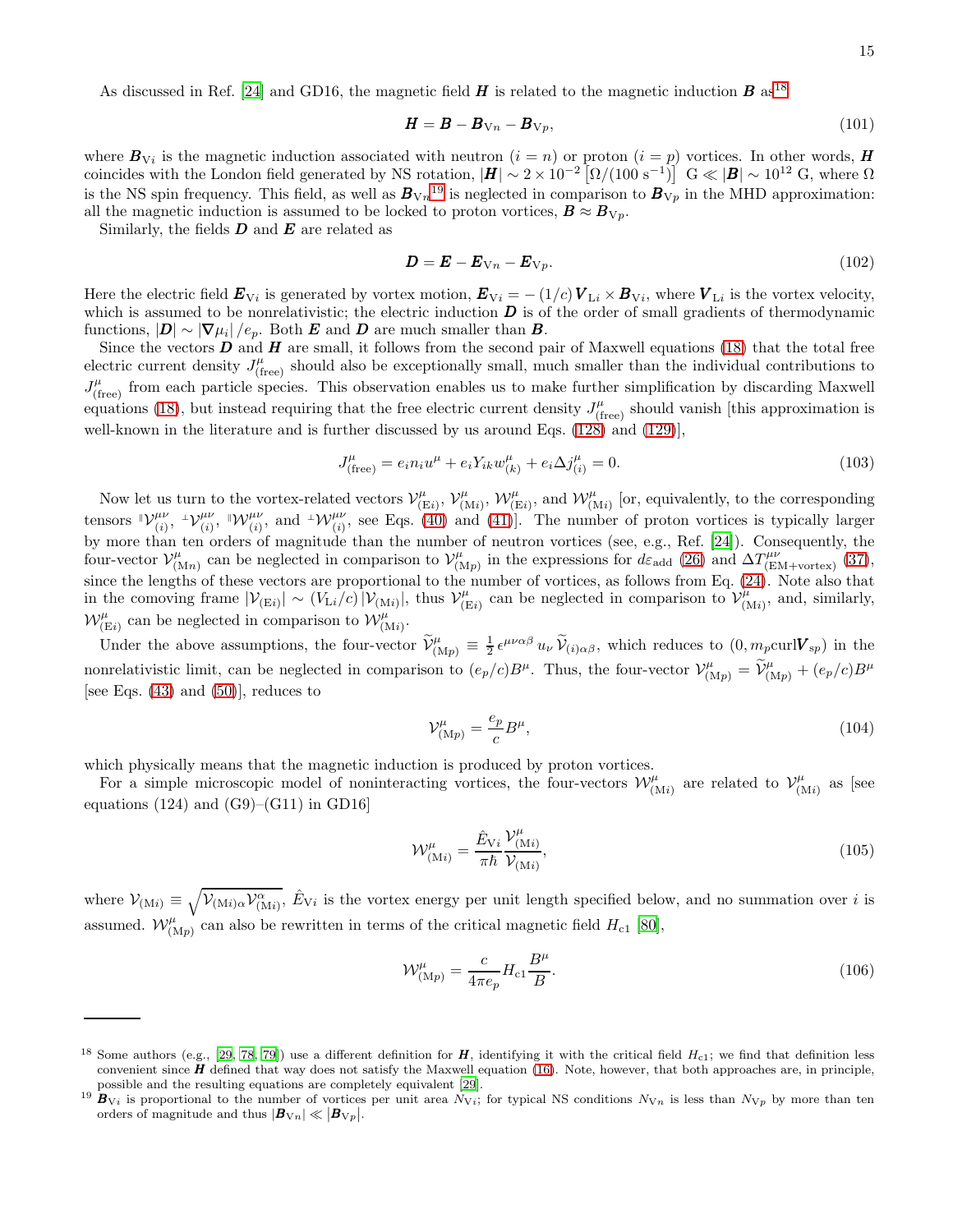In this formula  $B \equiv (B_{\mu}B^{\mu})^{1/2}$ , and  $H_{c1}$  is expressed through  $\hat{E}_{\nabla p}$  as

<span id="page-15-1"></span><span id="page-15-0"></span>
$$
H_{c1} = \frac{4\pi \hat{E}_{Vp}}{\hat{\phi}_{p0}},\tag{107}
$$

where  $\hat{\phi}_{p0} = (\pi \hbar c/e_p)$  is the magnetic flux associated with proton vortex. The energy  $\hat{E}_{Vi}$  per unit length for neutron and proton vortices is given by [see equations (E17) and (E18) in GD16]

$$
\hat{E}_{Vn} \approx \frac{\pi}{4} \hbar^2 c^2 \frac{Y_{nn} Y_{pp} - Y_{np}^2}{Y_{pp}} \ln\left(\frac{b_n}{\xi_n}\right),\tag{108}
$$

$$
\hat{E}_{\rm Vp} \approx \frac{\pi}{4} \hbar^2 c^2 Y_{pp} \ln\left(\frac{\delta_p}{\xi_p}\right). \tag{109}
$$

In Eqs. [\(108\)](#page-15-0) and [\(109\)](#page-15-1)  $\xi_i$  is the coherence length for particle species i,  $\delta_p$  is the London penetration depth for protons, and  $b_n$  is some "external" radius of the order of the typical intervortex spacing [\[25](#page-27-20), [72\]](#page-28-20). Note that Eq. [\(109\)](#page-15-1) (see also Ref. [\[81\]](#page-28-30) for a nonrelativistic expression) is only applicable to a strong type-II superconductor, i.e., in the limit  $\delta_p \gg \xi_p$ .

We remind the reader that the expressions [\(105\)](#page-14-1) for  $W^{\mu}_{(Mi)}$  are valid only for a simple model of noninteracting vortices. If one accounts, e.g., for vortex-flux tube interaction, then both these vectors will depend on  $\mathcal{V}_{(1)}^{\mu}$  $\binom{\mu}{\mathrm{M}p}$  and  $\mathcal{V}^\mu_{(\mathfrak{p})}$  $\int_{(Mn)}^{\mu}$  simultaneously.

Using the approximations discussed above, one can also simplify the thermodynamic relations. First, all the thermodynamic quantities (e.g., the energy density  $\varepsilon$ ) can be expressed as functions of the variables  $n_i$ ,  $S$ ,  $w_{(i)}^{\mu}w_{(k)\mu}$ , and  $B$ ,

<span id="page-15-8"></span><span id="page-15-7"></span>
$$
\varepsilon = \varepsilon \left( n_i, S, w_{(i)}^{\mu} w_{(k)\mu}, B \right). \tag{110}
$$

Second, only the term  $\mathcal{W}_{(\mathrm{M}p)\mu}d\mathcal{V}^{\mu}_{(1)}$  $\binom{\mu}{(M_p)}$  can be retained in the expression [\(26\)](#page-4-3) for  $d\varepsilon_{\text{add}}$ . Thus, in view of the relations [\(104\)](#page-14-0) and [\(106\)](#page-14-4), the second law of thermodynamics [\(25\)](#page-4-4) becomes

<span id="page-15-3"></span>
$$
d\varepsilon = \mu_i \, dn_i + T \, dS + \frac{Y_{ik}}{2} \, d\left(w_{(i)}^{\alpha} w_{(k)\alpha}\right) + \frac{1}{4\pi} H_{c1} dB,\tag{111}
$$

and the Gibbs-Duhem relation [\(36\)](#page-5-8), consequently, takes the form

$$
dP = n_i \, d\mu_i + S \, dT - \frac{Y_{ik}}{2} \, d\left(w_{(i)}^{\alpha} w_{(k)\alpha}\right) - \frac{1}{4\pi} H_{c1} dB. \tag{112}
$$

Similarly, only the last term (and only for proton vortices,  $i = p$ ) survives in the expression for  $\Delta T^{\mu\nu}_{\text{(EM+vertex)}}$  [\(37\)](#page-5-1),

$$
\Delta T^{\mu\nu}_{\text{(EM+vortex)}} = T^{\mu\nu}_{\text{(VM)}} = {}^{\perp} \mathcal{W}^{\mu\alpha}_{\text{(p)}} {}^{\perp} \mathcal{V}^{\nu}_{\text{(p)}\,\alpha} + u^{\nu} {}^{\perp} \mathcal{W}^{\mu\alpha}_{\text{(p)}} \mathcal{V}_{\text{(Ep)}\alpha} + u^{\mu} {}^{\perp} \mathcal{W}^{\nu\alpha}_{\text{(p)}} \mathcal{V}_{\text{(Ep)}\alpha}.
$$
\n(113)

Noting that  $\mathcal{V}_{(\mathrm{E}p)}^{\mu} = \mu_p n_p f_{(p)}^{\mu}$  $(\frac{\mu}{(p)}/c^3)$  [see Eq. [\(59\)](#page-7-0)], and also using the relations [\(104\)](#page-14-0) and [\(106\)](#page-14-4), one can transform Eq. [\(113\)](#page-15-2) to

$$
\Delta T^{\mu\nu}_{\text{(EM+vortex)}} = \frac{H_{c1}B}{4\pi} b^{\mu\alpha} b^{\nu}_{\ \alpha} + \frac{\mu_p n_p H_{c1}}{4\pi e_p c^2} \left( u^{\mu} b^{\nu\alpha} f_{(p)\alpha} + u^{\nu} b^{\mu\alpha} f_{(p)\alpha} \right),\tag{114}
$$

or, equivalently, to

$$
\Delta T^{\mu\nu}_{\text{(EM+vortex)}} = \frac{H_{c1}B}{4\pi} \left( \perp^{\mu\nu} - b^{\mu}b^{\nu} \right) + \frac{\mu_p n_p H_{c1}}{4\pi e_p c^2} \left( u^{\mu} \epsilon^{\nu\alpha\beta\gamma} u_{\alpha} f_{(p)\beta} b_{\gamma} + u^{\nu} \epsilon^{\mu\alpha\beta\gamma} u_{\alpha} f_{(p)\beta} b_{\gamma} \right). \tag{115}
$$

Repeating the derivation of the entropy generation equation [\(52\)](#page-6-5) with d $\varepsilon$  given by Eq. [\(111\)](#page-15-3) and  $\Delta T^{\mu\nu}_{\text{(EM+vortex)}}$  given by Eq. [\(113\)](#page-15-2), one can find that the four-vectors  $W_{\alpha}^{\mu}$  $\binom{\mu}{n}$  and  $W^{\mu}_{(p)}$  $\binom{\mu}{p}$  [see Eq. [\(54\)](#page-7-5)] in the MHD limit should be defined as

<span id="page-15-9"></span><span id="page-15-6"></span><span id="page-15-5"></span><span id="page-15-4"></span><span id="page-15-2"></span>
$$
W_{(n)}^{\mu} \equiv \frac{1}{n_n} c Y_{nk} w_{(k)}^{\mu}, \qquad (116)
$$

$$
W_{(p)}^{\mu} = \frac{1}{n_p} \left[ c Y_{pk} w_{(k)}^{\mu} + \frac{c}{4\pi e_p} \perp^{\mu\nu} \partial^{\alpha} \left( H_{c1} b_{\nu\alpha} \right) \right]. \tag{117}
$$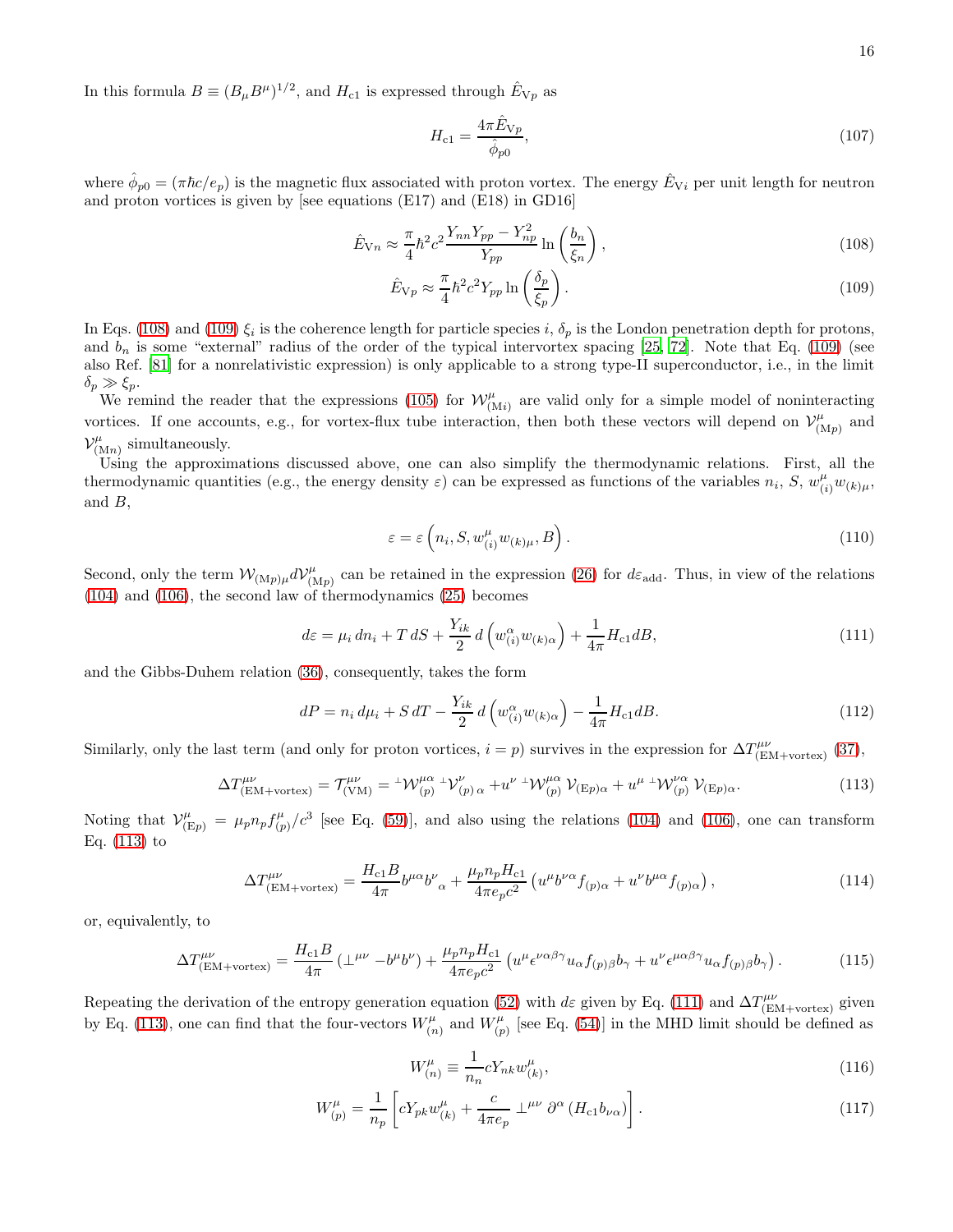# <span id="page-16-1"></span>B. MHD equations

Now, working in the MHD approximation described above, let us formulate the dynamic equations for superconducting NSs with  $npe\mu$  cores. We assume that protons form a type-II superconductor, and neutrons are superfluid. However, we ignore the effects of NS rotation and hence assume that there are no neutron vortices in the system,  $V_{(n)}^{\mu\nu} = 0$ . Note that neutron vortices can be included separately (see Remark 3). As for the dissipative effects, we consider only diffusion and mutual friction, thus ignoring chemical reactions as well as viscosity (i.e., we set  $Q = \Delta \Gamma_i = \Delta \tau^{\mu\nu} = \varkappa_i = 0$ . The latter effects can easily be incorporated separately if needed.

The full set of equations allows to find seven unknown functions  $B^{\mu}$ ,  $u^{\mu}$ ,  $w_i^{\mu}$  $\binom{\mu}{(n)}$ ,  $n_n$ ,  $n_e$ ,  $n_\mu$ , and S (all other unknown quantities can be expressed algebraically through these functions) and includes:

1. Continuity equations for neutrons, electrons, and muons describing evolution of  $n_n$ ,  $n_e$ , and  $n_\mu$ , respectively:

$$
\partial_{\alpha} j_{(n)}^{\alpha} = \partial_{\alpha} \left( n_n u^{\alpha} + Y_{nk} w_{(k)}^{\alpha} + \Delta j_{(n)}^{\alpha} \right) = 0, \qquad (118)
$$

$$
\partial_{\alpha}j_{(e)}^{\alpha} = \partial_{\alpha}\left(n_{e}u^{\alpha} + \Delta j_{(e)}^{\alpha}\right) = 0, \qquad (119)
$$

$$
\partial_{\alpha} j_{(\mu)}^{\alpha} = \partial_{\alpha} \left( n_{\mu} u^{\alpha} + \Delta j_{(\mu)}^{\alpha} \right) = 0. \tag{120}
$$

2. Total energy ( $\mu = 0$ ) and momentum ( $\mu = 1, 2, 3$ ) conservation laws [\(8\)](#page-3-0) describing evolution of the energy density  $\varepsilon$  and four-velocity  $u^{\mu}$ :

<span id="page-16-9"></span><span id="page-16-8"></span><span id="page-16-7"></span><span id="page-16-6"></span><span id="page-16-3"></span>
$$
\partial_{\nu}T^{\mu\nu} = 0,\tag{121}
$$

where

$$
T^{\mu\nu} = (P + \varepsilon)u^{\mu}u^{\nu} + P g^{\mu\nu} + Y_{ik} \left( w_{(i)}^{\mu} w_{(k)}^{\nu} + \mu_i w_{(k)}^{\mu} u^{\nu} + \mu_k w_{(i)}^{\nu} u^{\mu} \right) + \Delta T_{\text{(EM+vertex)}}^{\mu\nu},\tag{122}
$$

and  $\Delta T^{\mu\nu}_{\rm (EM+vortex)}$  is specified by Eq. [\(114\)](#page-15-4). Instead of the energy conservation law, it is convenient to use the entropy generation equation [\(63\)](#page-9-6),

$$
\partial_{\mu}S^{\mu} = \partial_{\mu}\left(Su^{\mu} - \frac{\mu_{i}}{T}\Delta j_{(i)}^{\mu}\right) = \frac{\mu_{p}n_{p}^{2}}{c^{3}T}f_{(p)\mu}W_{(p)}^{\mu} - \Delta j_{(i)}^{\mu}d_{(i)\mu}.
$$
\n(123)

3. The four-vector  $w_{i}^{\mu}$  $\binom{\mu}{(n)}$  satisfies the superfluid equation for neutrons, which, in the absence of vortices, reads

$$
\mathcal{V}_{(n)}^{\mu\nu} \equiv \frac{1}{c} \left[ \partial^{\mu} \left( w_{(n)}^{\nu} + \mu_n u^{\nu} \right) - \partial^{\nu} \left( w_{(n)}^{\mu} + \mu_n u^{\mu} \right) \right] = 0. \tag{124}
$$

4. Magnetic induction evolves according to Maxwell equation [\(17\)](#page-3-7),

$$
\partial_{\mu} F_{\nu\lambda} + \partial_{\nu} F_{\lambda\mu} + \partial_{\lambda} F_{\mu\nu} = 0, \qquad (125)
$$

which, in terms of the vectors  $\boldsymbol{E}$  and  $\boldsymbol{B}$ , reads

$$
\text{curl} \mathbf{E} = -\frac{1}{c} \frac{\partial \mathbf{B}}{\partial t},\tag{126}
$$

<span id="page-16-5"></span><span id="page-16-4"></span><span id="page-16-2"></span><span id="page-16-0"></span>
$$
\mathrm{div}\boldsymbol{B} = 0.\tag{127}
$$

The set of equations [\(118\)](#page-16-3)–[\(127\)](#page-16-4) contains also unknown quantities  $n_p$ ,  $w_{ij}^{\mu}$  $_{(p)}^\mu ,\bm{E},\, f_{(p)}^\mu$  $\Delta j^{\mu}_{(p)}$ , and  $\Delta j^{\mu}_{(p)}$  $_{(p)}^{\mu}$ , which are expressed algebraically through the seven functions defined above.

First, the quantities  $n_p$  and  $w_{ij}^{\mu}$  $_{(p)}^{\mu}$  can be found from the condition  $J_{(\text{free})}^{\mu} = 0$  [\(103\)](#page-14-5), which, in view of the constraints [\(5\)](#page-2-6) and [\(7\)](#page-2-7), leads to the well-known (and often employed in the literature) quasineutrality [\(128\)](#page-16-2) and screening [\(129\)](#page-16-0) conditions [\[24](#page-27-21), [26,](#page-27-8) [82\]](#page-29-0):

$$
n_p = n_e + n_\mu,\tag{128}
$$

$$
Y_{pk}w_{(k)}^{\mu} + \Delta j_{(p)}^{\mu} - \Delta j_{(e)}^{\mu} - \Delta j_{(\mu)}^{\mu} = 0.
$$
\n(129)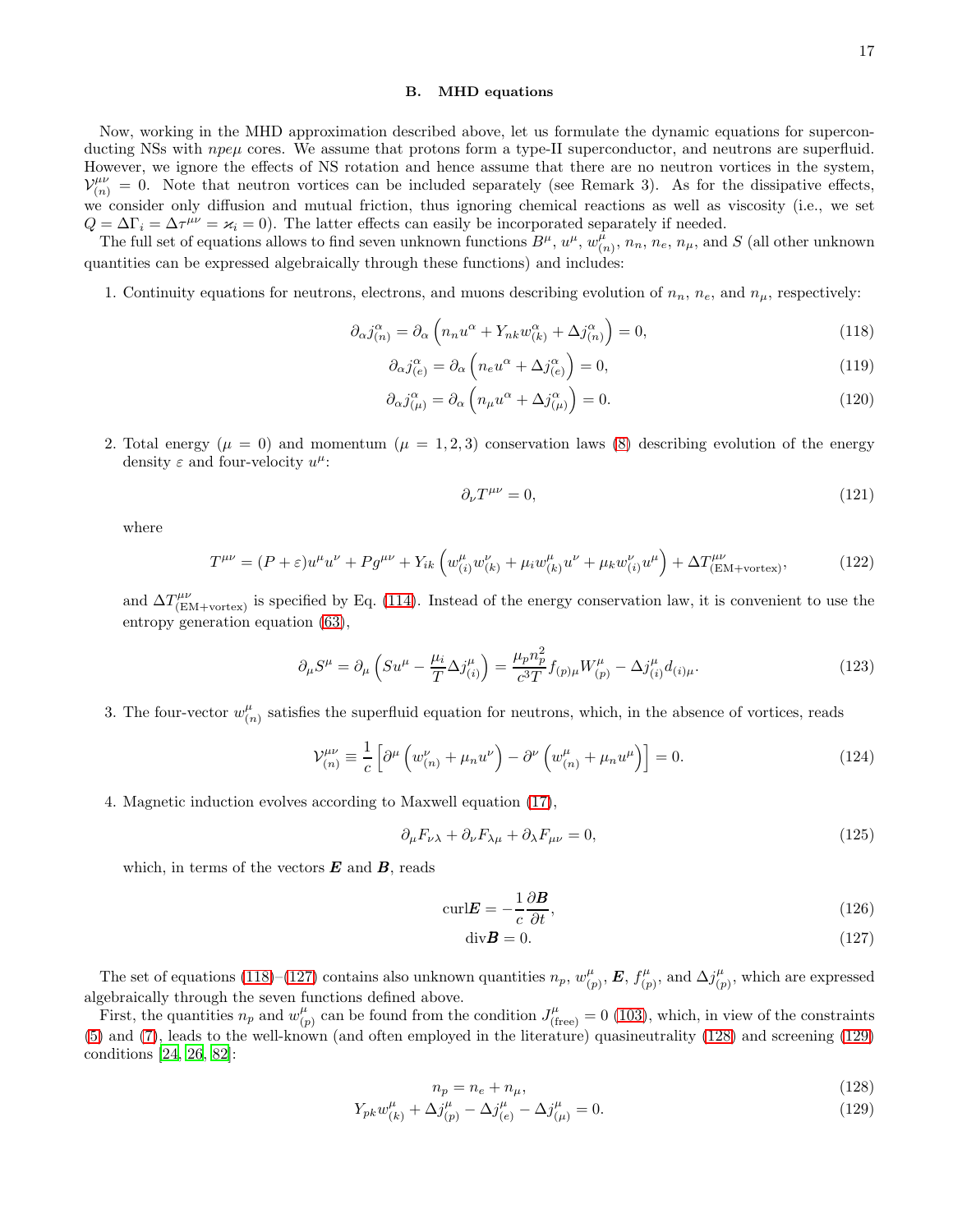Next, the quantities  $f_{(r)}^{\mu}$  $\hat{C}_{(p)}^{\mu}$  [\(99\)](#page-13-3) and  $\Delta j^{\mu}_{(i)}$  $\binom{\mu}{i}$  [\(100\)](#page-13-4) have the following form [note that we restored the factor  $c^3$  in the left-hand side of Eq. [\(130\)](#page-17-0)]:

$$
-\frac{\mu_p n_p^2}{c^3 T} f_{(p)}^{\mu} = -\mathcal{A}_{pp}^{\parallel} b^{\mu} b^{\nu} W_{(p)\nu} - \mathcal{A}_{pp}^{\perp} (\perp^{\mu\nu} - b^{\mu} b^{\nu}) W_{(p)\nu} - \mathcal{A}_{pp}^{H} b^{\mu\nu} W_{(p)\nu} - \mathcal{B}_{pk}^{\parallel} b^{\mu} b^{\nu} d_{(k)\nu} - \mathcal{B}_{pk}^{\perp} (\perp^{\mu\nu} - b^{\mu} b^{\nu}) d_{(k)\nu} - \mathcal{B}_{pk}^{H} b^{\mu\nu} d_{(k)\nu},
$$
\n(130)

$$
\Delta j_{(i)}^{\mu} = -\mathcal{C}_{ip}^{\parallel} b^{\mu} b^{\nu} W_{(p)\nu} - \mathcal{C}_{ip}^{\perp} (\perp^{\mu\nu} - b^{\mu} b^{\nu}) W_{(p)\nu} - \mathcal{C}_{ip}^{H} b^{\mu\nu} W_{(p)\nu} \n- \mathcal{D}_{ik}^{\parallel} b^{\mu} b^{\nu} d_{(k)\nu} - \mathcal{D}_{ik}^{\perp} (\perp^{\mu\nu} - b^{\mu} b^{\nu}) d_{(k)\nu} - \mathcal{D}_{ik}^{H} b^{\mu\nu} d_{(k)\nu},
$$
\n(131)

where  $d_{(i)\mu}$  and  $W_{(p)\nu}$  are given by Eqs. [\(55\)](#page-7-7) and [\(117\)](#page-15-5), respectively. The transport coefficients  $\mathcal{A}_{pp}^{\parallel}$ ,  $\mathcal{A}_{pp}^{\perp}$ ,  $\mathcal{A}_{pp}^H$ ,  $\mathcal{B}_{pk}^{\parallel}$ ,  $\mathcal{B}_{pk}^{\perp}$ ,  $\mathcal{B}_{pk}^H$ ,  $\mathcal{C}_{ip}^{\parallel}$ ,  $\mathcal{C}_{ip}^H$ ,  $\mathcal{D}_{ik}^{\parallel}$ ,  $\mathcal{D}_{ik}^{\perp}$ , and  $\mathcal{D}_{ik}^H$  should be expressed through microscopic mutual friction parameters and momentum transfer rates. We discuss these relations in Appendix [B.](#page-23-0)

Finally, the electric field  $E^{\mu}$  can be expressed algebraically from the superfluid proton equation [\(59\)](#page-7-0),

$$
u_{\nu} \mathcal{V}_{(p)}^{\mu \nu} \equiv \frac{1}{c} u_{\nu} \left\{ \partial^{\mu} \left[ w_{(p)}^{\nu} + \mu_{p} u^{\nu} \right] - \partial^{\nu} \left[ w_{(p)}^{\mu} + \mu_{p} u^{\mu} \right] \right\} + \frac{e_{p}}{c} E^{\mu} = \frac{\mu_{p} n_{p}}{c^{3}} f_{(p)}^{\mu}.
$$
 (132)

Note that the right-hand sides of Eqs. [\(130\)](#page-17-0) and [\(131\)](#page-17-1) implicitly contain  $\Delta j_{ij}^{\mu}$  $\binom{\mu}{i}$  and  $E^{\mu}$ , <sup>[20](#page-17-2)</sup> therefore one has to solve equations [\(130\)](#page-17-0), [\(131\)](#page-17-1), and [\(132\)](#page-17-3) simultaneously in order to obtain closed-form expressions for  $f^{\mu}_{\alpha}$  $\Delta j^{\mu}_{(p)}$ ,  $\Delta j^{\mu}_{(i)}$  $\mu_{(i)}^{\mu}$ , and  $E^{\mu}$ .

The nonrelativistic version of MHD equations from this section is provided in Appendix [A.](#page-19-0)

**Remark 1.** If  $\mathcal{A}_{pp}^{\parallel} = \mathcal{B}_{pi}^{\parallel} = 0$ , one can define the vortex velocity  $v_{(1)}^{\mu}$  $\mu_{(L_p)}^{\mu}$ , satisfying the vorticity transfer equation [\[25\]](#page-27-20)

<span id="page-17-4"></span><span id="page-17-3"></span><span id="page-17-1"></span><span id="page-17-0"></span>
$$
v_{(Lp)\nu} \mathcal{V}_{(p)}^{\mu\nu} = 0. \tag{133}
$$

In analogy with GD16 [see equation (101) there], one can find that, up to arbitrary terms parallel to  $b^{\mu}$ ,

$$
v_{(Lp)}^{\mu} = u^{\mu} - \frac{cT}{n_p e_p B} \left( \mathcal{A}_{pp}^{H} W_{(p)\nu} + \mathcal{B}_{pk}^{H} d_{(k)\nu} \right) \perp^{\mu\nu} + \frac{cT}{n_p e_p B} \left( \mathcal{A}_{pp}^{\perp} W_{(p)\nu} + \mathcal{B}_{pk}^{\perp} d_{(k)\nu} \right) b^{\mu\nu}.
$$
 (134)

## Remark 2.

The MHD equations presented in this section are very similar to those of Sec. VIII in GD16. For the reader's convenience, let us list their main differences from GD16:

- 1. Particle currents include the dissipative corrections  $\Delta j_{ij}^{\mu}$  $\frac{\mu}{(i)}$ .
- 2. We use a slightly different definition of  $W_{\alpha}^{\mu}$  $\binom{\mu}{p}$  (see footnote [7\)](#page-7-1).
- 3. The term  $Y_{pk}w_{(l)}^{\mu}$  $\binom{\mu}{k}$  in the expression [\(117\)](#page-15-5) for  $W^{\mu}_{(p)}$  $\binom{\mu}{p}$  does not vanish due to the presence of diffusive currents.
- 4.  $f^{\mu}_{(r)}$  $v_{(p)}^{\mu}$  (and thus  $v_{(1)}^{\mu}$  $(\mu_{(L_p)})$  includes additional terms proportional to  $d_{(L_p)}^{\mu}$  $_{(k)}^{\mu}$  (if transport coefficients  $\mathcal{B}_{ik}^{\mu\nu} \neq 0$ ).
- 5. Neutron vortices are absent,  $\mathcal{V}_{(n)}^{\mu\nu} = 0$ .

# Remark 3.

One can easily account for the presence of neutron vortices, provided that we neglect their effect on diffusion and ignore vortex-flux tube interaction (see Sec. [V C\)](#page-12-3). Under these assumptions, all equations of this section remain the same, except for Eq. [\(124\)](#page-16-5), which should be replaced with

$$
u_{\nu} \mathcal{V}_{(n)}^{\mu \nu} \equiv \frac{1}{c} u_{\nu} \left\{ \partial^{\mu} \left[ w_{(n)}^{\nu} + \mu_n u^{\nu} \right] - \partial^{\nu} \left[ w_{(n)}^{\mu} + \mu_n u^{\mu} \right] \right\} = \frac{\mu_n n_n}{c^3} f_{(n)}^{\mu}, \tag{135}
$$

<span id="page-17-2"></span><sup>&</sup>lt;sup>20</sup>  $W_{(p)}^{\mu}$  depends on the quantity  $Y_{pk}w_{(k)}^{\mu}$  [see the definition [\(54\)](#page-7-5)], which is expressed through  $\Delta j_{(i)}^{\mu}$  with the help of the screening condition [\(129\)](#page-16-0). In addition,  $d^{\mu}_{(k)}$  depends on  $E^{\mu}$  [see the definition [\(55\)](#page-7-7)].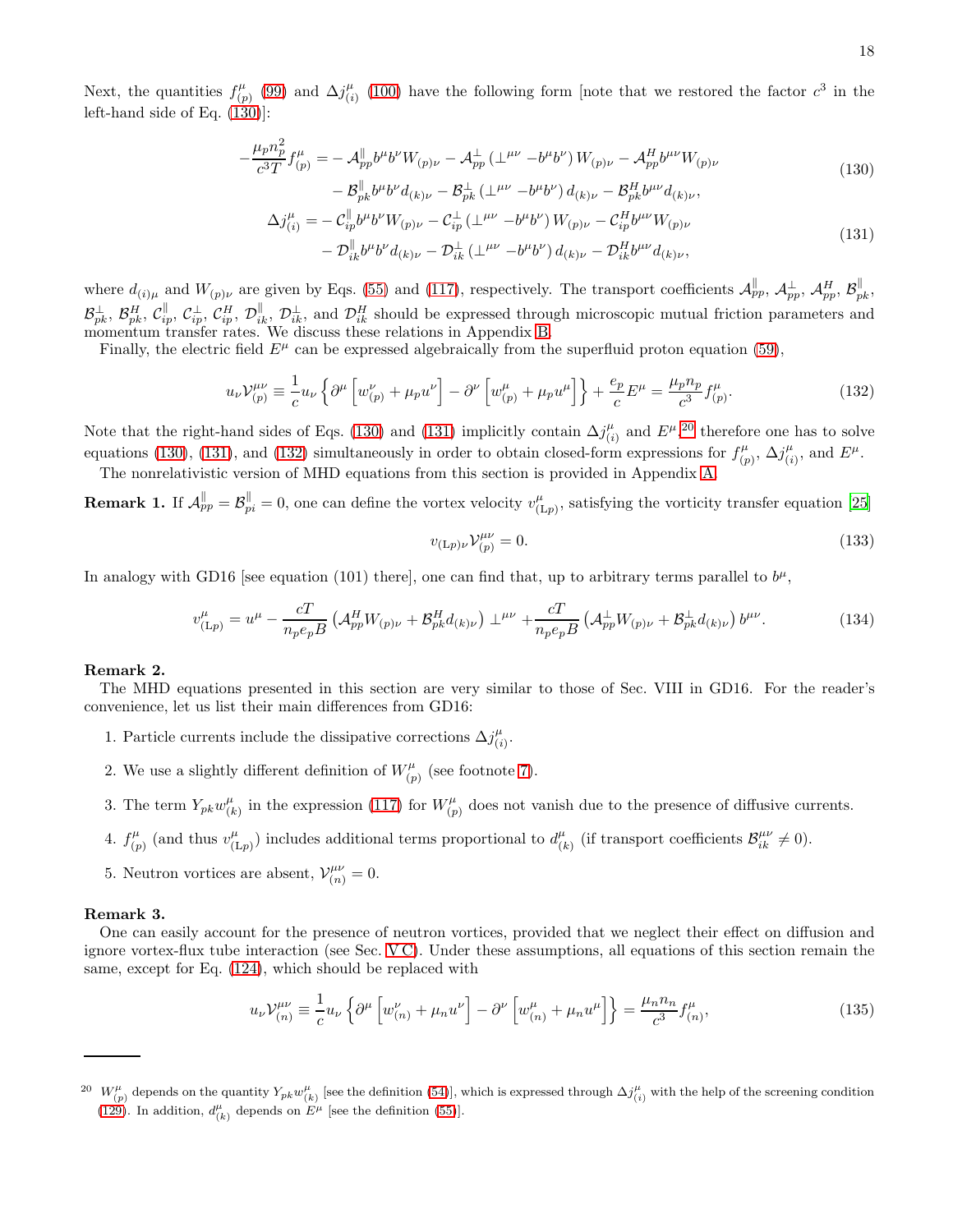and Eq. [\(123\)](#page-16-6), which should be replaced with

$$
\partial_{\mu}S^{\mu} = \partial_{\mu}\left(Su^{\mu} - \frac{\mu_{i}}{T}\Delta j_{(i)}^{\mu}\right) = \frac{\mu_{p}n_{p}^{2}}{c^{3}T}f_{(p)\mu}W_{(p)}^{\mu} + \frac{\mu_{n}n_{n}^{2}}{c^{3}T}f_{(n)\mu}W_{(n)}^{\mu} - \Delta j_{(i)}^{\mu}d_{(i)\mu},\tag{136}
$$

where  $f_{(r)}^{\mu}$  $f_{(n)}^{\mu}$  is [see Eq. [\(91\)](#page-12-1)]

$$
-\frac{\mu_n n_n^2}{c^3 T} f_{(n)}^{\mu} = -\mathcal{A}_{nn}^{\parallel} \omega^{\mu} \omega^{\nu} W_{(n)\nu} - \mathcal{A}_{nn}^{\perp} \left(\perp^{\mu\nu} - \omega^{\mu} \omega^{\nu}\right) W_{(n)\nu} - \mathcal{A}_{nn}^H \omega^{\mu\nu} W_{(n)\nu},\tag{137}
$$

and  $W_{i_r}^{\mu}$  $\zeta_{(n)}^{\mu}$  is given by Eq. [\(116\)](#page-15-6).

### <span id="page-18-0"></span>VII. SUMMARY

In the present study we have formulated equations of dissipative relativistic finite-temperature MHD describing superfluid/superconducting charged mixtures in the presence of vortices and electromagnetic field. For the first time, the corresponding MHD equations systematically and simultaneously take into account the combined effects of particle diffusion and mutual friction forces acting on superfluid/superconducting vortices. It is important to stress that these two effects interfere with one another: diffusion affects particle velocities which, in turn, influences the vortex motion via the mutual friction mechanism (and vice versa); as a result, the cross-coefficients  $\mathcal{B}_{ik}^{\mu\nu}$  and  $\mathcal{C}_{ik}^{\mu\nu}$  in Eqs. [\(61\)](#page-8-6) and [\(62\)](#page-8-8) differ from zero.

We have obtained the general MHD equations and derived the entropy generation equation, following the same phenomenological approach [\[19](#page-27-5), [50](#page-28-4)] as in our previous papers [\[25,](#page-27-20) [26](#page-27-8), [49](#page-28-3)] (see Secs. [II](#page-2-0) and [III\)](#page-6-0). These equations extend the results of GD16 (which neglects all the dissipative processes except for the mutual friction dissipation) by accounting for the diffusion, viscosity, chemical reactions, and radiation. Then, starting from the Onsager principle and the condition of non-negative entropy production rate, we have derived in Sec. [IV](#page-8-0) the general expressions for the mutual friction forces and diffusive currents adopting the "MHD approximation" from GD16 (see Sec. [VI A\)](#page-13-1), that utilizes the fact that in typical NS conditions the magnetic induction  $\bm{B}$  is much larger than the fields  $\bm{E}, \bm{D}$ , and  $\bm{H}$ . Note that, in this approximation, mutual friction and diffusion (which are the main focus of our study) appear to be completely decoupled from other dissipative mechanisms, which can be studied separately.

We have applied the formulated MHD to a number of special cases, where it can be considerably simplified (some of these cases are interesting because of their application to NSs). In particular, simplifications arising for unmagnetized NSs are discussed in Sec. [V C.](#page-12-3) The resulting equations allow one to easily study the effect of diffusion and mutual friction dissipation on damping of stellar oscillations and various dynamical instabilities in NSs [\[40](#page-27-16), [76](#page-28-25)]. In turn, Sec. [V D](#page-13-2) provides equations suitable for studying the quasistationary magnetic field evolution in superconducting NS cores [\[41\]](#page-27-17). The full system of equations in this limit is presented in Sec. [VI](#page-13-0) and describes  $npe\mu$  matter with type-II proton superconductivity, accounting for an interplay of mutual friction and particle diffusion dissipation.

The MHD equations discussed above contain a number of phenomenological transport coefficients, that have to be determined from microphysics. We have shown (see Appendix [B\)](#page-23-0) how to establish a connection between our formalism and the microscopic approach, by expressing the phenomenological coefficients arising in our theory through the microscopic mutual friction parameters  $D_i$  and momentum transfer rates  $J_{ik}$  in the low-temperature limit. We emphasize that all these phenomenological coefficients, generally, depend on both  $D_i$  and  $J_{ik}$  due to interference between the diffusion and mutual friction mechanisms.

We see two main immediate practical applications of our results. First, the dissipative MHD equations, presented in this work, allow one to realistically model long-term magnetothermal evolution in superconducting NSs, accounting for the macroscopic particle flows, diffusive currents, mutual friction, finite temperatures, as well as special and general relativistic effects. Second, with the help of these equations, one can study the combined effect of diffusion and mutual friction on oscillations and hydrodynamic instabilities in NSs: these effects are extremely efficient dissipative agents in superfluid and superconducting NS cores [\[40,](#page-27-16) [76\]](#page-28-25).

The presented magnetohydrodynamics can be generalized in a number of ways. First, one can easily consider a more complex particle composition (e.g, including hyperons) within the presented framework. Another straightforward step is to consider viscosity and chemical reactions in the presence of two preferred directions in the system (specified by the two types of vortices), and to derive general form of the corresponding dissipative corrections following the same procedure as in Sec. [IV.](#page-8-0) Further, an important task would be to describe pinning of neutron vortices to proton flux tubes and the vortex creep. In principle, our general equations should account for these effects, but for practical applications one also has to find a relation between the phenomenological quantities (such as the vector  $\mathcal{W}_{(Mi)}^{\mu}$  or the transport coefficient  $\mathcal{A}_{ik}^{\mu\nu}$ ) and the microscopic parameters describing vortex-fluxtube interaction [\[77,](#page-28-26) [83](#page-29-1)[–87\]](#page-29-2). We expect that all these improvements will enable further progress towards realistic modelling of the various dynamical processes in NSs.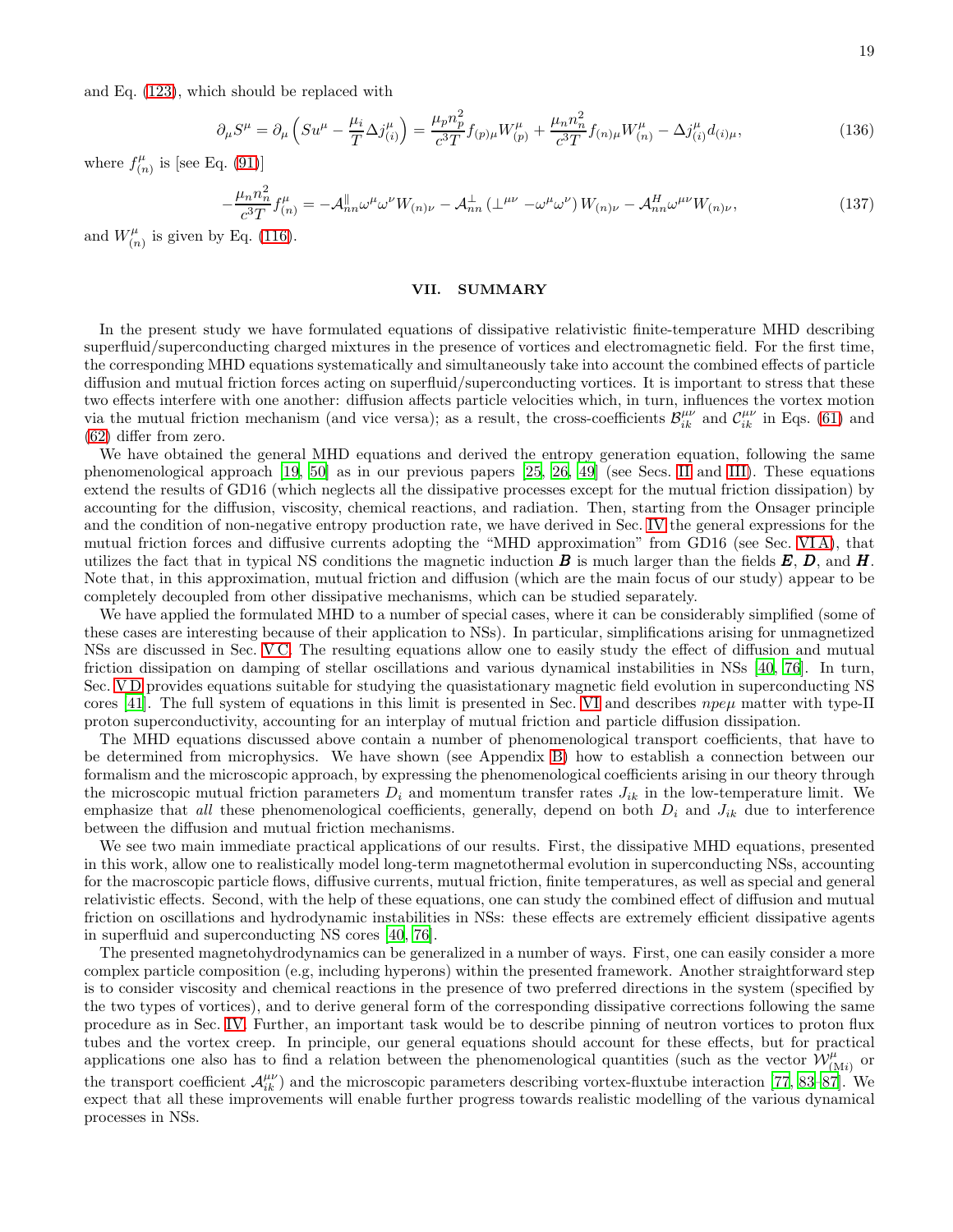### ACKNOWLEDGMENTS

We are very grateful to E.M. Kantor for reading the draft version of the paper and valuable comments. This study is partially supported by the Foundation for the Advancement of Theoretical Physics and Mathematics BASIS [Grant No. 17-12-204-1] and by Russian Foundation for Basic Research [Grant No. 19-52-12013].

#### <span id="page-19-0"></span>Appendix A: Nonrelativistic limit of equations of Sec. [VI](#page-13-0)

In this Appendix we present three-dimensional version of MHD equations of Sec. [VI](#page-13-0) (see analogous equations in Appendix I of GD16), assuming that all macroscopic velocities are nonrelativistic (the 'low-velocity' limit). At the same time, we employ relativistic equation of state and discuss transition to the fully nonrelativistic limit separately. To proceed to the latter limit, one has to assume that not only macroscopic velocities, but also equation of state is nonrelativistic. Then one has to replace the chemical potential  $\mu_i$  for particle species i with the particle rest energy,  $m_i c^2$  [note, however, that in the superfluid equations for neutrons [\(A23\)](#page-21-0) and protons [\(A41\)](#page-22-0), as well as in Eq. [\(A38\)](#page-22-1) one should retain the small quantity  $\tilde{\mu}_i \equiv (\mu_i - m_i c^2)/m_i$ , and express the entrainment matrix  $Y_{ik}$  through the nonrelativistic matrix  $\rho_{ik}$  by the formula [\[58](#page-28-11)]

<span id="page-19-5"></span>
$$
\rho_{ik} = m_i m_k c^2 Y_{ik},\tag{A1}
$$

where no summation over repeated indices is assumed. In the absence of entrainment  $\rho_{ik} = \rho_{si}\delta_{ik}$ , i.e., the off-diagonal elements of the matrix vanish, and diagonal elements contain superfluid mass densities  $\rho_{si}$  for particle species i. In the fully nonrelativistic limit, the pressure P can be neglected in comparison to the energy density  $\varepsilon$ , which equals the rest energy density:

<span id="page-19-1"></span>
$$
P \ll \varepsilon \approx \rho c^2,\tag{A2}
$$

where  $\rho \equiv m_i n_i$  is the total mass density. The components of  $\Delta T^{\mu\nu}_{\text{(EM+vertex)}}$  are also much smaller than  $\rho c^2$ .

Below, all the three-vectors (shown in boldface) are defined in the laboratory frame. Note that all scalar thermodynamic quantities (e.g., particle number density  $n_i$ ) in this paper are measured in the comoving frame; however, in the laboratory frame they have the same values in the low-velocity limit.

### Nonrelativistic three-velocities

For convenience, let us first introduce some nonrelativistic quantities. The four-velocity  $u^{\mu}$  is expressed through the normal (nonsuperfluid) velocity  $V_{\text{norm}}$  of nonrelativistic hydrodynamics by the formula

$$
u^{\mu} \equiv (u^0, \mathbf{u}) = \left(\frac{1}{\sqrt{1 - \frac{\mathbf{V}_{\text{norm}}^2}{c^2}}}, \frac{\mathbf{V}_{\text{norm}}}{c\sqrt{1 - \frac{\mathbf{V}_{\text{norm}}^2}{c^2}}}, \right) \approx \left(1, \frac{\mathbf{V}_{\text{norm}}}{c}\right). \tag{A3}
$$

In what follows, we retain only leading-order terms in  $V_{\text{norm}}/c$  and  $V_{\text{si}}/c$  in all equations.

The four-vector  $w_{ij}^{\mu}$  $\binom{\mu}{i}$  is related to the nonrelativistic superfluid velocity  $\boldsymbol{V}_{si}$  by [\[25](#page-27-20), [58\]](#page-28-11)

<span id="page-19-2"></span>
$$
w_{(i)}^{\mu} = m_i c V_{(si)}^{\mu} - \mu_i u^{\mu}, \tag{A4}
$$

where  $V_{(si)}^{\mu} \equiv$  $(V_{(si)}^0, \boldsymbol{V}_{si})$  and  $V_{(si)}^0$  can be found from Eqs. [\(5\)](#page-2-6) and [\(A4\)](#page-19-2):

<span id="page-19-4"></span><span id="page-19-3"></span>
$$
V_{(si)}^0 = \frac{\mu_i}{m_i c u^0} + \frac{u V_{si}}{u^0}.
$$
 (A5)

In the low-velocity limit

$$
w_{(i)}^{\mu} = \left(w_{(i)}^0, \mathbf{w}_{(i)}\right) \approx \left(0, m_i c \mathbf{V}_{si} - \mu_i \frac{\mathbf{V}_{\text{norm}}}{c}\right). \tag{A6}
$$

For nonrelativistic particles  $\mu_i \approx m_i c^2$ , and, in the fully nonrelativistic limit, the vector  $\bm{w}_{(i)}$  reduces to

<span id="page-19-6"></span>
$$
\boldsymbol{w}_{(i)} = m_i c \left( \boldsymbol{V}_{si} - \boldsymbol{V}_{\text{norm}} \right). \tag{A7}
$$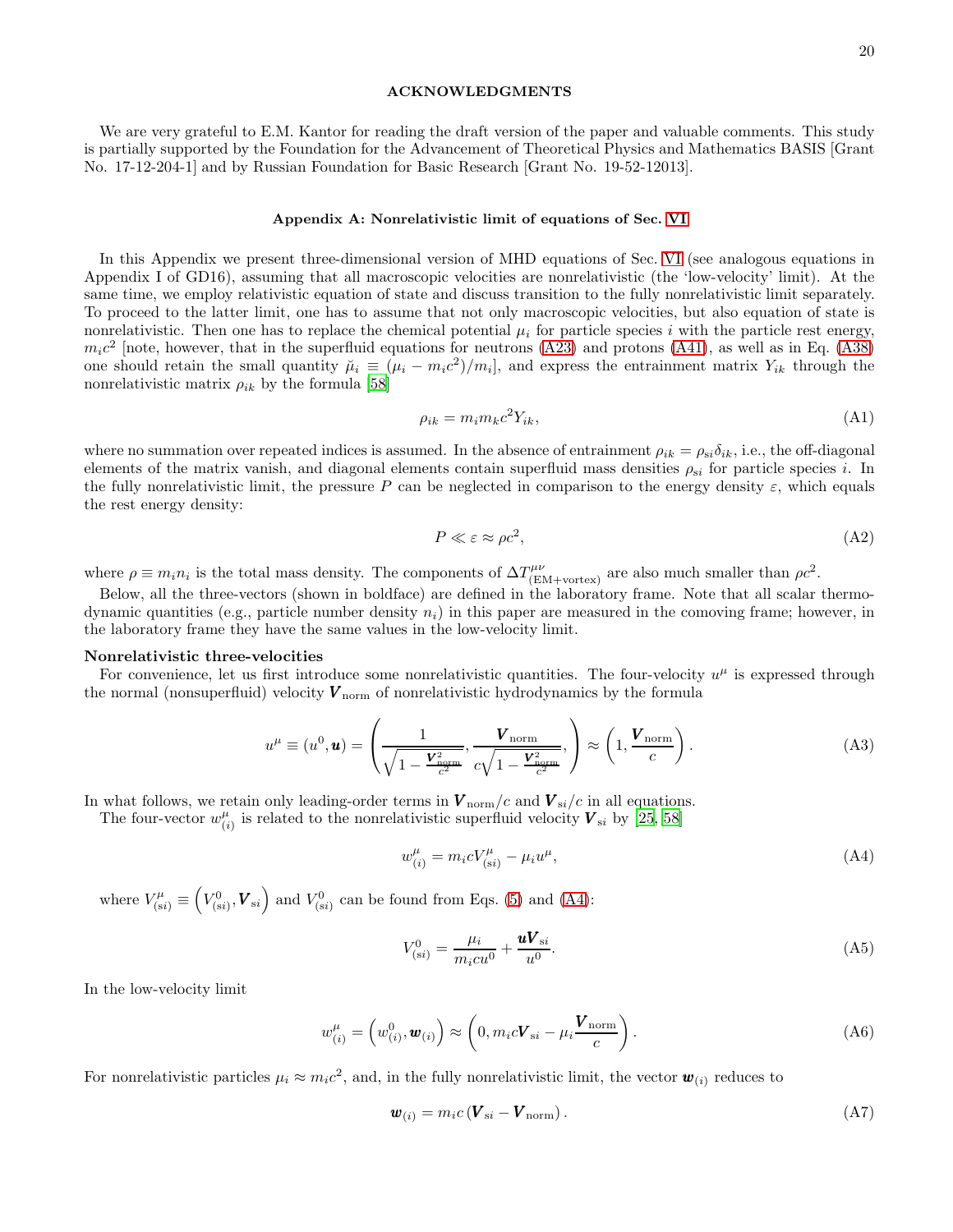Being expressed in terms of  $V_{(s)}^{\mu}$  $\mathcal{V}^{\mu}_{(si)}$ , the vorticity tensor  $\mathcal{V}^{\mu\nu}_{(i)}$  $\binom{\mu\nu}{(i)}$  [\(22\)](#page-4-0) reads (recall that, starting from Sec. [IV,](#page-8-0) we ignore viscosity and set  $\varkappa_i = 0$ )

$$
\mathcal{V}_{(i)}^{\mu\nu} = m_i \left[ \partial^{\mu} V_{(si)}^{\nu} - \partial^{\nu} V_{(si)}^{\mu} \right] + \frac{e_i}{c} F^{\mu\nu}.
$$
\n(A8)

In the fully nonrelativistic limit it is also convenient to introduce the nonsuperfluid particle velocities  $V_i$ , in order to express the spatial part of the particle current  $j^{\mu}_{(i)} \equiv$  $(j_{(i)}^0, \mathbf{j}_i)$ , as a sum of nonsuperfluid and superfluid currents (with velocities  $V_i$  and  $V_{si}$ , respectively):

$$
\boldsymbol{j}_i = \left(n_i - \frac{1}{m_i} \sum_k \rho_{ik}\right) \frac{\boldsymbol{V}_i}{c} + \frac{1}{m_i} \sum_k \frac{\rho_{ik} \boldsymbol{V}_{sk}}{c}.
$$
\n(A9)

Note that no summation over index i is assumed in Eqs.  $(A9)$ – $(A11)$ , and only linear terms in velocities are taken into account. Comparing Eq. [\(A9\)](#page-20-0) with definitions [\(4\)](#page-2-3), [\(A3\)](#page-19-1), and [\(A6\)](#page-19-3), one can express  $\Delta \mathbf{j}_i$  through  $\mathbf{V}_i$  as

$$
\Delta \boldsymbol{j}_i = \left( n_i - \frac{1}{m_i} \sum_k \rho_{ik} \right) \frac{\boldsymbol{V}_i - \boldsymbol{V}_{\text{norm}}}{c}.
$$
\n(A10)

For nonsuperfluid particles Eq. [\(A10\)](#page-20-2) reduces to

<span id="page-20-2"></span><span id="page-20-1"></span><span id="page-20-0"></span>
$$
\Delta \boldsymbol{j}_i = n_i \frac{(\boldsymbol{V}_i - \boldsymbol{V}_{\text{norm}})}{c}.
$$
\n(A11)

Using the above definitions, below we present the low-velocity version of equations of Sec. [VI,](#page-13-0) and also discuss how they will be modified in the fully nonrelativistic limit. The full set of equations contains dynamic equations for seven unknown functions  $B, V_{\text{norm}}, w_n, n_n, n_e, n_\mu$ , and S, supplemented by algebraic relations allowing one to find all other quantities.

## Dynamic equations

1. In the low-velocity limit the continuity equations for neutrons [\(118\)](#page-16-3), electrons [\(119\)](#page-16-7) and muons [\(120\)](#page-16-8) read

$$
\frac{\partial n_n}{\partial t} + \nabla \left[ n_n \mathbf{V}_{\text{norm}} + c Y_{nk} \mathbf{w}_k + c \Delta \mathbf{j}_n \right] = 0, \tag{A12}
$$

$$
\frac{\partial n_e}{\partial t} + \nabla \left[ n_e \mathbf{V}_{\text{norm}} + c \Delta \mathbf{j}_e \right] = 0, \tag{A13}
$$

$$
\frac{\partial n_{\mu}}{\partial t} + \nabla \left[ n_{\mu} \mathbf{V}_{\text{norm}} + c \Delta \mathbf{j}_{\mu} \right] = 0. \tag{A14}
$$

In the fully nonrelativistic limit these equations can be presented, in terms of the velocities  $V_i$  and  $V_{si}$  [\[64](#page-28-15)], as

$$
\frac{\partial \rho_n}{\partial t} + \nabla \left[ (\rho_n - \rho_{nn} - \rho_{np}) \mathbf{V}_n + \rho_{nk} \mathbf{V}_{sk} \right] = 0, \tag{A15}
$$

$$
\frac{\partial \rho_e}{\partial t} + \mathbf{\nabla} (\rho_e \mathbf{V}_e) = 0, \tag{A16}
$$

$$
\frac{\partial \rho_{\mu}}{\partial t} + \mathbf{\nabla} \left( \rho_{\mu} \mathbf{V}_{\mu} \right) = 0, \tag{A17}
$$

where  $\rho_i \equiv m_i n_i$  and no summation over *i* is assumed.

2. The entropy generation equation [\(123\)](#page-16-6), which is convenient to use instead of the energy conservation law, reduces to

$$
\frac{1}{c}\frac{\partial S}{\partial t} + \nabla \left( S \frac{\mathbf{V}_{\text{norm}}}{c} - \frac{\mu_i}{T} \Delta \mathbf{j}_i \right) = \frac{\mu_p n_p^2}{c^3 T} \mathbf{f}_p \mathbf{W}_p - \Delta \mathbf{j}_i \mathbf{d}_{(i)},\tag{A18}
$$

and the total momentum conservation equation reads

<span id="page-20-4"></span><span id="page-20-3"></span>
$$
\frac{1}{c}\frac{\partial T^{0l}}{\partial t} + \nabla_m T^{lm} = 0,\tag{A19}
$$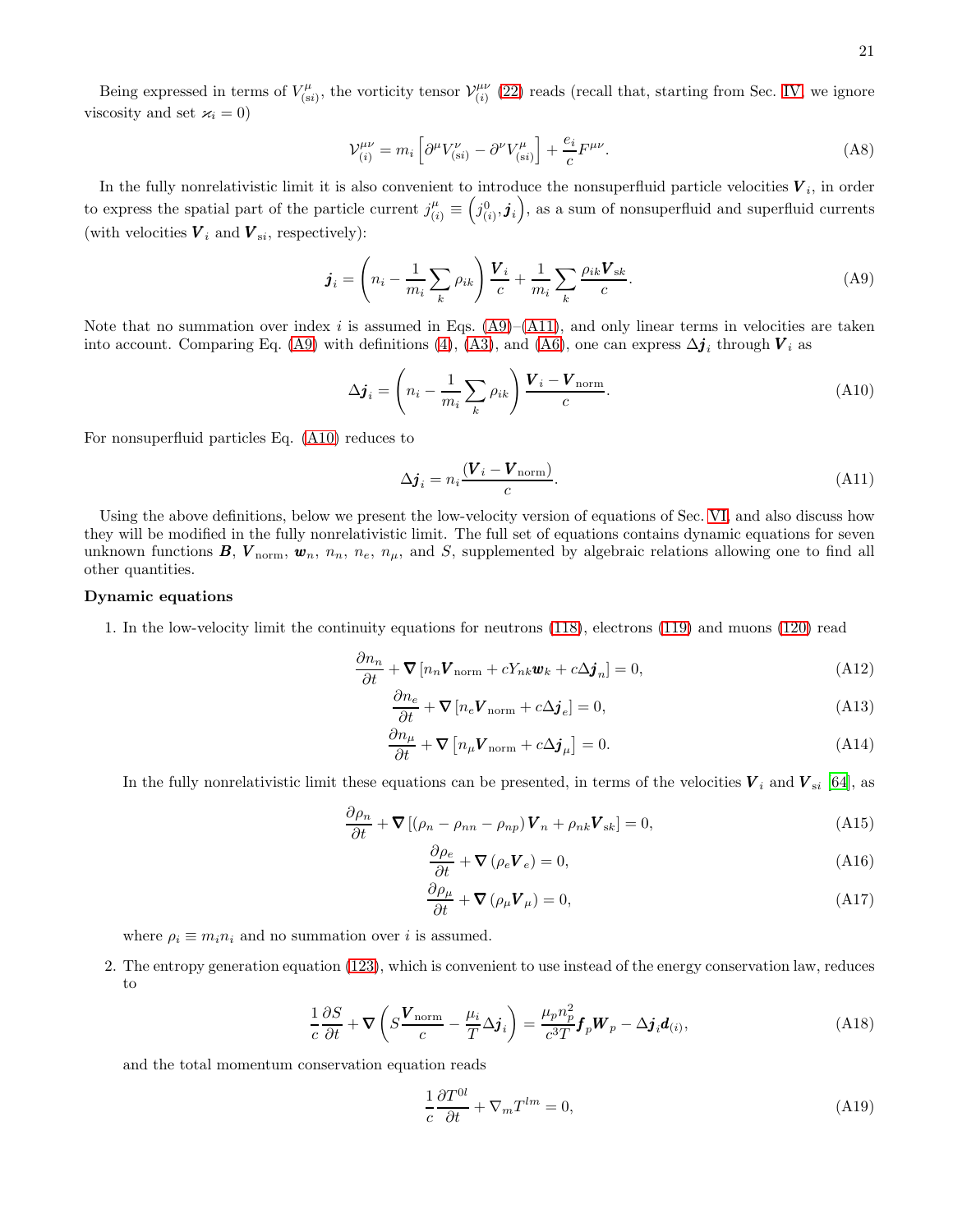$$
\frac{\partial}{\partial t} \left[ \rho V_{\text{norm}}^l + \sum_{ik} \rho_{ik} \left( V_{sk}^l - V_{\text{norm}}^l \right) \right] + \nabla^m \left[ \rho V_{\text{norm}}^l V_{\text{norm}}^m + \sum_{ik} \rho_{ik} \left( V_{si}^l V_{sk}^m - V_{\text{norm}}^l V_{\text{norm}}^m \right) \right] =
$$
  
-  $n_i \nabla^l \mu_i - S \nabla^l T + \rho_{ik} \nabla^l \left[ \frac{(\mathbf{V}_{si} - \mathbf{V}_{\text{norm}})(\mathbf{V}_{sk} - \mathbf{V}_{\text{norm}})}{2} \right] - \frac{1}{4\pi} \left[ \mathbf{B} \times \text{curl} \left( H_{c1} \mathbf{b} \right) \right]^l.$  (A20)

Here the last term in the right-hand side describes buoyancy and tension forces acting on proton flux tubes. This term replaces the Lorentz term  $J_{\text{free}} \times B$  of the ordinary MHD, which vanishes due to the screening of electric current inside the superconductor (see, e.g., Refs.  $[24, 78]^{21}$  $[24, 78]^{21}$  $[24, 78]^{21}$  $[24, 78]^{21}$  $[24, 78]^{21}$ ).

3. Superfluid equation [\(124\)](#page-16-5), written for neutrons in the absence of vortices, in the three-dimensional form reduces to the two equations,

$$
\frac{1}{c}\frac{\partial \mathbf{V}_{sn}}{\partial t} + \mathbf{\nabla}V_{sn}^0 = 0,
$$
\n(A21)

<span id="page-21-3"></span><span id="page-21-0"></span>
$$
\operatorname{curl} V_{sn} = 0,\tag{A22}
$$

where  $V_{\text{sn}}^0$  is given by Eq. [\(A5\)](#page-19-4). One can also obtain a nonrelativistic version of Eq. [\(A21\)](#page-21-3), assuming that velocities are small and neutrons are nonrelativistic (see Ref. [\[25](#page-27-20)], Appendix C):

$$
\frac{\partial \mathbf{V}_{sn}}{\partial t} + (\mathbf{V}_{sn} \nabla) \mathbf{V}_{sn} + \nabla \left[ \mu_n - \frac{1}{2} \left| \mathbf{V}_{sn} - \mathbf{V}_{\text{norm}} \right|^2 \right] = 0, \tag{A23}
$$

where  $\breve{\mu}_n \equiv (\mu_n - m_n c^2)/m_n$ .

4. The "magnetic evolution" equation [the same as equation (I23) in GD16] is obtained from Maxwell equation

$$
\text{curl} \mathbf{E} = -\frac{1}{c} \frac{\partial \mathbf{B}}{\partial t} \tag{A24}
$$

by substituting **E** from Eq. [\(A40\)](#page-22-3) (see below) and neglecting the terms depending on curl  $V_{sp}$  in comparison to the similar terms depending on  $e_p/(m_pc)\mathbf{B}$ :

<span id="page-21-4"></span>
$$
\frac{\partial \mathbf{B}}{\partial t} + \text{curl}\left(\frac{\mu_p n_p}{e_p c} \mathbf{f}_p + \mathbf{B} \times \mathbf{V}_{\text{norm}}\right) = 0. \tag{A25}
$$

The above equations describe time evolution of magnetic field  $\mathbf{B}$ , velocities  $\mathbf{V}_{\text{norm}}$  and  $\mathbf{V}_{sn}$  (or, equivalently,  $\mathbf{w}_n$ ), as well as scalar thermodynamic quantities ( $n_i$  and S). Note that the superfluid velocity for protons,  $V_{sp}$  (or  $w_p$ ), is expressed from the screening condition [\(A31\)](#page-22-4), and thus does not provide an additional dynamic degree of freedom; the diffusive currents  $\Delta j_i$  (or velocities  $V_i$  of nonsuperfluid components) are also expressed algebraically via Eq. [\(A35\)](#page-22-5).

### Algebraic relations

1. In the low-velocity limit the small quantity  $w_{(i)}^{\mu}w_{(k)\mu}$  that enters the thermodynamic relations [\(110\)](#page-15-7)–[\(112\)](#page-15-8) reduces to  $w_{(i)}w_{(k)}$  [see Eq. [\(A6\)](#page-19-3)]. As a result, any thermodynamic quantity (e.g., the energy density  $\varepsilon$ ) should be expressed as functions of the variables  $n_i$ , S,  $\mathbf{w}_{(i)}\mathbf{w}_{(k)}$ , and B,

<span id="page-21-1"></span>
$$
\varepsilon = \varepsilon \left( n_i, S, \mathbf{w}_{(i)} \mathbf{w}_{(k)}, B \right), \tag{A26}
$$

whereas the second law of thermodynamics and the Gibbs-Duhem relation read, respectively,

$$
d\varepsilon = \mu_i dn_i + T dS + \frac{Y_{ik}}{2} d\left(\mathbf{w}_{(i)}\mathbf{w}_{(k)}\right) + \frac{1}{4\pi} H_{c1} dB,
$$
\n(A27)

$$
dP = n_i d\mu_i + S dT - \frac{Y_{ik}}{2} d\left(\mathbf{w}_{(i)}\mathbf{w}_{(k)}\right) - \frac{1}{4\pi} H_{c1} dB.
$$
\n(A28)

<span id="page-21-2"></span><sup>&</sup>lt;sup>21</sup> Note that the force  $F_{\text{mag}}^i$  in Eq. (95) of Ref. [\[24\]](#page-27-21) contains an additional term,  $-(\rho_p)/(4\pi)\nabla^i(B\partial H_c/\rho)$ ; in our formulation this term is included in  $\nabla \mu_i$  due to renormalization of the chemical potential, see equation (G25) in GD16.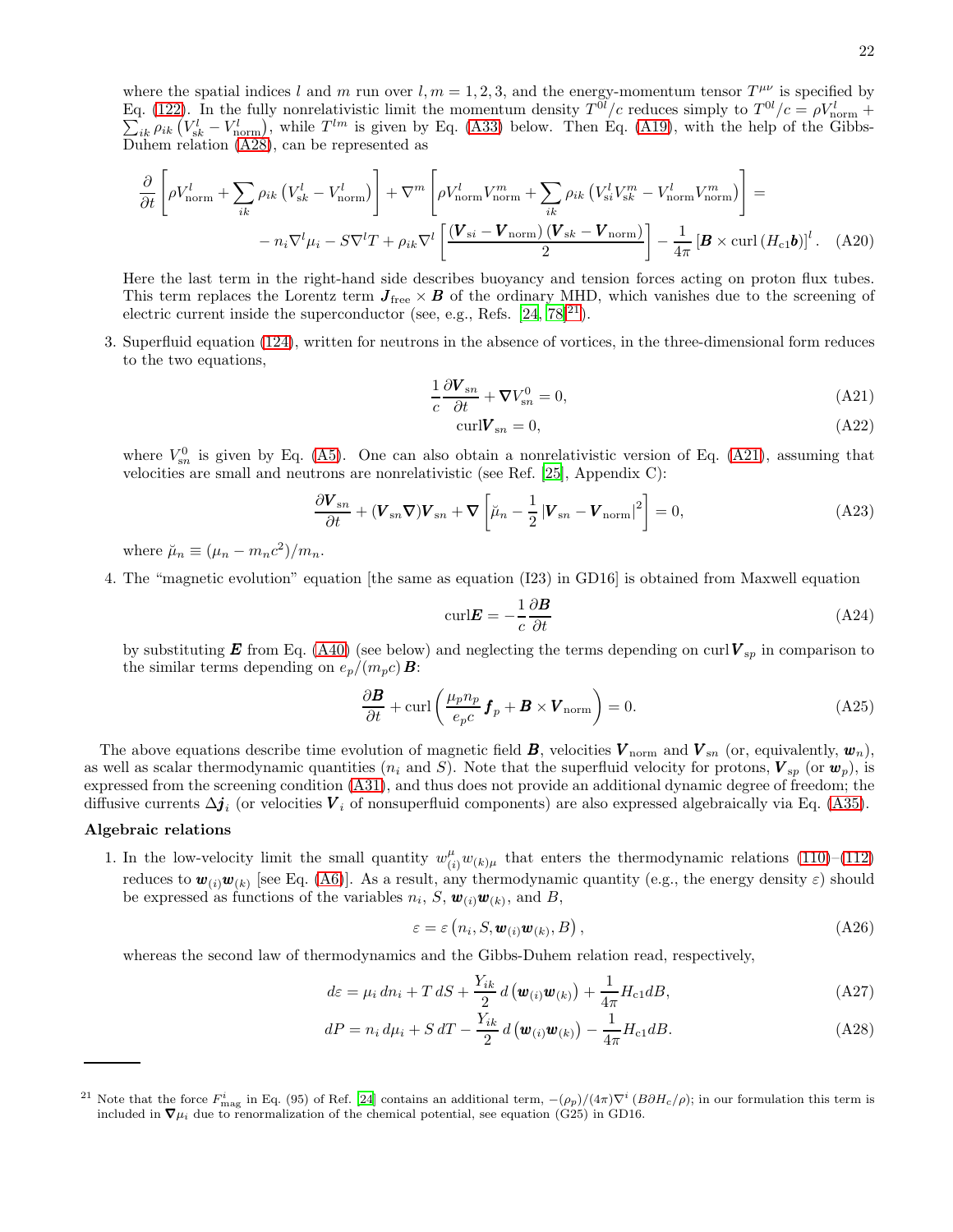In the fully nonrelativistic limit the term  $\frac{Y_{ik}}{2} d(\boldsymbol{w}_{(i)}\boldsymbol{w}_{(k)})$  reduces, in view of Eqs. [\(A1\)](#page-19-5) and [\(A7\)](#page-19-6), to

$$
\frac{Y_{ik}}{2} d\left(\boldsymbol{w}_{(i)}\boldsymbol{w}_{(k)}\right) = \rho_{ik} d\frac{(\boldsymbol{V}_{si} - \boldsymbol{V}_{\text{norm}})(\boldsymbol{V}_{sk} - \boldsymbol{V}_{\text{norm}})}{2}.
$$
\n(A29)

2. Proton number density  $n_p$  and superfluid proton velocity  $V_{sp}$  can be found from the quasineutrality [\(128\)](#page-16-2) and screening [\(129\)](#page-16-0) conditions,

<span id="page-22-4"></span><span id="page-22-2"></span>
$$
n_p = n_e + n_\mu,\tag{A30}
$$

$$
\boldsymbol{j}_p - \boldsymbol{j}_e - \boldsymbol{j}_\mu = Y_{pk} \boldsymbol{w}_k + \left(\Delta \boldsymbol{j}_p - \Delta \boldsymbol{j}_e - \Delta \boldsymbol{j}_\mu\right) = 0.
$$
\n(A31)

For nonrelativistic matter the screening condition [\(A31\)](#page-22-4), written in terms of  $V_i$  and  $V_{sp}$ , takes the form

$$
\frac{\rho_{pk}}{m_p} \left( \mathbf{V}_{sk} - \mathbf{V}_p \right) + n_p \mathbf{V}_p - n_e \mathbf{V}_e - n_\mu \mathbf{V}_\mu = 0. \tag{A32}
$$

3. The energy-momentum tensor  $T^{\mu\nu}$ , employed in Eq. [\(A19\)](#page-20-3), is specified by Eqs. [\(122\)](#page-16-9) and [\(115\)](#page-15-9). In the fully nonrelativistic limit its spatial part  $T^{lm}$   $(l, m = 1, 2, 3)$ , with the help of relations  $(A1)$ – $(A3)$ , and  $(A7)$ , reduces to [cf. Ref. [\[64](#page-28-15)] and equation (I22) in GD16]

$$
T^{lm} = \left(\rho - \sum_{ik} \rho_{ik}\right) V_{\text{norm}}^l V_{\text{norm}}^m + \sum_{ik} \rho_{ik} V_{si}^l V_{sk}^m + P\delta^{lm} + \frac{H_{c1}}{4\pi} \left(B\delta^{lm} - \frac{B^l B^m}{B}\right). \tag{A33}
$$

4.  $\Delta \mathbf{j}_i$  and  $\mathbf{f}_p$  are expressed through  $\mathbf{d}_k$  and  $\mathbf{W}_p$  [see Eqs. [\(130\)](#page-17-0) and [\(131\)](#page-17-1)]:

$$
-\frac{\mu_p n_p^2}{c^3 T} \boldsymbol{f}_p = -\mathcal{A}_{pp}^{\parallel} \boldsymbol{W}_{p\parallel} - \mathcal{A}_{pp}^{\perp} \boldsymbol{W}_{p\perp} - \mathcal{A}_{pp}^H \left[ \boldsymbol{W}_{p\perp} \times \boldsymbol{b} \right] - \mathcal{B}_{pk}^{\parallel} \boldsymbol{d}_{k\parallel} - \mathcal{B}_{pk}^{\perp} \boldsymbol{d}_{k\perp} - \mathcal{B}_{pk}^H \left[ \boldsymbol{d}_{k\perp} \times \boldsymbol{b} \right].
$$
\n(A34)

$$
\Delta \boldsymbol{j}_{i} = - \mathcal{C}_{ip}^{\parallel} \boldsymbol{W}_{p\parallel} - \mathcal{C}_{ip}^{\perp} \boldsymbol{W}_{p\perp} - \mathcal{C}_{ip}^{H} \left[ \boldsymbol{W}_{p\perp} \times \boldsymbol{b} \right] - \mathcal{D}_{ik}^{\parallel} \boldsymbol{d}_{k\parallel} - \mathcal{D}_{ik}^{\perp} \boldsymbol{d}_{k\perp} - \mathcal{D}_{ik}^{H} \left[ \boldsymbol{d}_{k\perp} \times \boldsymbol{b} \right],
$$
\n(A35)

where

$$
\boldsymbol{d}_{k\parallel} \equiv (d_k \boldsymbol{b}) \, \boldsymbol{b}, \quad \boldsymbol{d}_{k\perp} \equiv \boldsymbol{d}_k - (d_k \boldsymbol{b}) \, \boldsymbol{b}, \quad \boldsymbol{W}_{p\parallel} \equiv (\boldsymbol{W}_p \boldsymbol{b}) \, \boldsymbol{b}, \quad \boldsymbol{W}_{p\perp} \equiv \boldsymbol{W}_p - (\boldsymbol{W}_p \boldsymbol{b}) \, \boldsymbol{b}, \tag{A36}
$$

<span id="page-22-7"></span><span id="page-22-6"></span><span id="page-22-5"></span><span id="page-22-3"></span><span id="page-22-1"></span>
$$
\boldsymbol{b} \equiv \frac{\boldsymbol{B}}{B},\tag{A37}
$$

$$
\boldsymbol{d}_{k} = \boldsymbol{\nabla} \left( \frac{\mu_{k}}{T} \right) - \frac{e_{k}}{T} \left[ \boldsymbol{E} + \frac{\boldsymbol{V}_{\text{norm}}}{c} \times \boldsymbol{B} \right], \tag{A38}
$$

$$
\boldsymbol{W}_p = \frac{cY_{pk}}{n_p} \boldsymbol{w}_{(k)} + \frac{c}{4\pi e_p n_p} \text{curl} \left( H_{c1} \boldsymbol{b} \right). \tag{A39}
$$

5. The electric field  $\boldsymbol{E}$  is expressed from the superfluid equation [\(132\)](#page-17-3) for protons,

$$
\frac{\partial \mathbf{V}_{sp}}{\partial t} + c \nabla V_{sp}^{0} + \text{curl} \mathbf{V}_{sp} \times \mathbf{V}_{\text{norm}} = -\frac{\mu_p n_p}{m_p c^2} \mathbf{f}_p + \frac{e_p}{m_p} \left( \mathbf{E} + \frac{\mathbf{V}_{\text{norm}}}{c} \times \mathbf{B} \right), \tag{A40}
$$

which, in the nonrelativistic limit, takes the form [cf. GD16, Eq. (I7)]

<span id="page-22-0"></span>
$$
\frac{\partial \boldsymbol{V}_{sp}}{\partial t} + (\boldsymbol{V}_{sp} \boldsymbol{\nabla}) \boldsymbol{V}_{sp} + \boldsymbol{\nabla} \left[ \breve{\mu}_p - \frac{1}{2} |\boldsymbol{V}_{sp} - \boldsymbol{V}_{\text{norm}}|^2 \right] = -\text{curl} \boldsymbol{V}_{sp} \times (\boldsymbol{V}_{\text{norm}} - \boldsymbol{V}_{sp}) - n_p \boldsymbol{f}_p + \frac{e_p}{m_p} \left( \boldsymbol{E} + \frac{\boldsymbol{V}_{\text{norm}}}{c} \times \boldsymbol{B} \right), \tag{A41}
$$

where  $\mu_p \equiv (\mu_p - m_p c^2)/m_p$ .

Note that the right-hand sides of Eqs. [\(A34\)](#page-22-6) and [\(A35\)](#page-22-5) implicitly contain  $\Delta j_i$  and E (see footnote [20\)](#page-17-2), therefore one has to solve equations [\(A34\)](#page-22-6), [\(A35\)](#page-22-5), and [\(A41\)](#page-22-0) simultaneously in order to obtain closed-form expressions for  $\boldsymbol{f}_p,\,\Delta\boldsymbol{j}_i,$  and  $\boldsymbol{E}.$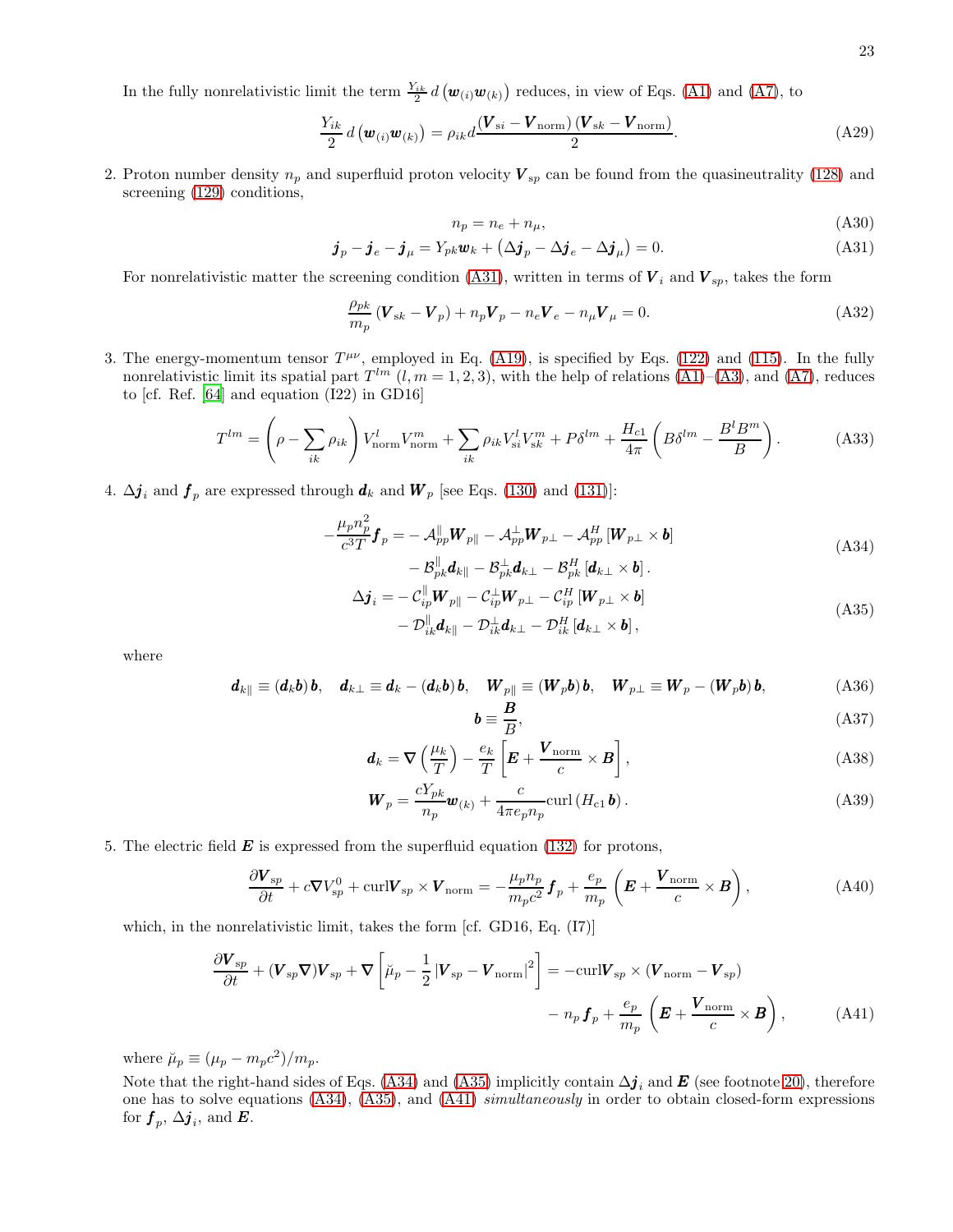**Remark 1.** If neutrons and protons are completely superfluid, then  $\Delta j_n$  and  $\Delta j_p$  (which describe dissipative corrections to the nonsuperfluid currents) vanish together with the corresponding transport coefficients.

**Remark 2.** The magnetic evolution equation [\(A25\)](#page-21-4) can be further simplified if transport coefficients  $\mathcal{A}_{pp}^{\parallel}$  and  $\mathcal{B}_{pi}^{\parallel}$  in Eq. [\(A34\)](#page-22-6) are small. Then  $\boldsymbol{f}_p$  can be presented as

$$
\boldsymbol{f}_p = \frac{e_p c}{\mu_p n_p} \left[ \boldsymbol{B} \times (\boldsymbol{V}_{\text{L}p} - \boldsymbol{V}_{\text{norm}}) \right],\tag{A42}
$$

where

$$
\boldsymbol{V}_{\mathrm{L}p} = \boldsymbol{V}_{\mathrm{norm}} - \frac{c^2 T}{e_p n_p B} \left( \mathcal{A}_{pp}^H \boldsymbol{W}_p + \mathcal{B}_{pk}^H \boldsymbol{d}_k \right) + \frac{c^2 T}{e_p n_p B} \left( \mathcal{A}_{pp}^{\perp} \boldsymbol{W}_p + \mathcal{B}_{pk}^{\perp} \boldsymbol{d}_k \right) \times \boldsymbol{b}
$$
(A43)

is the nonrelativistic velocity of proton vortices [spatial part of the four-vector  $v_{(L_p)}^{\mu}$  multiplied by c, see Eq. [\(134\)](#page-17-4)]. Eq. [\(A25\)](#page-21-4) can then be rewritten in the form [cf. GD16, equation (I24)]

<span id="page-23-3"></span>
$$
\frac{\partial \mathbf{B}}{\partial t} + \text{curl} (\mathbf{B} \times \mathbf{V}_{\text{L}p}) = 0, \tag{A44}
$$

which simply states that the magnetic field is transferred by the vortices.

#### Remark 3.

One can easily account for the presence of neutron vortices, provided that we neglected their effect on diffusion and ignore vortex-flux tube interaction (see Sec. [V C\)](#page-12-3). Under these assumptions, all equations of this section remain the same, except for Eqs.  $(A21)$ – $(A23)$ , which should be replaced with

$$
\frac{\partial \mathbf{V}_{sn}}{\partial t} + c \nabla V_{sn}^0 + \text{curl} \mathbf{V}_{sn} \times \mathbf{V}_{norm} = -\frac{\mu_n n_n}{m_n c^2} \mathbf{f}_n, \tag{A45}
$$

and Eq. [\(A18\)](#page-20-4), which should be replaced with

$$
\frac{1}{c}\frac{\partial S}{\partial t} + \nabla \left( S \frac{\mathbf{V}_{\text{norm}}}{c} - \frac{\mu_i}{T} \Delta \mathbf{j}_i \right) = \frac{\mu_p n_p^2}{c^3 T} \mathbf{f}_p \mathbf{W}_p + \frac{\mu_n n_n^2}{c^3 T} \mathbf{f}_n \mathbf{W}_n - \Delta \mathbf{j}_i \mathbf{d}_{(i)},\tag{A46}
$$

where  $W_n$  is given by [see Eq. [\(116\)](#page-15-6)]

<span id="page-23-1"></span>
$$
\mathbf{W}_n \equiv \frac{1}{n_n} c Y_{nk} \mathbf{w}_{(k)},\tag{A47}
$$

and  $f_n$  is [see Eq. [\(91\)](#page-12-1)]

$$
-\frac{\mu_n n_n^2}{c^3 T} \boldsymbol{f}_n = -\mathcal{A}_{nn}^{\parallel} \boldsymbol{W}_{n\parallel} - \mathcal{A}_{nn}^{\perp} \boldsymbol{W}_{n\perp} - \mathcal{A}_{nn}^H \left[ \boldsymbol{W}_{n\perp} \times \boldsymbol{\omega} \right],
$$
\n(A48)

$$
\boldsymbol{W}_{n\parallel} \equiv (\boldsymbol{W}_{n}\boldsymbol{\omega})\boldsymbol{\omega}, \quad \boldsymbol{W}_{n\perp} \equiv \boldsymbol{W}_{n} - (\boldsymbol{W}_{n}\boldsymbol{\omega})\boldsymbol{\omega}, \quad \boldsymbol{\omega} \equiv \frac{\boldsymbol{\mathcal{V}}_{(\text{M}n)}}{\boldsymbol{\mathcal{V}}_{(\text{M}n)}}.
$$
\n(A49)

In the nonrelativistic limit Eq. [\(A45\)](#page-23-1) reduces to [cf. GD16, Eq. (I7)]

$$
\frac{\partial \boldsymbol{V}_{sn}}{\partial t} + (\boldsymbol{V}_{sn} \boldsymbol{\nabla}) \boldsymbol{V}_{sn} + \boldsymbol{\nabla} \left[ \boldsymbol{\mu}_n - \frac{1}{2} \left| \boldsymbol{V}_{sn} - \boldsymbol{V}_{\text{norm}} \right|^2 \right] = -\text{curl} \boldsymbol{V}_{sn} \times (\boldsymbol{V}_{\text{norm}} - \boldsymbol{V}_{sn}) - n_n \boldsymbol{f}_n. \tag{A50}
$$

#### <span id="page-23-0"></span>Appendix B: Phenomenological transport coefficients in the low-temperature limit

Here we establish a connection between our transport coefficients and the mutual friction parameters/momentum transfer rates of microscopic theory. To this aim, we analyze the equation of motion for individual proton vortices, as well as the Euler-like equations for nonsuperfluid particles in the  $npe\mu$  matter.<sup>[22](#page-23-2)</sup> We present an algorithm that allows

<span id="page-23-2"></span><sup>22</sup> These Euler-like equations follow from the transport equations written for each particle species, see, e.g., Refs. [\[32](#page-27-13), [40,](#page-27-16) [49](#page-28-3), [88](#page-29-3)].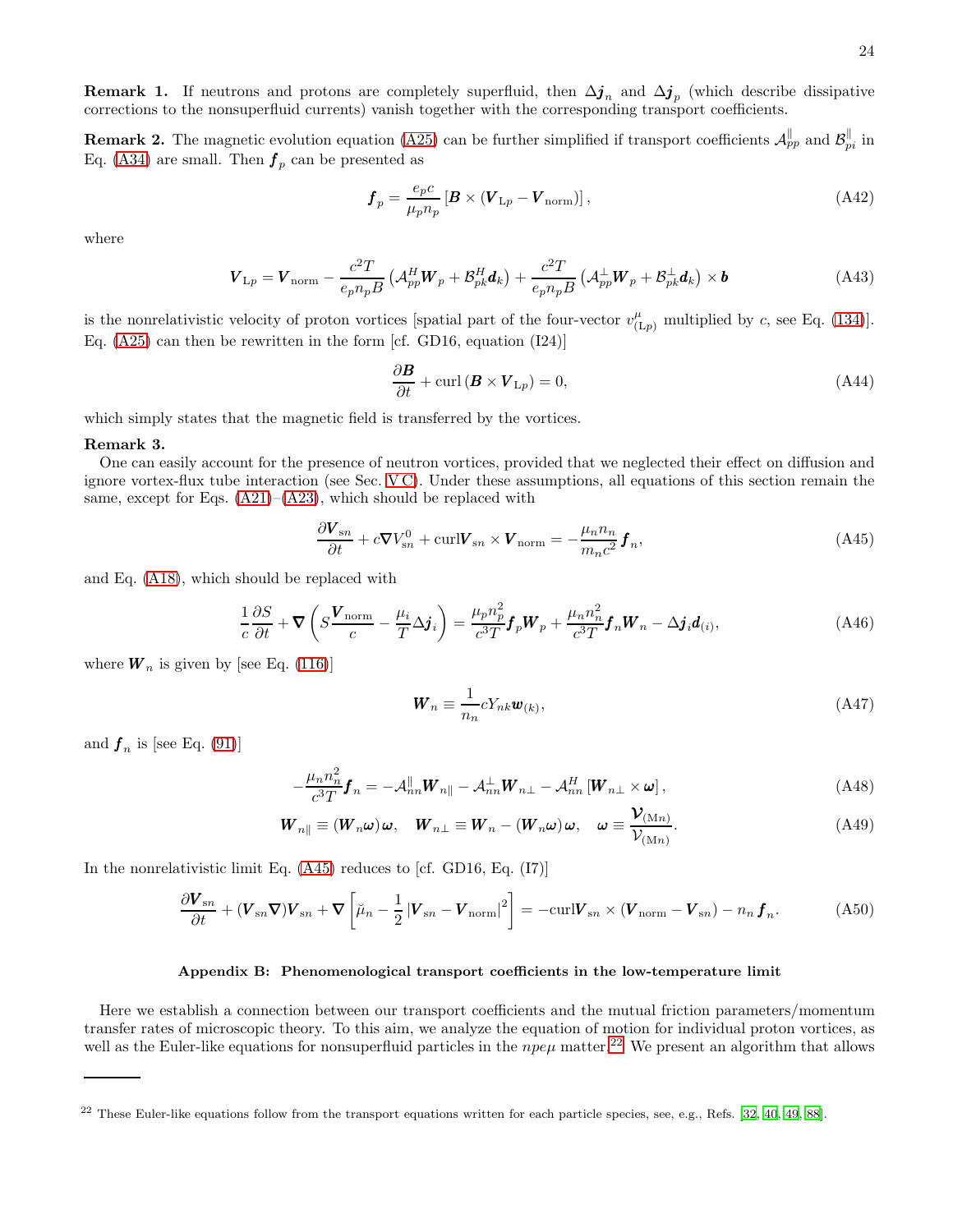us to find microscopic expressions for  $\Delta \mathbf{j}_i$  and  $V_{\perp p}$ , compare them with the phenomenological equations [\(A35\)](#page-22-5) and [\(A43\)](#page-23-3), and, finally, obtain the expressions for the phenomenological transport coefficients  $\mathcal{A}_{ik}^{\mu\nu}$ ,  $\mathcal{B}_{ik}^{\mu\nu}$ ,  $\mathcal{C}_{ik}^{\mu\nu}$ ,  $\mathcal{C}_{ik}^{\mu\nu}$ , and  $\mathcal{D}_{ik}^{\mu\nu}$ .

As in Appendix [A,](#page-19-0) we work in the MHD limit, ignore neutron vortices, and assume that all macroscopic velocities are nonrelativistic. For the sake of simplicity, we further make some additional assumptions. Namely, we adopt the low-temperature limit  $(T \to 0)$ , ignore all the terms depending on  $\nabla T$ , and assume that protons and neutrons are completely superfluid (no Bogoliubov thermal excitations), so that only electrons and muons can scatter off the vortex cores. In addition, we also neglect entrainment between superfluid neutrons and protons, i.e., set  $Y_{np} = 0$ .

The proton vortex velocity  $V_{\perp p}$  enters the equation describing the balance of forces acting on a proton vortex. Neglecting small vortex mass, the latter equation takes the form [\[44](#page-28-0)]

<span id="page-24-1"></span>
$$
\sum_{i=e,\mu} \boldsymbol{F}_{i\to V} + \boldsymbol{F}_{\text{ext}} = 0, \tag{B1}
$$

where

$$
\boldsymbol{F}_{i \to V} = -D_i \left[ \boldsymbol{b} \times \left[ \boldsymbol{b} \times (\boldsymbol{V}_i - \boldsymbol{V}_{\mathrm{L}p}) \right] \right] + D'_i \left[ \boldsymbol{b} \times (\boldsymbol{V}_i - \boldsymbol{V}_{\mathrm{L}p}) \right] \tag{B2}
$$

is the velocity-dependent force per unit length acting on a vortex from particle species  $i, V_i \equiv c j_i/n_i$  is the velocity of particle species *i*, and coefficients  $D_i$  and  $D'_i$  are calculated from microphysics (see Ref. [\[44](#page-28-0)] and references therein). In the absence of diffusion the phenomenological mutual friction parameters  $\alpha_p$ ,  $\beta_p$ , and  $\gamma_p$  employed in GD16 can be expressed through  $D_i$  and  $D'_i$  as

$$
\frac{\mu_p n_p}{c^2} \alpha_p = \frac{\pi \hbar n_p (D_e' + D_\mu')}{(D_e + D_\mu)^2 + (D_e' + D_\mu')^2},
$$
\n(B3)

$$
\frac{\mu_p n_p}{c^2} \beta_p = \frac{\pi \hbar n_p (D_e + D_\mu)}{(D_e + D_\mu)^2 + (D'_e + D'_\mu)^2},\tag{B4}
$$

<span id="page-24-4"></span><span id="page-24-2"></span><span id="page-24-0"></span>
$$
\gamma_p = 0. \tag{B5}
$$

To obtain these relations, one has to solve Eq. [\(B1\)](#page-24-1) with  $V_e = V_\mu = V_{\text{norm}}$  and compare the result with equations (101) and (I25) of GD16.

The first and the second term in Eq. [\(B2\)](#page-24-0) describe the (dissipative) drag force and the (nondissipative) transverse force, respectively.  $\mathbf{F}_{\text{ext}}$  is the velocity-independent force per unit length; it is the sum of buoyancy and tension forces [\[43\]](#page-27-19):

$$
\boldsymbol{F}_{\text{ext}} = -\frac{\hbar c}{4e_p} \left[ \boldsymbol{b} \times \text{curl} \left( H_{c1} \boldsymbol{b} \right) \right]. \tag{B6}
$$

Using Eqs. [\(A31\)](#page-22-4) and [\(A39\)](#page-22-7), and noting that  $\Delta j_p = 0$  (since all protons are superconducting), one can present  $\mathbf{F}_{ext}$ as

$$
\boldsymbol{F}_{\text{ext}} = -\pi \hbar n_p \left[ \boldsymbol{b} \times \left( \boldsymbol{W}_p - \frac{c}{n_p} \Delta \boldsymbol{j}_e - \frac{c}{n_p} \Delta \boldsymbol{j}_\mu \right) \right]. \tag{B7}
$$

The velocities  $V_e$  and  $V_\mu$  can be found from the Euler equations [\[41\]](#page-27-17)  $(i = e, \mu$  and no summation over i is assumed)

$$
n_i \left[ \frac{\partial}{\partial t} + (\boldsymbol{V}_i \boldsymbol{\nabla}) \right] \left( \frac{\mu_i}{c^2} \boldsymbol{V}_i \right) = -n_i \boldsymbol{\nabla} \mu_i - \frac{\mu_i n_i}{c^2} \boldsymbol{\nabla} \phi - \sum_{k \neq i} J_{ik} \left( \boldsymbol{V}_i - \boldsymbol{V}_k \right) - N_{\nabla p} \boldsymbol{F}_{i \to V},
$$
\n(B8)

where  $\phi$  is the gravitational potential,  $J_{ik} = J_{ki}$  is the momentum transfer rate per unit volume between particle species i and k, and  $N_{\rm Vp} = B/\hat{\phi}_{p0} = e_p B/(\pi \hbar c)$  is the number of proton vortices per unit area. The Lorentz force is contained in the last term in the right-hand side of Eq. [\(B8\)](#page-24-2), since we assume that all the electromagnetic field is generated by proton vortices. Note that, e.g., in the similar equations of Ref. [\[41\]](#page-27-17) the vector  $\mathcal{F}_{pi}$  from this reference includes only the drag force [the second term in Eq. [\(B2\)](#page-24-0)], whereas the Lorentz force [the first term in Eq. [\(B2\)](#page-24-0)] is written out separately.

Since in the hydrodynamic regime the velocities  $V_i$  are close to one another, one can simplify the left-hand side of Eq. [\(B8\)](#page-24-2) by replacing  $V_i$  with the average mass velocity of nonsuperfluid particles  $U \equiv (\mu_e n_e V_e + \mu_\mu n_\mu V_\mu)/(\mu_e n_e +$  $\mu_\mu n_\mu$  [\[88,](#page-29-3) [89\]](#page-29-4), which, in the low-temperature limit, coincides with  $V_{\text{norm}}$  introduced in Eq. [\(A3\)](#page-19-1). Below we work in the comoving frame, specified by the condition  $V_{\text{norm}} = 0$ , or, in terms of  $V_e$  and  $V_\mu$ ,

<span id="page-24-3"></span>
$$
\mu_e n_e \mathbf{V}_e + \mu_\mu n_\mu \mathbf{V}_\mu = 0. \tag{B9}
$$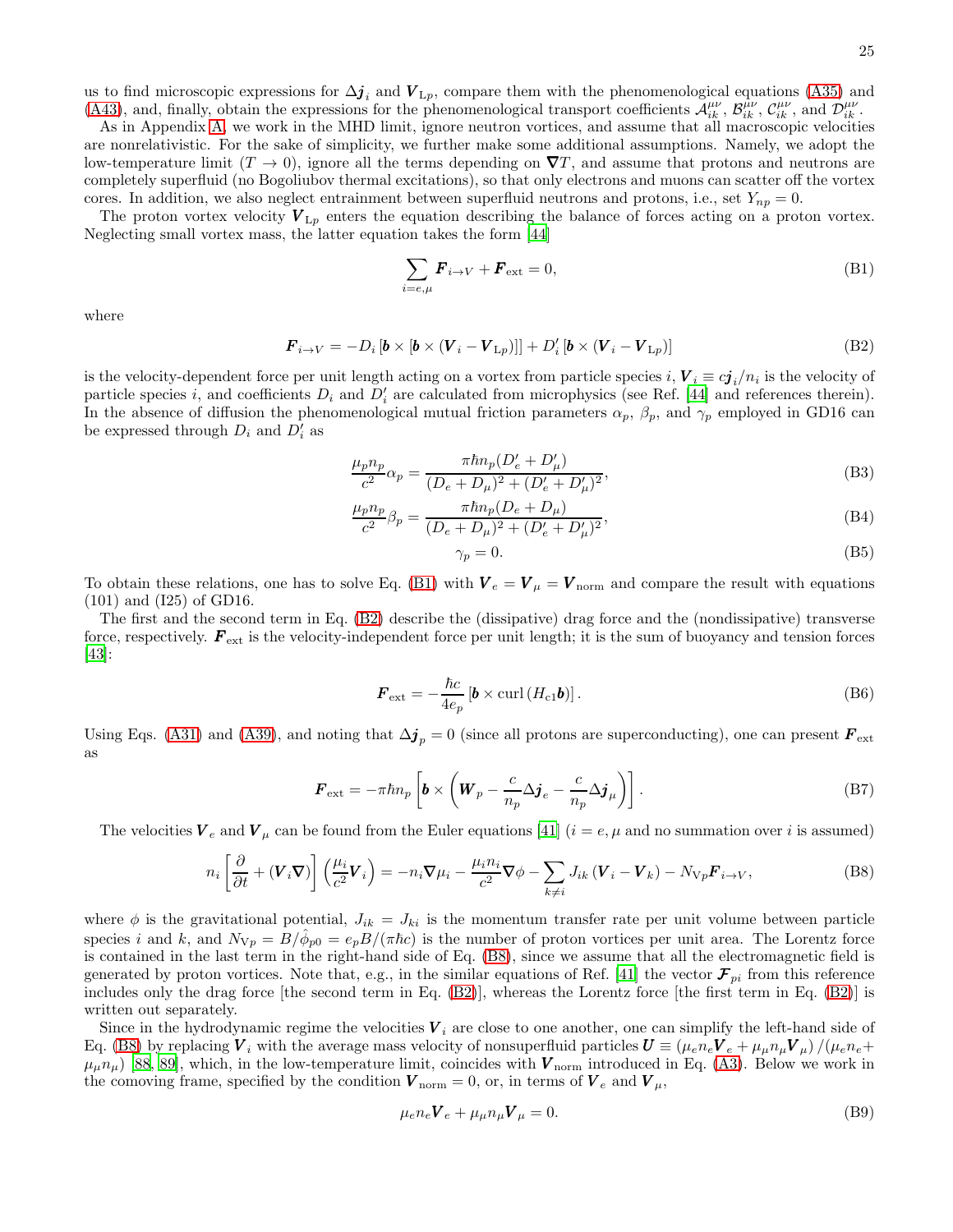The left-hand side of Eq. [\(B8\)](#page-24-2) in this frame reduces to  $(\mu_i n_i/c^2) \partial U/\partial t$ . Then, subtracting Euler equations (B8) (divided by  $\mu_i n_i$ ) for electrons and muons, we obtain:

$$
-\frac{\nabla\mu_e}{\mu_e} + \frac{\nabla\mu_\mu}{\mu_\mu} - \left(\frac{1}{\mu_e n_e} + \frac{1}{\mu_\mu n_\mu}\right) J_{e\mu} \left(\mathbf{V}_e - \mathbf{V}_\mu\right) - \frac{1}{\mu_e n_e} N_{\nabla p} \mathbf{F}_{e\to V} + \frac{1}{\mu_\mu n_\mu} N_{\nabla p} \mathbf{F}_{\mu \to V} = 0. \tag{B10}
$$

The set of linear algebraic equations [\(B1\)](#page-24-1), [\(B9\)](#page-24-3), and [\(B10\)](#page-25-0) allows one to find the quantities  $V_{\perp p}$ ,  $\Delta j_e$ , and  $\Delta j_\mu$ . To express them through  $W_p$ ,  $d_e$ , and  $d_\mu$ , one has to make the following substitutions in these equations:

- 1. substitute  $\mathbf{F}_{i\rightarrow V}$  and  $\mathbf{F}_{ext}$  from Eqs. [\(B2\)](#page-24-0) and [\(B7\)](#page-24-4);
- 2. replace  $\nabla \mu_i$  with  $T\mathbf{d}_i + e_i \mathbf{E}$  [see Eq. [\(A38\)](#page-22-1); recall that we ignore the terms depending on  $\nabla T$ ];
- 3. replace E with  $(-1/c)V_{Lp}\times B$  [this condition follows from the assumption that the electric field is generated only by the vortex motion, see equation (G15) in GD16];
- 4. replace  $V_i$  with  $c\Delta \mathbf{j}_i/n_i$  (note that we work in the comoving frame,  $V_{\text{norm}} = 0$ ).

Then, solving the system of equations [\(B1\)](#page-24-1), [\(B9\)](#page-24-3), and [\(B10\)](#page-25-0), and comparing the results with Eqs. [\(A35\)](#page-22-5) and [\(A43\)](#page-23-3), one can determine the coefficients  $\mathcal{A}_{pp}^{\mu\nu}$ ,  $\mathcal{B}_{pk}^{\mu\nu}$ ,  $\mathcal{C}_{ip}^{\mu\nu}$ , and  $\mathcal{D}_{ik}^{\mu\nu}$  and directly check that the Onsager relations [\(74\)](#page-10-0), [\(78\)](#page-10-4), and [\(79\)](#page-10-5) are satisfied.

Since the resulting expressions are very lengthy, we do not provide them for the most general case. Instead, we write them out in the limit  $J_{e\mu} \ll N_{Vp}D_i \ll |N_{Vp}D'_i|$ , which is realistic for typical NS conditions (see, e.g., Fig. 1 in Ref. [\[41\]](#page-27-17)). We also set  $D'_i = -\pi \hbar n_i$ , as argued in Refs. [\[24,](#page-27-21) [44](#page-28-0)]. Then the transport coefficients have, up to the first order in  $J_{e\mu}/|N_{\nabla p}D_i'| = (cJ_{e\mu})/(e_p n_i B)$  and  $D_i/|D_i'| = D_i/(\pi \hbar n_i)$ , the following form:<sup>[23](#page-25-1)</sup>

<span id="page-25-0"></span>
$$
\mathcal{A}_{pp}^{\parallel} = 0,\tag{B11}
$$

$$
\mathcal{A}_{pp}^{\perp} = \frac{e_p B \left( D_e + D_\mu \right)}{\pi \hbar c^2 T},\tag{B12}
$$

$$
\mathcal{A}_{pp}^H = -\frac{e_p n_p B}{c^2 T},\tag{B13}
$$

$$
\mathcal{B}_{pk}^{\parallel} = 0,\tag{B14}
$$

$$
\mathcal{B}_{pe}^{\perp} = \frac{\mu_{\mu} \left( \mu_{\mu} n_{\mu} D_e - \mu_e n_e D_{\mu} \right) \left[ n_e D_{\mu} \left( \mu_e^2 n_e^2 + 2 \mu_e^2 n_e n_{\mu} + \mu_{\mu}^2 n_{\mu}^2 \right) + n_{\mu} D_e \left( \mu_e^2 n_e^2 + 2 \mu_{\mu}^2 n_e n_{\mu} + \mu_{\mu}^2 n_{\mu}^2 \right) \right]}{\pi^2 \hbar^2 c n_e n_{\mu} \left( n_e + n_{\mu} \right) \left( \mu_e^2 n_e + \mu_{\mu}^2 n_{\mu} \right)^2}
$$
\n(D15)

<span id="page-25-3"></span><span id="page-25-2"></span>
$$
+\frac{\mu_{\mu}J_{e\mu}(\mu_{e}n_{e}+\mu_{\mu}n_{\mu})^{2}(\mu_{\mu}n_{\mu}D_{e}-\mu_{e}n_{e}D_{\mu})}{\pi\hbar e_{p}Bn_{e}n_{\mu}(\mu_{e}^{2}n_{e}+\mu_{\mu}^{2}n_{\mu})^{2}}\approx 0,
$$
\n(B15)

$$
\mathcal{B}^{\perp}_{p\mu} = -\frac{\mu_e}{\mu_\mu} \mathcal{B}^{\perp}_{pe},\tag{B16}
$$

$$
\mathcal{B}_{pe}^{H} = \frac{\mu_{\mu} \left( \mu_e n_e D_{\mu} - \mu_{\mu} n_{\mu} D_e \right)}{\pi \hbar c \left( \mu_e^2 n_e + \mu_{\mu}^2 n_{\mu} \right)}, \quad \mathcal{B}_{p\mu}^{H} = -\frac{\mu_e}{\mu_{\mu}} \mathcal{B}_{pe}^{H},\tag{B17}
$$

$$
\mathcal{C}_{ip}^{\parallel} = 0, \quad \mathcal{C}_{ip}^{\perp} = -\mathcal{B}_{pi}^{\perp}, \quad \mathcal{C}_{ip}^{H} = -\mathcal{B}_{pi}^{H},
$$
\n(B18)

$$
\mathcal{D}_{e\mu}^{\parallel} = \mathcal{D}_{\mu e}^{\parallel} = -\frac{\mu_e \mu_\mu n_e^2 n_\mu^2 T}{c J_{e\mu} (\mu_e n_e + \mu_\mu n_\mu)^2},\tag{B19}
$$

$$
\mathcal{D}_{e\mu}^{\perp} = \mathcal{D}_{\mu e}^{\perp} = -\frac{\mu_e \mu_\mu T \left(\mu_e^2 n_e^2 D_\mu + \mu_\mu^2 n_\mu^2 D_e\right)}{\pi \hbar e_p B \left(\mu_e^2 n_e + \mu_\mu^2 n_\mu\right)^2} - \frac{c \mu_e \mu_\mu T J_{e\mu} \left(\mu_e n_e + \mu_\mu n_\mu\right)^2}{e_p^2 B^2 \left(\mu_e^2 n_e + \mu_\mu^2 n_\mu\right)^2} \approx -\frac{\mu_e \mu_\mu T \left(\mu_e^2 n_e^2 D_\mu + \mu_\mu^2 n_\mu^2 D_e\right)}{\pi \hbar e_p B \left(\mu_e^2 n_e + \mu_\mu^2 n_\mu\right)^2},
$$
(B20)

$$
\mathcal{D}_{e\mu}^{H} = \mathcal{D}_{\mu e}^{H} = \frac{\mu_{e}\mu_{\mu}n_{e}n_{\mu}T}{e_{p}B\left(\mu_{e}^{2}n_{e} + \mu_{\mu}^{2}n_{\mu}\right)},
$$
\n(B21)

$$
\mathcal{D}_{ee}^{\parallel,\perp,H} = -\frac{\mu_{\mu}}{\mu_{e}} \mathcal{D}_{e\mu}^{\parallel,\perp,H}, \quad \mathcal{D}_{\mu\mu}^{\parallel,\perp,H} = -\frac{\mu_{e}}{\mu_{\mu}} \mathcal{D}_{e\mu}^{\parallel,\perp,H}.
$$
 (B22)

A number of comments regarding these equations is in order:

<span id="page-25-1"></span><sup>&</sup>lt;sup>23</sup> Note that the expression [\(B15\)](#page-25-2) for  $\mathcal{B}_{pe}^{\perp}$  is of the second order in the small parameter  $(D_i/D_i')$ ; we write it down to emphasize that, generally, it does not vanish. We also point out that we retain the (small) second term  $\propto J_{e\mu}$  in the intermediate equality in [\(B20\)](#page-25-3), because only this term survives in the expression for  $\mathcal{D}_{e\mu}^{\perp}$  in the nonsuperfluid MHD of DGS20.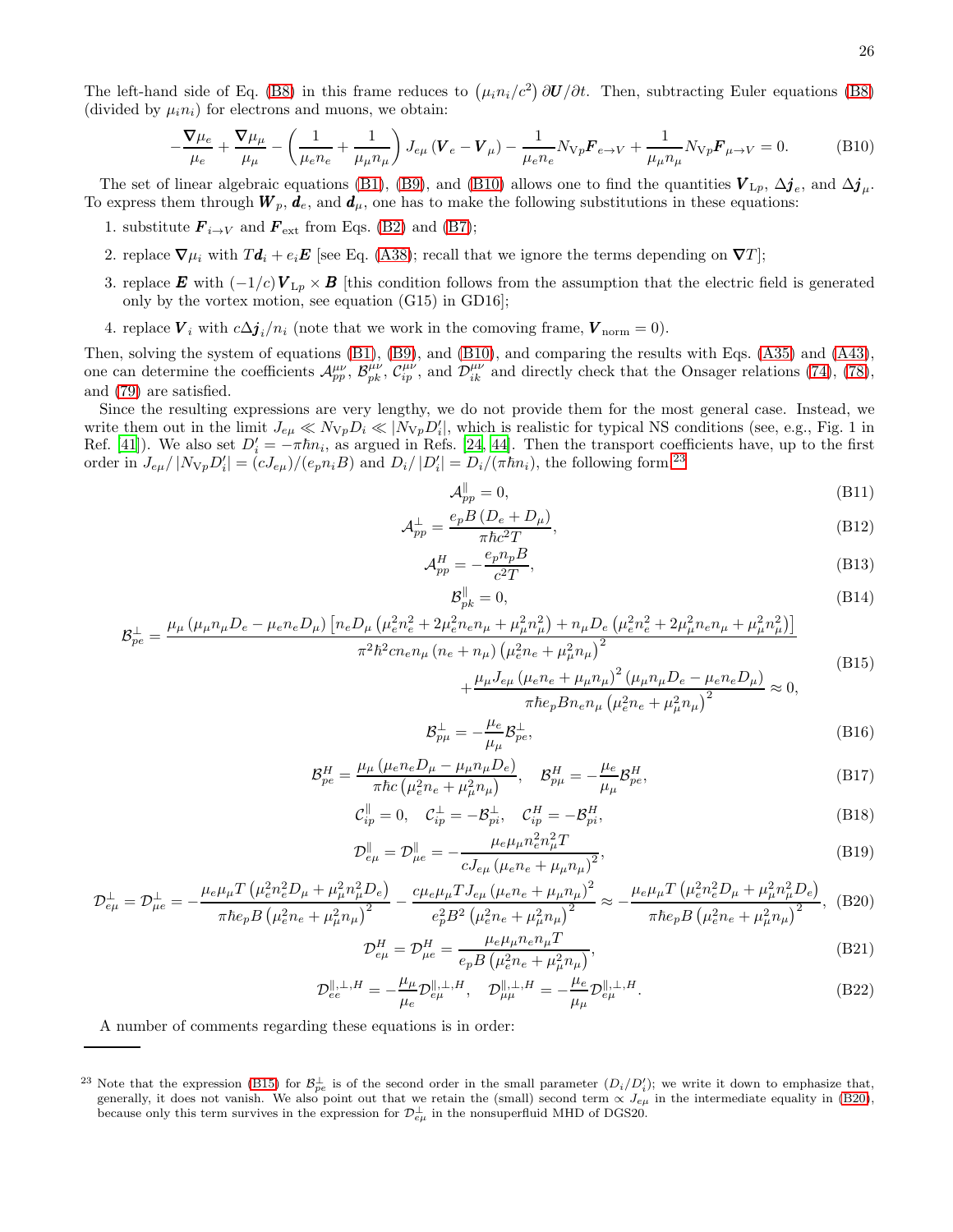- 1. The coefficients  $\mathcal{A}_{pp}^{\parallel}$  and  $\mathcal{B}_{pi}^{\parallel}$  vanish since there is no force acting along the vortex line in Eq. [\(B1\)](#page-24-1).
- 2.  $\mathcal{A}_{pp}^H$  and  $\mathcal{A}_{pp}^{\perp}$  do not depend, in the leading order, on the electron-muon momentum transfer rate  $J_{e\mu}$ ; these coefficients are proportional to, respectively, the mutual friction parameters  $\alpha_p$  and  $\beta_p$  of nondiffusive hydro-dynamics [\[26\]](#page-27-8) [cf. Eq. [\(95\)](#page-12-4)]. Note, however, that generally all coefficients, except for  $\mathcal{D}_{ik}^{\parallel}$ , depend on both  $J_{e\mu}$ and  $D_i$ .
- 3. The cross-coefficient  $\mathcal{B}_{pi}^H$ , which describes force acting on a vortex due to gradients of chemical potentials  $\nabla \mu_i$ , differs from zero. This interference of diffusion and mutual friction has the following physical meaning: diffusion affects particle velocities  $V_i$  which, in turn, affect the vortex motion via the mutual friction mechanism (and vice versa).
- 4. The dissipative cross-coefficient  $\mathcal{B}_{pi}^{\perp}$ , generally, differs from zero, but vanishes in the first order in  $J_{e\mu}/|N_{\rm Vp}D_i'| =$  $(cJ_{e\mu})/(e_p n_i B)$  and  $D_i/|D_i'| = D_i/(\pi \hbar n_i)$ , and thus can be neglected.
- 5. The expression for  $\mathcal{D}^{\parallel}_{e\mu}$ , which describes diffusion of electrons and muons along the vortex lines, has exactly the same form as in the nonsuperfluid matter (see DGS20), since the only force acting along the vortex line is the electron-muon friction.
- 6. In contrast, the dominant first term in  $\mathcal{D}_{e\mu}^{\perp}$  depends on the mutual friction parameters  $D_e$  and  $D_{\mu}$ . This means that, for electrons and muons moving across the vortex array, the momentum exchange between particles is mediated mainly by vortices [via the friction force, see the first term in Eq. [\(B2\)](#page-24-0)], instead of direct electronmuon interaction [the term  $J_{e\mu}$  ( $\boldsymbol{V}_e - \boldsymbol{V}_\mu$ ) in the Euler equation [\(B10\)](#page-25-0)].
- 7. The (nondissipative) coefficient  $\mathcal{D}_{e\mu}^H$  has, in the leading order, the same form as for nonsuperfluid matter. This is not surprising, since this coefficient describes the Lorentz force acting on electrons and muons.

### Remark 1.

If we consider another limit and neglect the friction force between flux tubes and electrons or muons, i.e., set  $D_e = D_\mu = 0$  (without assuming that  $J_{e\mu}$  is small), then diffusion and mutual friction are completely decoupled,  $B_{pi}^{\mu\nu} = C_{pi}^{\mu\nu} = 0$ . In addition,  $\mathcal{A}_{pp}^{\parallel}$  and  $\mathcal{A}_{pp}^{\perp}$  also vanish,  $\mathcal{A}_{pp}^{\parallel} = \mathcal{A}_{pp}^{\perp} = 0$ , so that the force on a vortex is described only by nondissipative coefficient  $\mathcal{A}_{pp}^H = -e_p n_p B / (c^2 T)$ . In turn, the generalized diffusion coefficients  $D_{ik}^{\parallel}$ ,  $D_{ik}^{\perp}$ , and  $D_{ik}^H$  in this approximation take exactly the same form as in the nonsuperfluid matt

In conclusion, we note that the presented scheme for calculating the phenomenological transport coefficients can readily be generalized to arbitrary temperatures and particle compositions.

- <span id="page-26-0"></span>[1] V. M. Kaspi and A. M. Beloborodov, Magnetars, [Ann. Rev. Astron. Astrophys.](https://doi.org/10.1146/annurev-astro-081915-023329) 55, 261 (2017), [arXiv:1703.00068 \[astro-ph.HE\].](https://arxiv.org/abs/1703.00068)
- <span id="page-26-1"></span>[2] A. M. Beloborodov and X. Li, Magnetar Heating, [Astrophys. J.](https://doi.org/10.3847/1538-4357/833/2/261) 833, 261 (2016), [arXiv:1605.09077 \[astro-ph.HE\].](https://arxiv.org/abs/1605.09077)
- <span id="page-26-2"></span>[3] P. Haensel, A. Y. Potekhin, and D. G. Yakovlev, Neutron Stars 1: Equation of State and Structure, Astrophysics and Space Science Library, Vol. 326 (Springer, 2007).
- <span id="page-26-3"></span>[4] A. Sedrakian and J. W. Clark, Superfluidity in nuclear systems and neutron stars, [European Physical Journal A](https://doi.org/10.1140/epja/i2019-12863-6) 55, 167 (2019), [arXiv:1802.00017 \[nucl-th\].](https://arxiv.org/abs/1802.00017)
- [5] D. Ding, A. Rios, H. Dussan, W. H. Dickhoff, S. J. Witte, A. Carbone, and A. Polls, Pairing in high-density neutron matter including short- and long-range correlations, Phys. Rev. C 94[, 025802 \(2016\),](https://doi.org/10.1103/PhysRevC.94.025802) [arXiv:1601.01600 \[nucl-th\].](https://arxiv.org/abs/1601.01600)
- [6] A. Gezerlis, C. J. Pethick, and A. Schwenk, Pairing and superfluidity of nucleons in neutron stars, ArXiv e-prints (2014), [arXiv:1406.6109 \[nucl-th\].](https://arxiv.org/abs/1406.6109)
- <span id="page-26-4"></span>[7] U. Lombardo and H.-J. Schulze, in Physics of Neutron Star Interiors, Lecture Notes in Physics, Berlin Springer Verlag, Vol. 578, edited by D. Blaschke, N. K. Glendenning, and A. Sedrakian (2001) p. 30.
- <span id="page-26-5"></span>[8] D. G. Yakovlev and C. J. Pethick, Neutron Star Cooling, [Ann. Rev. Astron. Astrophys.](https://doi.org/10.1146/annurev.astro.42.053102.134013) 42, 169 (2004), [astro-ph/0402143.](https://arxiv.org/abs/astro-ph/0402143)
- [9] D. Page, J. M. Lattimer, M. Prakash, and A. W. Steiner, Stellar Superfluids, ArXiv e-prints (2013), [arXiv:1302.6626 \[astro-ph.HE\].](https://arxiv.org/abs/1302.6626)
- [10] E. M. Kantor, M. E. Gusakov, and V. A. Dommes, Constraining Neutron Superfluidity with R -Mode Physics, [Phys. Rev. Lett.](https://doi.org/10.1103/PhysRevLett.125.151101) 125, 151101 (2020), [arXiv:2009.12553 \[astro-ph.HE\].](https://arxiv.org/abs/2009.12553)
- [11] P. S. Shternin, D. D. Ofengeim, W. C. G. Ho, C. O. Heinke, M. J. P. Wijngaarden, and D. J. Patnaude, Model-independent constraints on superfluidity from the cooling neutron star in Cassiopeia A, arXiv e-prints , arXiv:2106.05692 (2021), [arXiv:2106.05692 \[astro-ph.HE\].](https://arxiv.org/abs/2106.05692)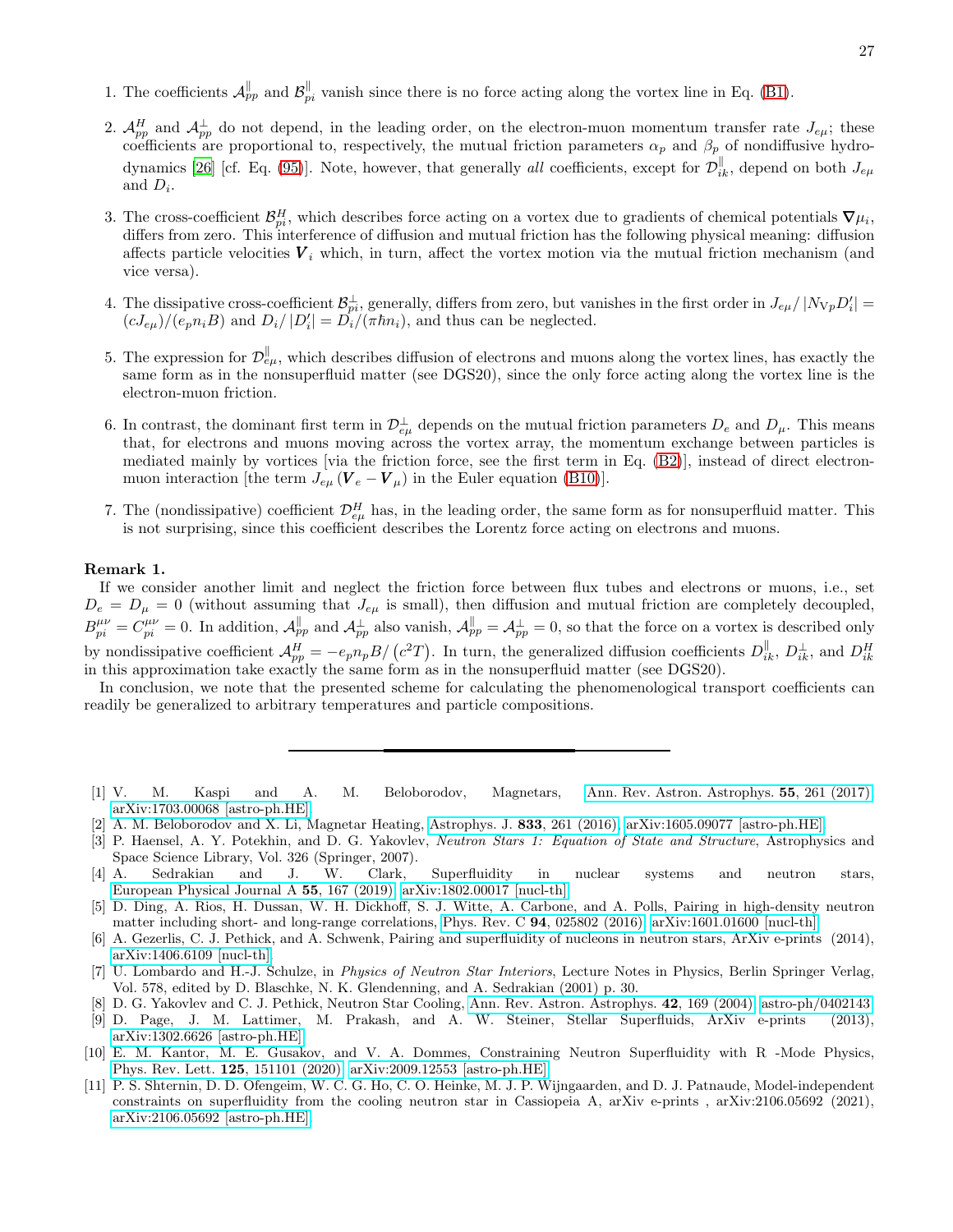- <span id="page-27-0"></span>[12] B. Haskell and A. Melatos, Models of pulsar glitches, [International Journal of Modern Physics D](https://doi.org/10.1142/S0218271815300086) 24, 1530008 (2015), [arXiv:1502.07062 \[astro-ph.SR\].](https://arxiv.org/abs/1502.07062)
- <span id="page-27-1"></span>[13] J. Sauls, Superfluidity in the interiors of neutron stars, in Timing Neutron Stars, NATO Advanced Study Institute (ASI) Series C, Vol. 262, edited by H. Ogelman and E. P. J. van den Heuvel  $(1989)$  p. 457.
- <span id="page-27-2"></span>[14] B. Haskell and A. Sedrakian, Superfluidity and Superconductivity in Neutron Stars, in [Astrophysics and Space Science Library](https://doi.org/10.1007/978-3-319-97616-7_8), Vol. 457, edited by L. Rezzolla, P. Pizzochero, D. I. Jones, N. Rea, and I. Vidaña (2018) p. 401.
- <span id="page-27-9"></span>[15] A. Sedrakian, Type-I superconductivity and neutron star precession, Phys. Rev. D 71[, 083003 \(2005\),](https://doi.org/10.1103/PhysRevD.71.083003) [arXiv:astro-ph/0408467 \[astro-ph\].](https://arxiv.org/abs/astro-ph/0408467)
- <span id="page-27-10"></span>[16] T. S. Wood, V. Graber, and W. G. Newton, Superconducting phases in a two-component microscale model of neutron star cores, arXiv e-prints , arXiv:2011.02873 (2020), [arXiv:2011.02873 \[cond-mat.supr-con\].](https://arxiv.org/abs/2011.02873)
- <span id="page-27-3"></span>[17] H. E. Hall and W. F. Vinen, The Rotation of Liquid Helium II. II. The Theory of Mutual Friction in Uniformly Rotating Helium II, [Proceedings of the Royal Society of London Series](https://doi.org/10.1098/rspa.1956.0215) A 238, 215 (1956).
- <span id="page-27-4"></span>[18] H. E. Hall, The rotation of liquid helium II, [Advances in](https://doi.org/10.1080/00018736000101169) Physics 9, 89 (1960).
- <span id="page-27-5"></span>[19] I. Bekarevich and I. Khalatnikov, Phenomenological Derivation of the Equations of Vortex Motion in He II, Soviet Journal of Experimental and Theoretical Physics 13, 643 (1961).
- <span id="page-27-6"></span>[20] G. A. Vardanyan and D. M. Sedrakyan, Soviet Journal of Experimental and Theoretical Physics 54, 919 (1981).
- [21] G. Mendell and L. Lindblom, The coupling of charged superfluid mixtures to the electromagnetic field, [Annals of Physics](https://doi.org/10.1016/0003-4916(91)90239-5) 205, 110 (1991).
- [22] A. D. Sedrakian and D. M. Sedrakian, Superfluid Core Rotation in Pulsars. I. Vortex Cluster Dynamics, [Astrophys. J.](https://doi.org/10.1086/175876) 447, 305 (1995).
- [23] B. Carter and D. Langlois, Relativistic models for superconducting-superfluid mixtures, [Nuclear Physics B](https://doi.org/10.1016/S0550-3213(98)00430-1) 531, 478 (1998), [arXiv:gr-qc/9806024 \[gr-qc\].](https://arxiv.org/abs/gr-qc/9806024)
- <span id="page-27-21"></span>[24] K. Glampedakis, N. Andersson, and L. Samuelsson, Magnetohydrodynamics of superfluid and superconducting neutron star cores, [Mon. Not. R. Astron. Soc.](https://doi.org/10.1111/j.1365-2966.2010.17484.x) 410, 805 (2011), [arXiv:1001.4046 \[astro-ph.SR\].](https://arxiv.org/abs/1001.4046)
- <span id="page-27-20"></span>[25] M. E. Gusakov, Relativistic formulation of the Hall-Vinen-Bekarevich-Khalatnikov superfluid hydrodynamics, Phys. Rev. D 93[, 064033 \(2016\),](https://doi.org/10.1103/PhysRevD.93.064033) [arXiv:1601.07732 \[gr-qc\].](https://arxiv.org/abs/1601.07732)
- <span id="page-27-8"></span>[26] M. E. Gusakov and V. A. Dommes, Relativistic dynamics of superfluid-superconducting mixtures in the presence of topological defects and an electromagnetic field with application to neutron stars, Phys. Rev. D 94[, 083006 \(2016\),](https://doi.org/10.1103/PhysRevD.94.083006) [arXiv:1607.01629 \[gr-qc\].](https://arxiv.org/abs/1607.01629)
- [27] N. Andersson, S. Wells, and J. A. Vickers, Quantised vortices and mutual friction in relativistic superfluids, [Classical and Quantum Gravity](https://doi.org/10.1088/0264-9381/33/24/245010) 33, 245010 (2016), [arXiv:1601.07395 \[gr-qc\].](https://arxiv.org/abs/1601.07395)
- [28] L. Gavassino and M. Antonelli, Thermodynamics of uncharged relativistic multifluids, [Classical and Quantum Gravity](https://doi.org/10.1088/1361-6382/ab5f23) 37, 025014 (2020), [arXiv:1906.03140 \[gr-qc\].](https://arxiv.org/abs/1906.03140)
- <span id="page-27-11"></span>[29] P. B. Rau and I. Wasserman, Relativistic, finite temperature multifluid hydrodynamics in a neutron star from a variational principle, arXiv e-prints , arXiv:2004.07468 (2020), [arXiv:2004.07468 \[astro-ph.HE\].](https://arxiv.org/abs/2004.07468)
- <span id="page-27-7"></span>[30] N. Andersson and G. L. Comer, Relativistic fluid dynamics: physics for many different scales, [Living Reviews in Relativity](https://doi.org/10.1007/s41114-021-00031-6) 24, 3 (2021), [arXiv:2008.12069 \[gr-qc\].](https://arxiv.org/abs/2008.12069)<br>[31] B. Carter, Convective variational approach to relati
- <span id="page-27-12"></span>Carter, Convective variational approach to relativistic thermodynamics of dissipative fluids, [Proceedings of the Royal Society of London Series A](https://doi.org/10.1098/rspa.1991.0034) 433, 45 (1991).
- <span id="page-27-13"></span>[32] P. Goldreich and A. Reisenegger, Magnetic field decay in isolated neutron stars, [Astrophys. J.](https://doi.org/10.1086/171646) 395, 250 (1992).
- [33] D. A. Shalybkov and V. A. Urpin, Ambipolar diffusion and anisotropy of resistivity in neutron star cores, [Mon. Not. R. Astron. Soc.](https://doi.org/10.1093/mnras/273.3.643) 273, 643 (1995).
- [34] F. Castillo, A. Reisenegger, and J. A. Valdivia, Magnetic field evolution and equilibrium configurations in neutron star cores: the effect of ambipolar diffusion, [Mon. Not. R. Astron.](https://doi.org/10.1093/mnras/stx1604) Soc. 471, 507 (2017), [arXiv:1705.10020 \[astro-ph.HE\].](https://arxiv.org/abs/1705.10020)
- [35] A. Passamonti, T. Akgün, J. A. Pons, and J. A. Miralles, The relevance of ambipolar diffusion for neutron star evolution, [Mon. Not. R. Astron. Soc.](https://doi.org/10.1093/mnras/stw2936) 465, 3416 (2017), [arXiv:1608.00001 \[astro-ph.HE\].](https://arxiv.org/abs/1608.00001)
- [36] M. E. Gusakov, E. M. Kantor, and D. D. Ofengeim, Evolution of the magnetic field in neutron stars, Phys. Rev. D 96[, 103012 \(2017\),](https://doi.org/10.1103/PhysRevD.96.103012) [arXiv:1705.00508 \[astro-ph.HE\].](https://arxiv.org/abs/1705.00508)
- [37] D. D. Ofengeim and M. E. Gusakov, Fast magnetic field evolution in neutron stars: The key role of magnetically induced fluid motions in the core, Phys. Rev. D 98[, 043007 \(2018\),](https://doi.org/10.1103/PhysRevD.98.043007) [arXiv:1805.03956 \[astro-ph.HE\].](https://arxiv.org/abs/1805.03956)
- <span id="page-27-14"></span>[38] F. Castillo, A. Reisenegger, and J. A. Valdivia, Two-fluid simulations of the magnetic field evolution in neutron star cores in the weak-coupling regime, [Mon. Not. R. Astron. Soc.](https://doi.org/10.1093/mnras/staa2543) 498, 3000 (2020), [arXiv:2006.13186 \[astro-ph.HE\].](https://arxiv.org/abs/2006.13186)
- <span id="page-27-15"></span>[39] K. Kraav and M. Gusakov, Diffusion as a damping mechanism for neutron-star oscillations, in [Journal of Physics Conference Series](https://doi.org/10.1088/1742-6596/1697/1/012023), Journal of Physics Conference Series, Vol. 1697 (2020) p. 012023.
- <span id="page-27-16"></span>[40] K. Y. Kraav, M. E. Gusakov, and E. M. Kantor, Diffusion as a leading dissipative mechanism in superconducting neutron stars, Mon. Not. R. Astron. Soc. [10.1093/mnrasl/slab078](https://doi.org/10.1093/mnrasl/slab078) (2021), [arXiv:2105.08121 \[astro-ph.HE\].](https://arxiv.org/abs/2105.08121)
- <span id="page-27-17"></span>[41] M. E. Gusakov, E. M. Kantor, and D. D. Ofengeim, Magnetic field evolution time-scales in superconducting neutron stars, [Mon. Not. R. Astron. Soc.](https://doi.org/10.1093/mnras/staa3160) 499, 4561 (2020), [arXiv:2010.07673 \[astro-ph.HE\].](https://arxiv.org/abs/2010.07673)
- <span id="page-27-18"></span>[42] A. G. Muslimov and A. I. Tsygan, Vortex lines in neutron star superfluids and decay of pulsar magnetic fields, [Astrophys. Space Sci.](https://doi.org/10.1007/BF00653825) 115, 43 (1985).
- <span id="page-27-19"></span>[43] V. A. Dommes and M. E. Gusakov, Vortex buoyancy in superfluid and superconducting neutron stars, [Mon. Not. R. Astron. Soc.](https://doi.org/10.1093/mnrasl/slx011) 467, L115 (2017), [arXiv:1701.06870 \[astro-ph.HE\].](https://arxiv.org/abs/1701.06870)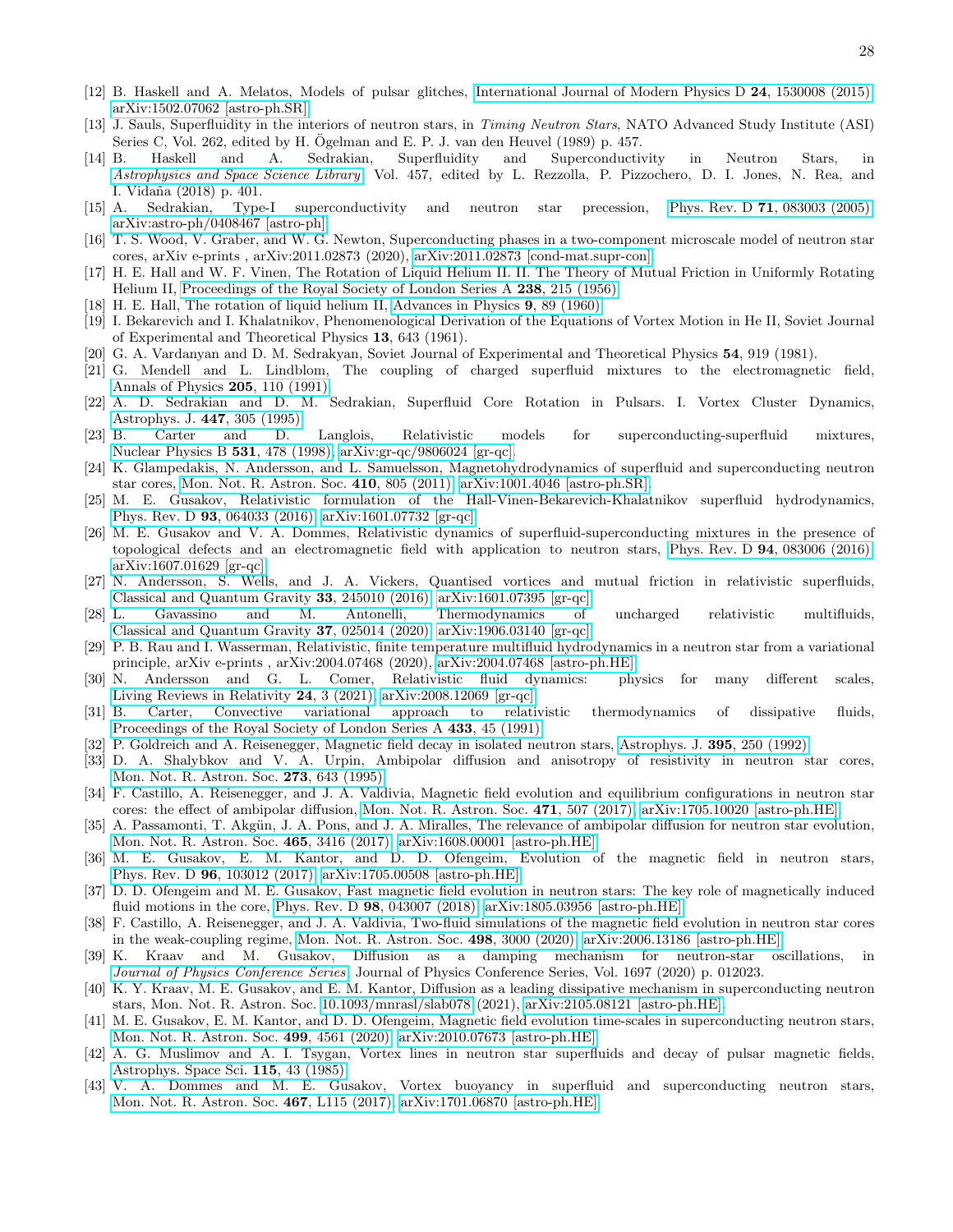- <span id="page-28-0"></span>[44] M. E. Gusakov, Force on proton vortices in superfluid neutron stars, [Mon. Not. R. Astron. Soc.](https://doi.org/10.1093/mnras/stz657) 485, 4936 (2019), [arXiv:1904.01363 \[astro-ph.HE\].](https://arxiv.org/abs/1904.01363)
- <span id="page-28-1"></span>[45] N. Andersson, Resistive relativistic magnetohydrodynamics from a charged multifluids perspective, Phys. Rev. D 86[, 043002 \(2012\),](https://doi.org/10.1103/PhysRevD.86.043002) [arXiv:1204.2695 \[astro-ph.SR\].](https://arxiv.org/abs/1204.2695)
- [46] N. Andersson, G. L. Comer, and I. Hawke, A variational approach to resistive relativistic plasmas, [Classical and Quantum Gravity](https://doi.org/10.1088/1361-6382/aa6b37) 34, 125001 (2017),  $arXiv:1610.00445$  [gr-qc].
- [47] N. Andersson, I. Hawke, K. Dionysopoulou, and G. L. Comer, Beyond ideal magnetohydrodynamics: from fibration to  $3 + 1$  foliation, [Classical and Quantum Gravity](https://doi.org/10.1088/1361-6382/aa6b39)  $34$ , 125003 (2017), [arXiv:1610.00448 \[gr-qc\].](https://arxiv.org/abs/1610.00448)
- <span id="page-28-2"></span>[48] N. Andersson, K. Dionysopoulou, I. Hawke, and G. L. Comer, Beyond ideal magnetohydrodynamics: resistive, reactive and relativistic plasmas, [Classical and Quantum Gravity](https://doi.org/10.1088/1361-6382/aa6b3a) 34, 125002 (2017), [arXiv:1610.00449 \[gr-qc\].](https://arxiv.org/abs/1610.00449)
- <span id="page-28-3"></span>[49] V. A. Dommes, M. E. Gusakov, and P. S. Shternin, Dissipative relativistic magnetohydrodynamics of a multicomponent mixture and its application to neutron stars, Phys. Rev. D 101[, 103020 \(2020\),](https://doi.org/10.1103/PhysRevD.101.103020) [arXiv:2006.09840 \[astro-ph.HE\].](https://arxiv.org/abs/2006.09840)
- <span id="page-28-4"></span>[50] L. Landau and E. Lifshitz, Fluid mechanics (Pergamon Press, Oxford, 1987).
- <span id="page-28-5"></span>[51] W. A. Hiscock and L. Lindblom, Stability and causality in dissipative relativistic fluids., [Annals of Physics](https://doi.org/10.1016/0003-4916(83)90288-9) 151, 466 (1983).
- <span id="page-28-6"></span>[52] W. A. Hiscock and L. Lindblom, Generic instabilities in first-order dissipative relativistic fluid theories, [Phys. Rev. D](https://doi.org/10.1103/PhysRevD.31.725) 31, 725 (1985).
- <span id="page-28-7"></span>[53] P. Kovtun, First-order relativistic hydrodynamics is stable, arXiv e-prints , arXiv:1907.08191 (2019), [arXiv:1907.08191 \[hep-th\].](https://arxiv.org/abs/1907.08191)
- <span id="page-28-8"></span>[54] W. Israel, Nonstationary irreversible thermodynamics: A causal relativistic theory, [Annals of Physics](https://doi.org/10.1016/0003-4916(76)90064-6) 100, 310 (1976).
- [55] W. Israel and J. M. Stewart, Transient relativistic thermodynamics and kinetic theory, [Annals of Physics](https://doi.org/10.1016/0003-4916(79)90130-1) 118, 341 (1979). [56] I. S. Liu, I. Müller, and T. Ruggeri, Relativistic thermodynamics of gases, [Annals of Physics](https://doi.org/10.1016/0003-4916(86)90164-8) 169, 191 (1986).
- <span id="page-28-10"></span><span id="page-28-9"></span>[57] L. Gavassino, M. Antonelli, and B. Haskell, When the entropy has no maximum: A new perspective on the instability of
- <span id="page-28-11"></span>the first-order theories of dissipation, Phys. Rev. D 102[, 043018 \(2020\),](https://doi.org/10.1103/PhysRevD.102.043018) [arXiv:2006.09843 \[gr-qc\].](https://arxiv.org/abs/2006.09843) [58] M. E. Gusakov and N. Andersson, Temperature-dependent pulsations of superfluid neutron stars,
- [Mon. Not. R. Astron. Soc.](https://doi.org/10.1111/j.1365-2966.2006.10982.x) 372, 1776 (2006), [astro-ph/0602282.](https://arxiv.org/abs/astro-ph/0602282)
- <span id="page-28-12"></span>[59] M. E. Gusakov, Bulk viscosity of superfluid neutron stars, Phys. Rev. D 76[, 083001 \(2007\),](https://doi.org/10.1103/PhysRevD.76.083001) [arXiv:0704.1071.](https://arxiv.org/abs/0704.1071)
- <span id="page-28-13"></span>[60] M. E. Gusakov, E. M. Kantor, and P. Haensel, Relativistic entrainment matrix of a superfluid nucleon-hyperon mixture: The zero temperature limit, Phys. Rev. C 79[, 055806 \(2009\),](https://doi.org/10.1103/PhysRevC.79.055806) [arXiv:0904.3467 \[astro-ph.HE\].](https://arxiv.org/abs/0904.3467)
- [61] M. E. Gusakov, E. M. Kantor, and P. Haensel, Relativistic entrainment matrix of a superfluid nucleon-hyperon mixture. II. Effect of finite temperatures, Phys. Rev. C 80[, 015803 \(2009\),](https://doi.org/10.1103/PhysRevC.80.015803) [arXiv:0907.0010 \[astro-ph.SR\].](https://arxiv.org/abs/0907.0010)
- [62] M. E. Gusakov, Transport equations and linear response of superfluid Fermi mixtures in neutron stars, Phys. Rev. C 81[, 025804 \(2010\),](https://doi.org/10.1103/PhysRevC.81.025804) [arXiv:1001.4452 \[astro-ph.SR\].](https://arxiv.org/abs/1001.4452)
- <span id="page-28-14"></span>[63] M. E. Gusakov, P. Haensel, and E. M. Kantor, Physics input for modelling superfluid neutron stars with hyperon cores, [Mon. Not. R. Astron. Soc.](https://doi.org/10.1093/mnras/stt2438) 439, 318 (2014), [arXiv:1401.2827 \[astro-ph.HE\].](https://arxiv.org/abs/1401.2827)
- <span id="page-28-15"></span>[64] A. F. Andreev and E. P. Bashkin, Three-velocity hydrodynamics of superfluid solutions, Soviet Journal of Experimental and Theoretical Physics 42, 164 (1976).
- [65] M. E. Gusakov and P. Haensel, The entrainment matrix of a superfluid neutron proton mixture at a finite temperature, [Nucl. Phys. A](https://doi.org/10.1016/j.nuclphysa.2005.07.005) 761, 333 (2005), [arXiv:astro-ph/0508104 \[astro-ph\].](https://arxiv.org/abs/astro-ph/0508104)
- [66] L. B. Leinson, The entrainment matrix of a superfluid nucleon mixture at finite temperatures, [Mon. Not. R. Astron. Soc.](https://doi.org/10.1093/mnras/sty1592) 479, 3778 (2018), [arXiv:1806.05072 \[nucl-th\].](https://arxiv.org/abs/1806.05072)
- <span id="page-28-16"></span>[67] V. Allard and N. Chamel, Entrainment effects in neutron-proton mixtures within the nuclear energy-density functional theory. II. Finite temperatures and arbitrary currents, Phys. Rev. C 103[, 025804 \(2021\),](https://doi.org/10.1103/PhysRevC.103.025804) [arXiv:2006.15317 \[nucl-th\].](https://arxiv.org/abs/2006.15317)
- <span id="page-28-17"></span>[68] A. Broderick, M. Prakash, and J. M. Lattimer, The Equation of State of Neutron Star Matter in Strong Magnetic Fields, [Astrophys. J.](https://doi.org/10.1086/309010) 537, 351 (2000), [arXiv:astro-ph/0001537 \[astro-ph\].](https://arxiv.org/abs/astro-ph/0001537)
- <span id="page-28-18"></span>[69] L. D. Landau and E. M. Lifshitz, Energy Conversion Management (1960).
- <span id="page-28-19"></span>[70] I. Toptygin, [Electromagnetic Phenomena in Matter: Statistical and Quantum Approaches](https://books.google.ru/books?id=2rZNCAAAQBAJ) (Wiley-VCH, 2015).
- <span id="page-28-22"></span>[71] D. G. Yakovlev, A. D. Kaminker, O. Y. Gnedin, and P. Haensel, Neutrino emission from neutron stars, [Phys. Rep.](https://doi.org/10.1016/S0370-1573(00)00131-9) 354, 1 (2001), [astro-ph/0012122.](https://arxiv.org/abs/astro-ph/0012122)
- <span id="page-28-20"></span>[72] I. M. Khalatnikov, An introduction to the theory of superfluidity (Westview Press, New York, 2000).
- <span id="page-28-21"></span>[73] S. Putterman, [Superfluid hydrodynamics](https://books.google.ru/books?id=5bTvAAAAMAAJ), North-Holland series in low temperature physics (North-Holland Pub. Co., 1974).
- <span id="page-28-23"></span>[74] L. D. Landau and E. M. Lifshitz, Course of theoretical physics - Pergamon International Library of Science, Technology, Engineering and Social Studies, Oxford: Pergamon Press, and Reading: Addison-Wesley, —c1969, 2nd rev. - enlarg.ed. (1969).
- <span id="page-28-24"></span>[75] O. A. Goglichidze and M. E. Gusakov, in preparation (2021).
- <span id="page-28-25"></span>[76] B. Haskell, R-modes in neutron stars: Theory and observations, [International Journal of Modern Physics E](https://doi.org/10.1142/S0218301315410074) 24, 1541007 (2015), [arXiv:1509.04370 \[astro-ph.HE\].](https://arxiv.org/abs/1509.04370)
- <span id="page-28-26"></span>[77] E. Gügercinoğlu and M. A. Alpar, Microscopic vortex velocity in the inner crust and outer core of neutron stars, [Mon. Not. R. Astron. Soc.](https://doi.org/10.1093/mnras/stw1758) 462, 1453 (2016), [arXiv:1607.05092 \[astro-ph.HE\].](https://arxiv.org/abs/1607.05092)
- <span id="page-28-28"></span>[78] I. Easson and C. J. Pethick, Stress tensor of cosmic and laboratory type-II superconductors, [Phys. Rev. D](https://doi.org/10.1103/PhysRevD.16.275) 16, 275 (1977).
- <span id="page-28-29"></span>[79] T. Akgün and I. Wasserman, Toroidal magnetic fields in type II superconducting neutron stars, [Mon. Not. R. Astron. Soc.](https://doi.org/10.1111/j.1365-2966.2007.12660.x) 383, 1551 (2008), [arXiv:0705.2195 \[astro-ph\].](https://arxiv.org/abs/0705.2195)
- <span id="page-28-27"></span>[80] L. D. Landau and E. M. Lifshitz, Statistical physics. Pt.2 (Pergamon Press, Oxford, 1980).
- <span id="page-28-30"></span>[81] G. Mendell, Superfluid hydrodynamics in rotating neutron stars. I - Nondissipative equations. II - Dissipative effects, [Astrophys. J.](https://doi.org/10.1086/170609) 380, 515 (1991).